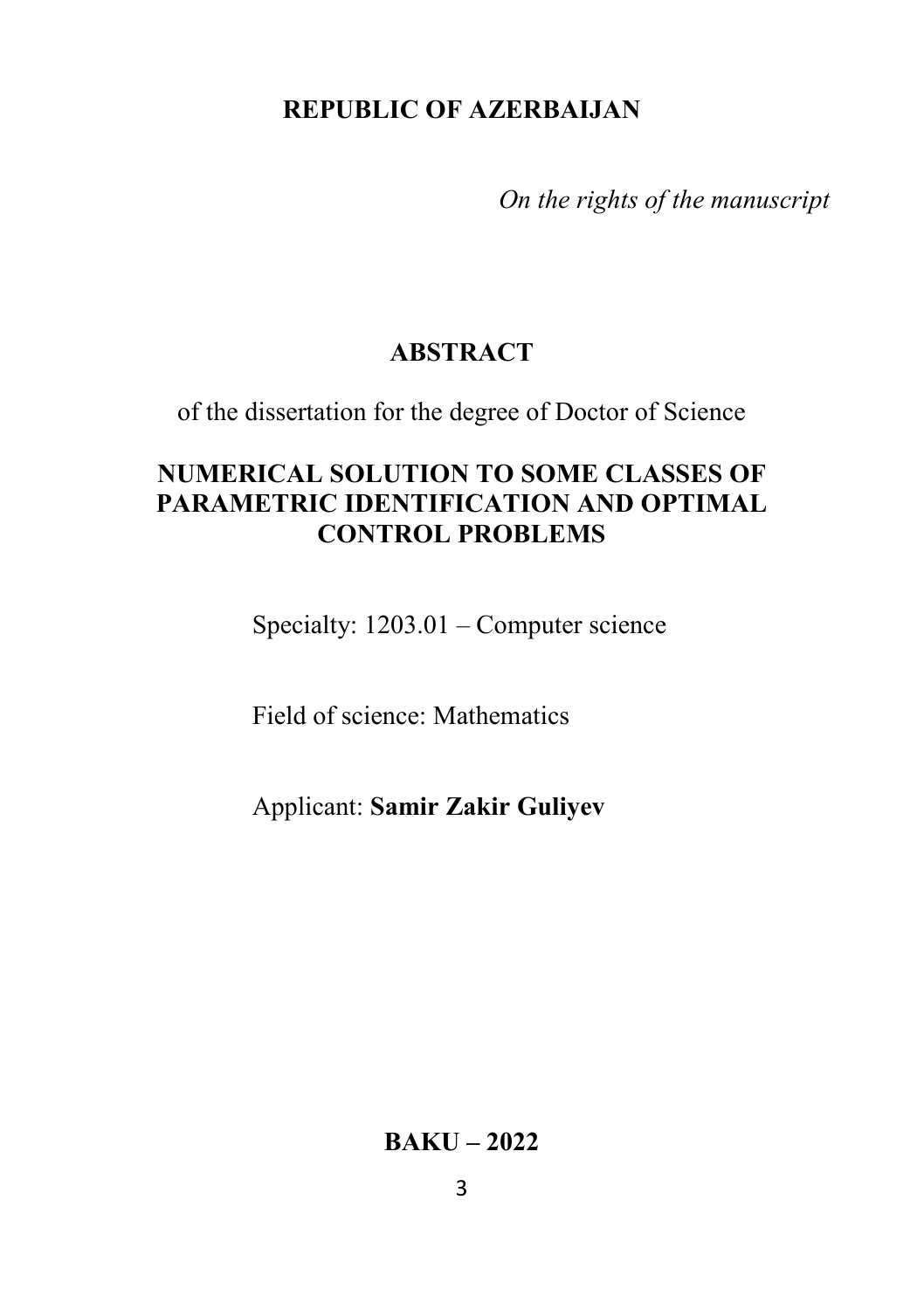The work was performed at the Institute of Control Systems of the The work was performed at the

|  | Scientific consultant: | Doctor of Science (Phys.-Math.), professor.<br>corresponding member of the ANAS |
|--|------------------------|---------------------------------------------------------------------------------|
|  |                        | Kamil Radjab oglu Aida-zade                                                     |
|  | Official opponents:    | Doctor of Science (Phys.-Math.), professor                                      |
|  |                        | <b>Stetsyuk Petr Ivanovich</b>                                                  |
|  |                        | Doctor of Science (Tech.), professor                                            |
|  |                        | <b>Gornov Alexander Yurievich</b>                                               |
|  |                        | Doctor of Science (Phys.-Math.), professor                                      |
|  |                        | Fikret Gyulali oglu Feyziyes                                                    |
|  |                        | Doctor of Science (Math                                                         |
|  |                        | Yusif Soltan oglu Gasimon                                                       |
|  |                        |                                                                                 |

Dissertation council ED 1.19 of Supreme Attestation Commission under the President of the Republic of Azerbaijan operating at the Institute of Control Systems of the Azerbaijan National Academy of Sciences

Chairman of the Dissertation council: Dr. Sc. (Phys.-Math.), professor

 $\frac{1}{\sqrt{2\pi}}\frac{1}{\sqrt{2\pi}}\frac{1}{\sqrt{2\pi}}\frac{1}{\sqrt{2\pi}}\frac{1}{\sqrt{2\pi}}\frac{1}{\sqrt{2\pi}}\frac{1}{\sqrt{2\pi}}\frac{1}{\sqrt{2\pi}}\frac{1}{\sqrt{2\pi}}\frac{1}{\sqrt{2\pi}}\frac{1}{\sqrt{2\pi}}\frac{1}{\sqrt{2\pi}}\frac{1}{\sqrt{2\pi}}\frac{1}{\sqrt{2\pi}}\frac{1}{\sqrt{2\pi}}\frac{1}{\sqrt{2\pi}}\frac{1}{\sqrt{2\pi}}\frac{1}{\sqrt{2\pi}}\frac{1$ 

Galina Yuryevna Mehdiyevn

Scientific secretary of the Dissertation council: Cand. Sc. (Phys-Math.), associate professor

 $\mathcal{P}$  and  $\mathcal{P}$  associate professor professor professor professor professor professor professor professor professor professor professor professor professor professor professor professor professor professor professor \_\_\_\_\_\_\_\_\_\_\_\_\_\_\_\_\_\_\_\_\_\_\_\_ **Elkhan Nariman oglu Sabziyev**

Chairman of the scientific seminar: Dr. Sc. (Phys.-Math.), professor, corresponding member of the ANAS

\_\_\_\_\_\_\_\_\_\_\_\_\_\_\_\_\_\_\_\_\_\_\_\_ **Vagif Rza oglu Ibrahimov**

Vagif Rza oglu Ibrahimov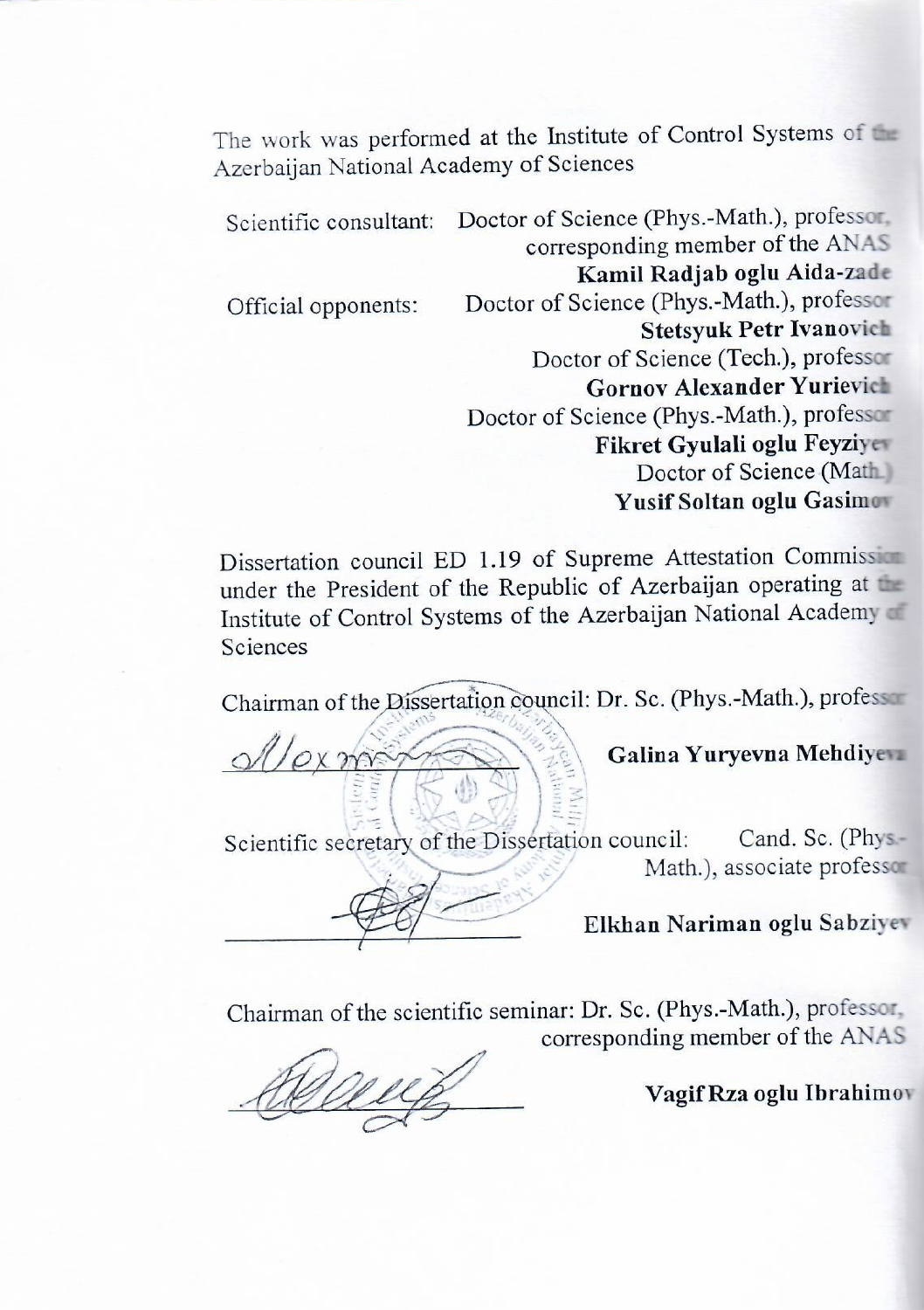#### **GENERAL DESCRIPTION OF THE WORK**

**Relevance of the topic**. It is known that the study of a lot of dynamic objects and processes is carried out in stages, among which there are two main ones: 1) the construction of an adequate mathematical model; 2) optimization and optimal control of the studied object.

One of the first systematic expositions of diverse algorithms and identification methods is prof. Eichhoff's work. Among the most significant works dedicated to the identification of linear dynamical systems, one can mention the works of D. Gropp, E.P. Sage and J.L. Melsa, L. Lyung, Ya.Z. Tsypkin, N.S. Raibman, S.E. Steinberg, etc.

The inverse problems of mathematical physics are closely related to the problems of parametric identification of mathematical models. Their most active study was started by such scientists as A.N. Tikhonov, M.M. Lavrentiev, A.A. Samarsky and others. Over the past two decades, these problems have been given great attention by a lot of scientists such as P.N. Vabishchevich, V.K. Ivanov, Yu.M. Kulibanov, S.I. Kabanikhin, A.L. Karchevsky, etc., including domestic scientists such as A. Iskenderov, R. Tagiev, V.M. Abdullaev, A.B. Ragimov, A.Ya. Akhundov, Y.T. Megraliev, etc.

The theory of control of nonlinear systems is an extremely important and actively developing field of science. In the general case, a lot of physical systems, and technical systems in particular, are, as a rule, non-linear and are characterized by multidimensionality, nonstationarity, large dimension, and uncertainty of the underlying mathematical models. The control synthesis laws for such systems is often associated with significant difficulties, both theoretical and computational in nature. In solving these problems, an important role is played by the theory of optimal control of both objects with lumped (OLP) and distributed parameters (ODP). Despite its already long history of development, the most serious results were obtained only in the 50-60s of the last century. A great role in this development was played by such scientists as R.E. Bellman, L.S. Pontryagin, R.F. Gabasov, F.M. Kirillova, etc. Considerable contribution was made by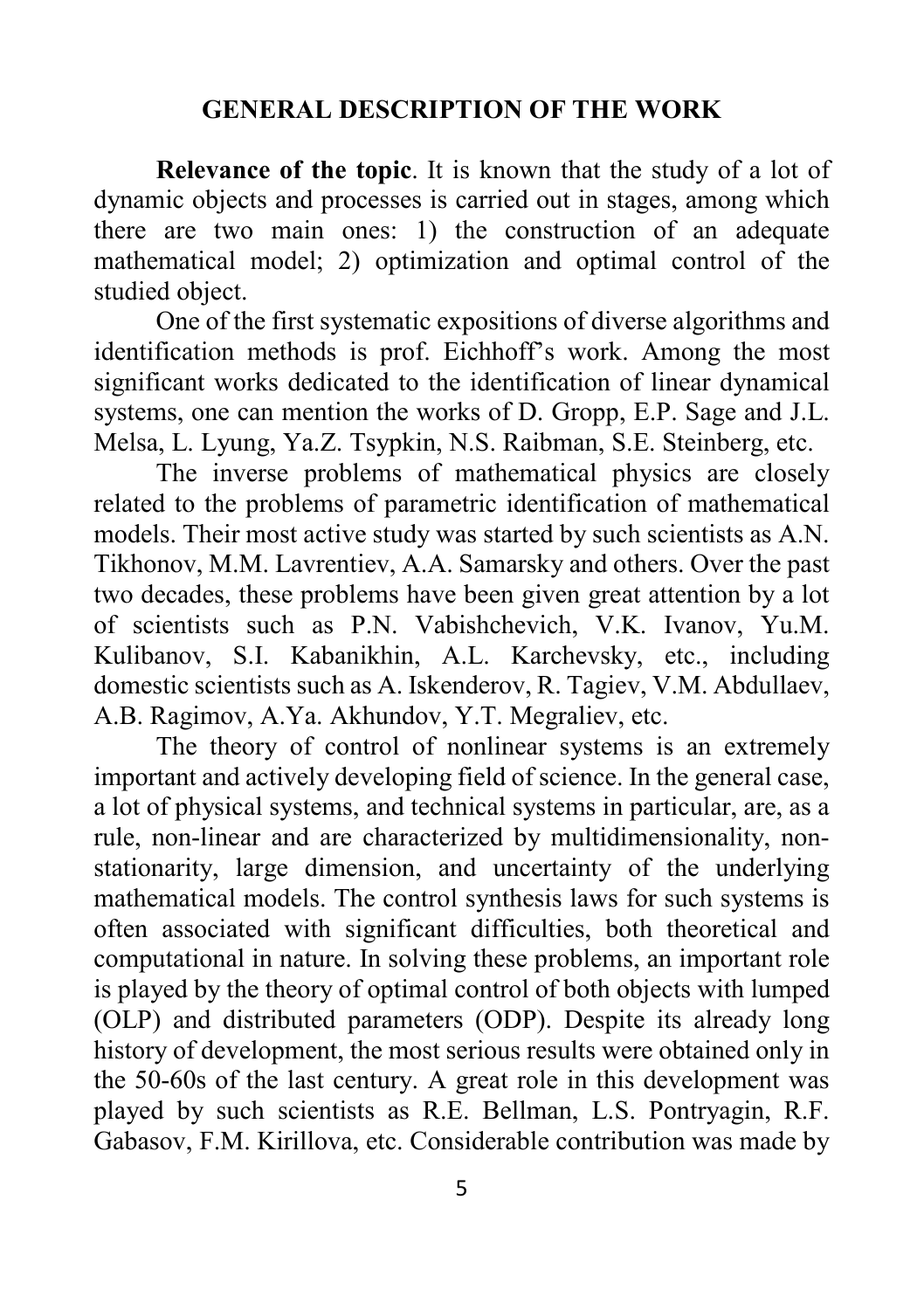domestic scientists, such as G. Akhmedov, A. Iskenderov, S. Hasanov, M. Mardanov, K. Mansimov, M. Yagubov, K. Aida-zade, R. Tagiev, G. Guliev, T. Melikov, I. Aliyev, etc. But the biggest problem in the theory and practice of control is the problem of the synthesis of control actions under various types of feedback from the object.

The problem of synthesis of control with feedback has been sufficiently studied for linear systems in the case when the state vector is accessible to measurement. In practice, only the output vector, functionally associated with the state vector, is available for direct measurement. This fact obviously leads to the need to solve the problem of synthesis of stabilizing control with feedback on the output. Despite the naturalness of such a statement, this problem remains not fully studied even for linear systems with static feedback. A review of some results on this topic can be found in the works of B.T. Polyak and P.S. Scherbakov, V.L. Syrmos, C.T. Abdallah, P. Dorato, and K. Grigoriadis. Recent results on discrete systems are presented in the works of G. Garcia, B. Pradin, S. Tarbouriech, and F. Zeng. Important results in this direction in the republic were obtained by F.A. Aliyev and his students. By now, a number of necessary and sufficient stabilization conditions have been obtained using static output feedback. (D. Youla, V. Kucera, T. Iwasaki, R. Skelton, etc.). At the same time, control practice requires the solution of such problems, including under conditions of uncertainty in the parameters of the object (robust stabilization). In accordance with this, it seems important to develop methods and algorithms for solving the stabilization and robust output stabilization problems based on sufficient conditions and constructive heuristic procedures.

In recent decades, a number of effective methods for the synthesis of control of nonlinear objects have been developed. Significant results in the development of control synthesis methods for nonlinear objects were obtained in the works of F.A. Aliev and V.B. Larin, A.A. Krasovsky, Y.Z. Tsypkin, V.A. Yakubovich, A.I. Egorov, T.K. Sirazetdinov, A.A. Bobtsov, I.V. Miroshnik, V.O. Nikiforov and A.L. Fradkov, D.J. Hill and P. Moylan, A. Isidori, I. Kanellakopoulos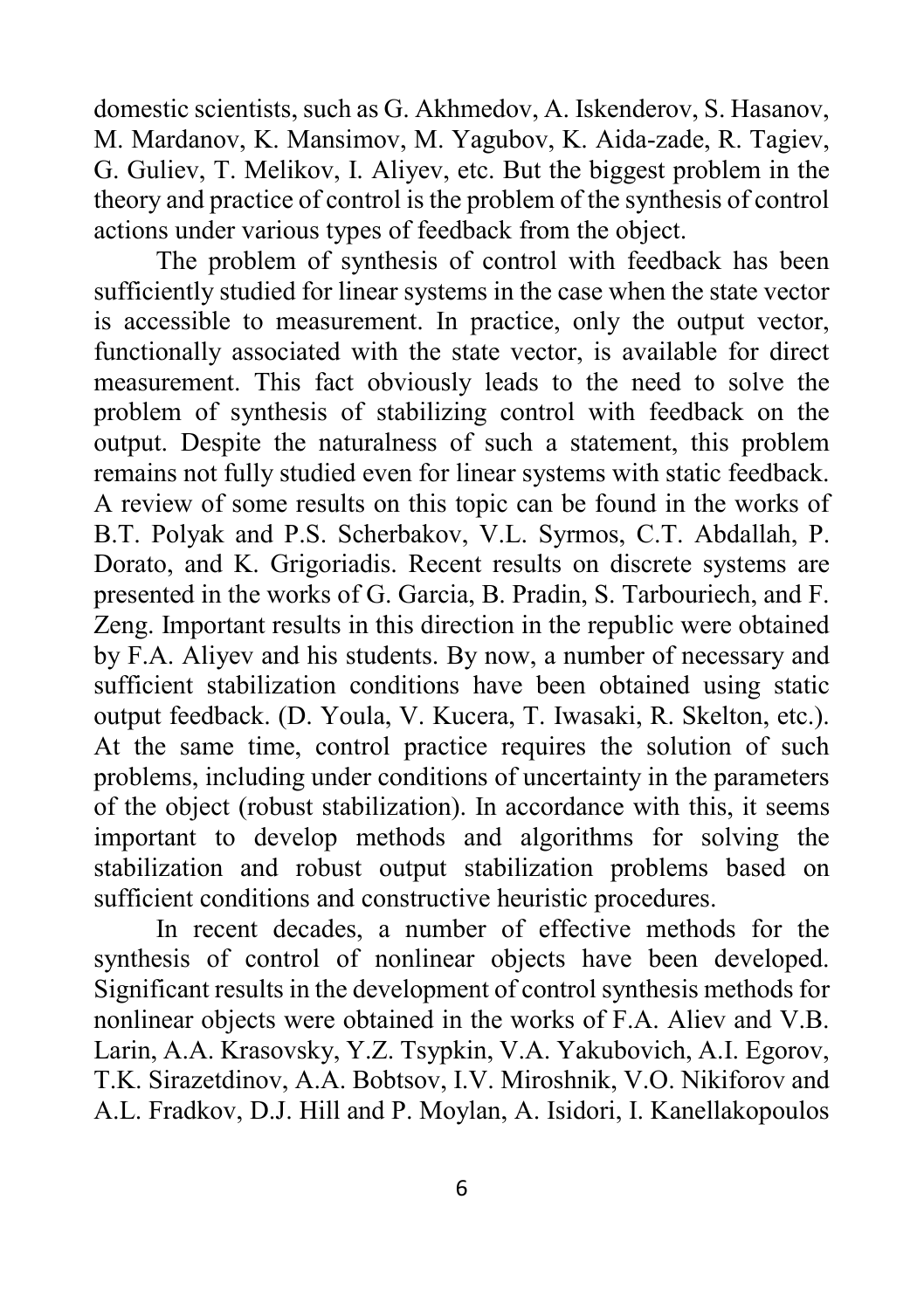and M. Karstic, N.K. Khalil, P.V. Kokotovic, R. Marino and P. Tomei, K.S. Narendra, S.S. Sastry, E.D. Sontag, etc.

Feedback control problems are complicated in the case of objects described by essentially nonlinear systems and when it is impossible to organize continuous observation of the state of the object. The linearization methods of nonlinear systems lead to large approximation errors, and as a result, the corresponding linearized control and regulation systems are not sufficiently adequate to the ongoing processes. On the other hand, the theoretical results and methods developed for linear systems are practically not applicable to nonlinear systems, since they lead to complex computational problems, the solution of which is required for some approaches to be carried out at a pace with the process (in real time).

The dissertation is dedicated to the study of the abovementioned problems of parametric identification of systems with both lumped and distributed parameters, as well as of the problems of synthesis of control actions for these systems. To solve these problems, a unified approach is used, which lies in introducing the concept of "zonal parameters", both for identification and control actions.

#### **Purpose of work**:

- − Development and mathematical justification of methods for solving optimization and parametric identification problems for OLP and ODP, with discontinuous right-hand sides, illustration of their application in solving practical problems.
- − Software development in the form of packages of applied optimization programs, as well as the development of a control system in automatic and interactive (dialog) modes using modern information and computer technologies, and parallel computing.

**The scientific novelty** of the dissertation work is as follows:

− We proposed and justified a numerical method for solving the problems of parametric identification of dynamic, in the general case, nonlinear OLP described by systems of nonlinear differential equations with ordinary derivatives.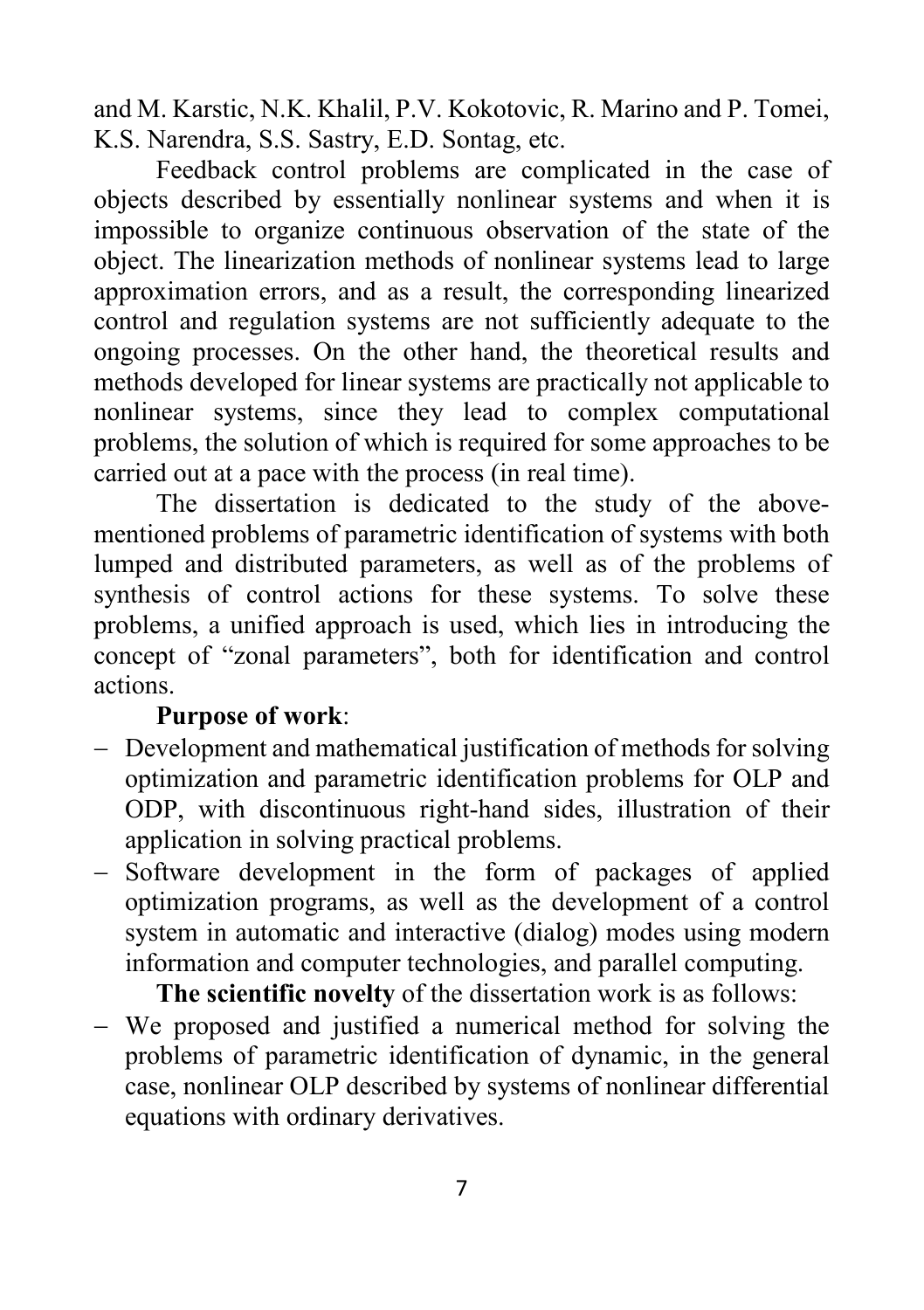- − We proposed an approach to solving a class of inverse problems on determining switching surfaces depending on the state of a dynamic process described by a discontinuous system of ordinary differential equations.
- − We proposed an approach to numerical solution to the problem of synthesis of optimal control of objects described by systems of nonlinear ordinary differential equations under various types of feedback on input/output and on different classes of zonal control functions given inaccurate information on the values of the initial conditions and object parameters.
- − For decision-making systems of controlling dynamic processes, we proposed an approach that consists in combining the stages of parametric identification of a mathematical model and of optimization of the regimes.
- − We solved the problems of identifying nonlinear coefficients of mathematical models and control synthesis with respect to specific ODPs using the proposed approaches.
- − We proposed a numerical method for solving the problem of identifying the hydraulic resistance coefficient, which depends on the regimes of movement of hydrocarbon feedstock in a linear section of the pipeline, described by a system of hyperbolic equations.
- − For the ODP, by the example of controlling the heating process by a heat exchanger with a delay in boundary conditions, we proposed an approach to the synthesis of control actions based on continuous observation of the phase state of the object at its certain points.
- − Using the example of control problems for the processes of heating the rod and plate, we proposed an approach to the synthesis of control of lumped sources for ODP based on continuous observation of the phase state at certain points of the object.
- − We developed mathematical packages and software for solving complex optimization problems based on interactive and automatic control of the unconditional optimization software package using parallel computations on modern computer systems with a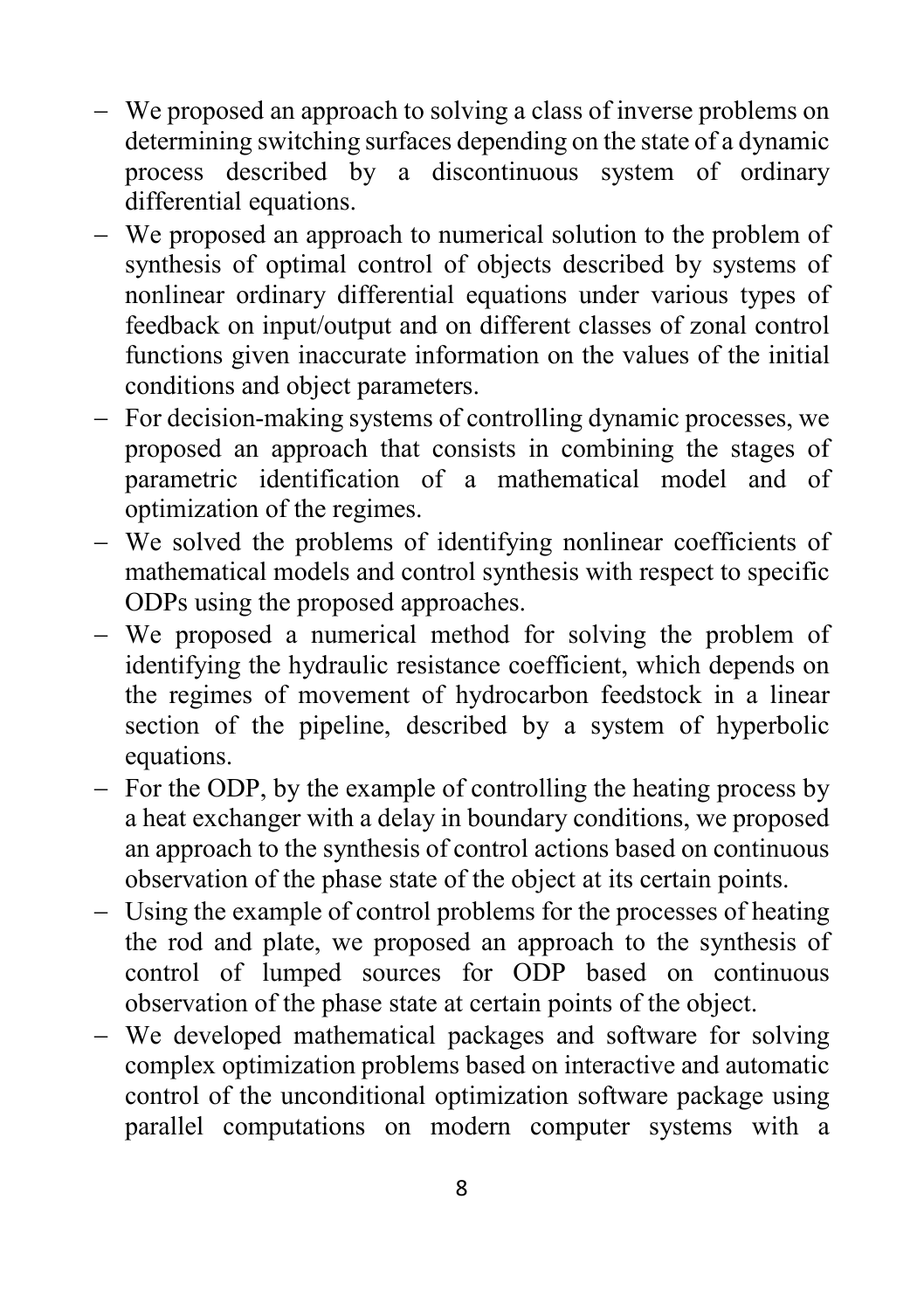multiprocessor/multicore architecture. The developed systems are equipped with an extensive library of optimization algorithms.

**General research methodology**. In the dissertation we used mathematical methods for modeling non-stationary processes; numerical methods for solving differential equations, optimal control, finite-dimensional optimization; modern information technology and programming tools.

**Theoretical and practical value**. The scientific and practical value of the problems considered in the dissertation is that the approach used to mathematical modeling of the processes under study and their subsequent optimal control, as well as the corresponding computer codes, can be used to solve a very wide range of problems from such fields of science and technology as design technology, construction and use of robots, production systems, technologies for converting power (energy), planning medical treatment, interpretation of remote sensing data, etc. It should be noted that the problems of identification and optimal control, considered in the dissertation, as well as the corresponding algorithms are published in the scientific press, and are, therefore, publicly available for use. The scientific validity and reliability of the obtained results is confirmed by the theoretical rigor of the formulas, equations and relationships used in the algorithms, by various testing of algorithms and corresponding computer codes, including verification using special test systems (including those developed by the author of the dissertation), as well as by comparison with the results of similar independent calculations.

**Work approbation**. The main results of the work were reported at the following international conferences: International Conference on "Control and Optimization with Industrial Applications" COIA-2005, -2008, -2013, -2015; International Conference "Problems of Cybernetics and Informatics" PCI-2006, -2008, -2010, -2012;  $24<sup>th</sup>$ Mini Euro Conference "Continuous Optimization and Information-Based Technologies in the Financial Sector, (MEC EurOPT), 2010 (Turkey, Izmir); International Russian-Bulgarian Symposium "Equations of a mixed type and related problems of analysis and computer science", Nalchik, Russia, 2010; International Russian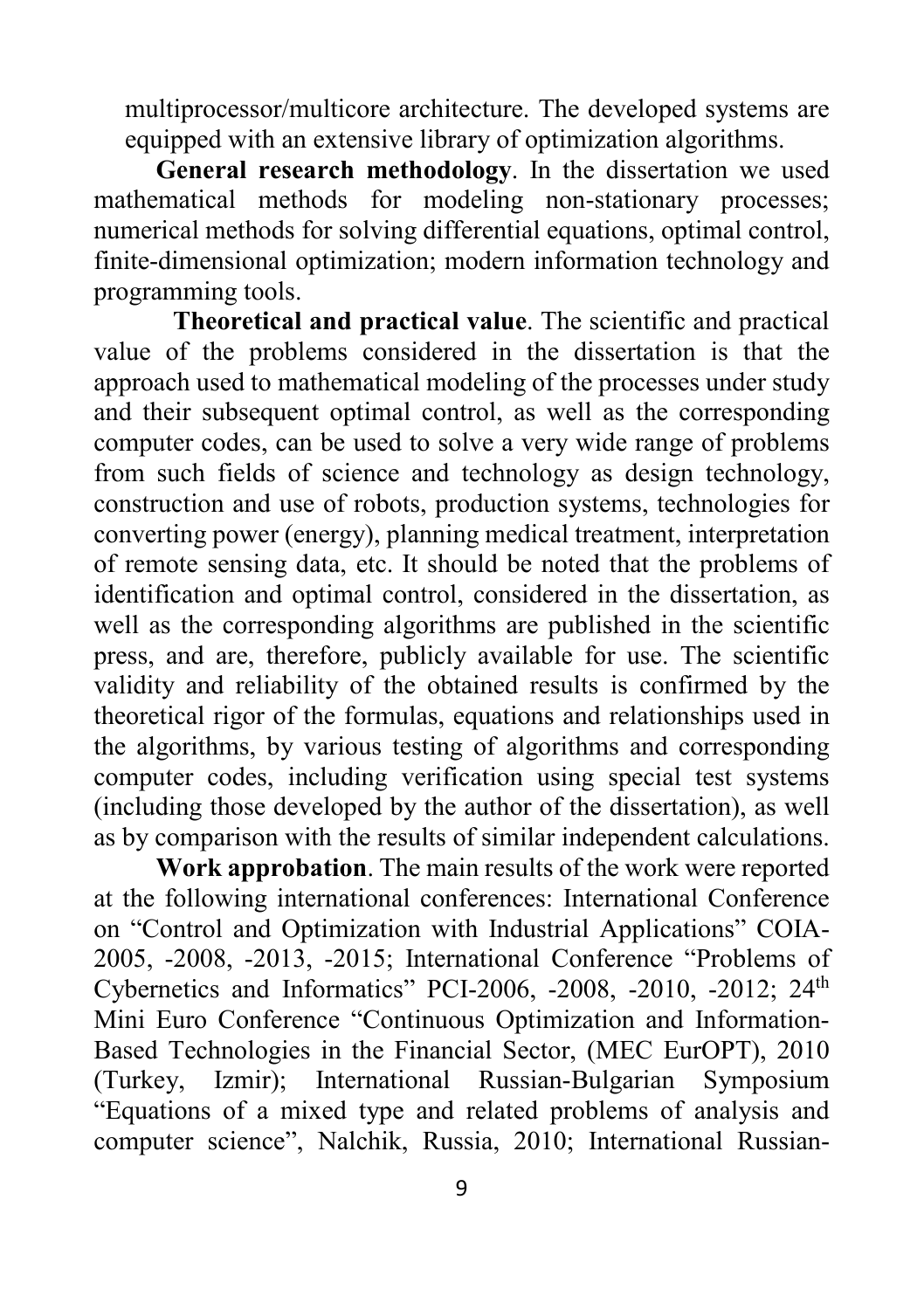Kazakh Symposium "Equations of a mixed type and related problems of analysis and computer science", Nalchik, Russia, 2011 and 2014; International Russian-Abkhazian Symposium "Equations of the mixed type and related problems of analysis and computer science", Nalchik, Russia, 2009; International Russian-Uzbek Symposium "Equations of a mixed type and related problems of analysis and computer science", Nalchik, Russia, 2012; IV International Conference "Nonlocal boundary-value problems and related problems of mathematical biology, computer science and physics", Nalchik-Treskol, Russia, 2013; International conference "Actual problems of modern mathematics, computer science and mechanics-II", Kazakhstan, Almaty, 2011; the  $4<sup>th</sup>$  Congress of the Turkic World Mathematical Society (TWMS), Baku, 2011; International Conference «Optimization Methods and Applications» (OPTIMA), Costa Da Caparica, Portugal, 2012; International Conference «Optimization Methods and Applications» (OPTIMA), Petrovac, Montenegro, 2011, 2014; VI International Conference (MPMO-2017), Russia, Ulan-Ude, 2017; International scientific-practical conference "Innovative technologies in the oil and gas industry", Russia Stavropol, 2015; International Conference "Applied Mathematics and Fundamental Computer Science", Omsk, Russia, 2016, 2017; International Scientific Conference "Informatics and Applied Mathematics" dedicated to the 25<sup>th</sup> anniversary of Independence of the Republic of Kazakhstan and the  $25<sup>th</sup>$  anniversary of the Institute of Information and Computational Technologies, Kazakhstan, Almaty, 2016; International conference "Actual problems of mathematics and mechanics" dedicated to the 80th anniversary of Honored Scientist, Y.J. Mamedov, 2010, Baku; International conference "Oil-gas, oil refining and petrochemicals" dedicated to the 90<sup>th</sup> anniversary of the ASOIU, 2010; International conference "Actual problems of mathematics and computer science" dedicated to the 90<sup>th</sup> anniversary of the birth of Heydar Aliyev, Baku, 2013; International Conference "Non-Newtonian Systems in the Oil and Gas Industry" dedicated to the 85th anniversary of Academician A.Kh. Mirzadzhanzade, Baku, 2013; XI International Chetaev scientific conference "Analytical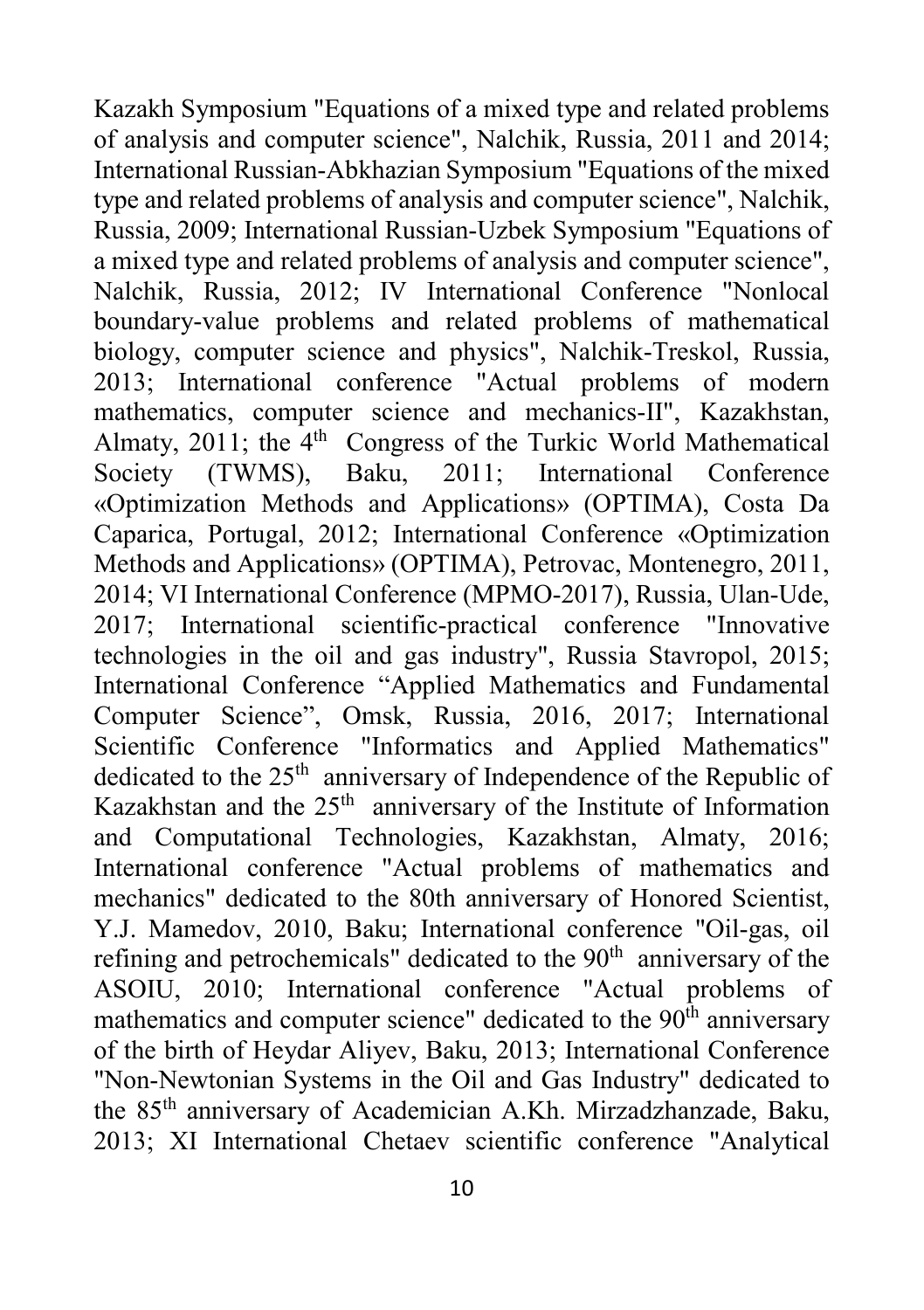Mechanics, Stability and Control", Kazan, 2017; International conference "Actual problems of applied mathematics and physics", Elbrus region, Kabardino-Balkaria, Russian Federation, 2017.

The results of the research work were also reported at scientific seminars of the following scientific organizations: the Department of General and Applied Mathematics of the ASOIU; the Laboratory of Decision Making Methods in Deterministic Systems of the Institute of Control Systems of the National Academy of Sciences of Azerbaijan; the Institute of Mechanics and Mathematics of the National Academy of Sciences of Azerbaijan; the Research Institute of Applied Mathematics Institute at BSU; the faculties of computer sciences of Yashar and Dokkuz Eilul Universities (Izmir, Turkey); the Department of Numerical Optimization Methods of the Institute of Cybernetics of the National Academy of Sciences of Ukraine; as well as at many national and international conferences.

Publications. On the topic of the dissertation, 71 scientific papers have been published; 26 of which are full papers, 18 of which are published in foreign countries, 18 of which are included in the Scopus database; 11 of which are included in the international Web of Science<sup>TM</sup> Core Collection database by Thomson Reuters; 29 short papers are published in international conferences.

**Volume and structure of work**. The dissertation work consists of an introduction, six chapters, a conclusion, an appendix, and a bibliography containing 208 titles. The total volume of the dissertation is 329 pages of typewritten text, the main volume is 238 pages, including 15 tables and 15 figures. The title page contains 441 characters, the table of contents - 3382 characters, the introduction - 76411 characters, the content of the dissertation - 315508 characters (Chapter 1 - 35676 characters, Chapter 2 - 37506 characters, Chapter 3 - 75314 characters, Chapter 4 - 41346 characters, Chapter 5 - 71752 sign, chapter 6 - 53914 characters), conclusions - 2597 characters, references - 32869 characters, totally - 431208 characters.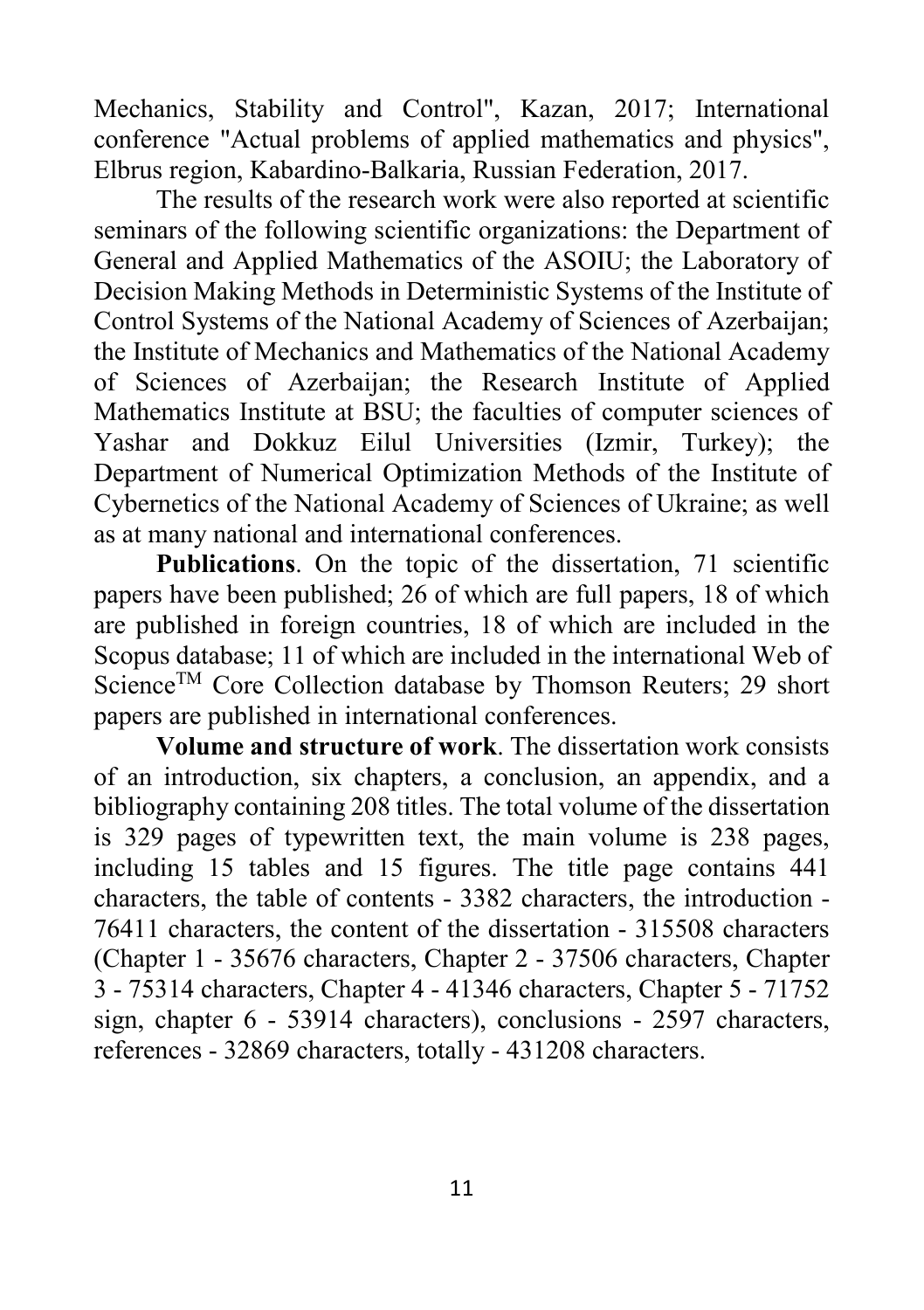#### **THE CONTENT OF THE WORK**

In the **introduction**, the relevance of the topic of the dissertation is substantiated, its main purpose is formulated, and a brief review of the work is given.

In the **first chapter** of the dissertation, consisting of 3 paragraphs, we study the problem of identifying the coefficients of a mathematical model of an object depending on its phase state.

The dynamic objects studied in the first chapter are described in the general case by a nonlinear system of differential equations:

$$
\dot{\mathbf{x}}(t) = f\left(\mathbf{x}(t), K(\mathbf{x}(t))\right), \ t \in (0, T], \tag{1}
$$

where  $x(t) \in \mathbb{R}^n$  is the continuous and almost everywhere continuously differentiable vector-function of the phase state;  $K(x) \in$  $\mathbb{R}^r$  is the identifiable continuous and almost everywhere continuously differentiable vector-function that determines the coefficients of the mathematical model; the known vector function  $f(x,K)$  is continuously differentiable with respect to all its arguments.

In order to identify the coefficients of the mathematical model of the process  $(1)$ , it is assumed that there are N independent observations of the dynamics of the state of the object under various initial states:

$$
x^{i}(0) = x_{0}^{i}, i = 1, 2, ..., N.
$$
 (2)

The results of observations can be any components or the entire state vector at individual points in time

 $x(t_{ij}; x_0^i) = x^{ij}, t_{ij} \in (0, T], j = 1, 2, ..., M_i, i = 1, 2, ..., N,$  (3) in particular, at a finite point in time  $T$ :

$$
x(T; x_0^i) = x_T^i, \ i = 1, 2, ..., N,
$$
 (4)

where  $M_i$  is the number of times at which observations were made on the state of the object with the initial condition  $x_0^l$ . The state of the object can be observed under various initial conditions at certain time intervals:

$$
x(t; x_0^i) = y^{ij}(t), t \in [\tau_{ij-1}, \tau_{ij}] \in [0, T], \tau_{ij-1} < \tau_{ij},
$$
  
\n
$$
j = 1, 2, ..., M_i; i = 1, 2, ..., N,
$$
\n(5)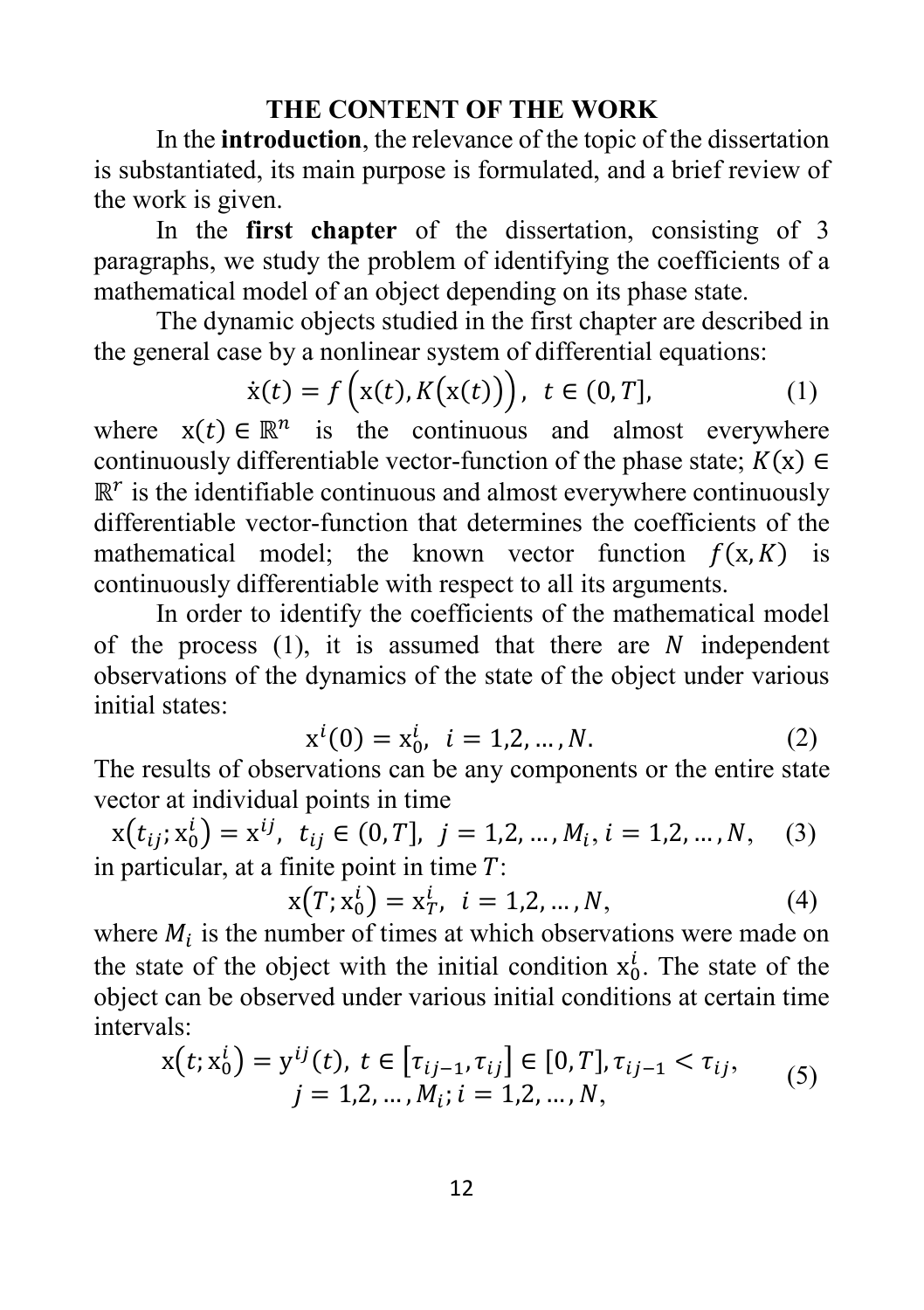where  $M_i$  is the number of time intervals in which observations were made on the state of the object with the initial state  $x_0^l$ . Observations can also be of a mixed type, i.e. both point (3) or (4), and interval (5).

The problem under consideration consists in determining (identifying) unknown coefficients  $K(x)$  of system (1) based on the results of observations of the form  $(2)$ ,  $(3)$ ,  $(4)$ , or  $(5)$ .

The quality of identification is evaluated using the least squares criterion, and for each type of observation  $(3) - (5)$ , the specific form of the criterion is different. In the case of final observations (4), the identification quality criterion will take the following form:

$$
J(K(x)) = \frac{1}{N} \sum_{i=1}^{N} J^{i} (x(T; x_{0}^{i}, K(x))) + \epsilon ||K(x) - \hat{K}(x)||_{L_{2}^{2}}^{2} \to \min_{K(x)} ,
$$
\n(6)\n
$$
J^{i} (x(T; x_{0}^{i}, K(x))) = ||x(T; x_{0}^{i}, K(x)) - x_{T}^{i}||_{\mathbb{R}^{n}}^{2},
$$

where  $x(t) = x(T; x_0^l, K(x))$  is the solution to problem (1) under any initial condition  $x_0^l$  and the coefficients determined by the vector function  $K(x) \in \mathbb{R}^r$ ,  $\varepsilon > 0$  and  $\hat{K}(x)$  are the regularization parameters.

 $I^i$ 

To recover the unknown coefficients of the system of differential equations (1), we propose an approach based on which the entire set of possible phase states is partitioned into a finite number of subsets, in each of which the coefficients are searched for on a parametrically specified class of functions depending on the phase state determined using some basis functions. In this case, the initial task is reduced to the determination of the constant parameters involved in the representation of the coefficients.

Denote by  $X \subseteq \mathbb{R}^n$  the set of all possible phase states of the object  $x(t)$  under all admissible values of the initial conditions and values of the coefficients  $K(x)$ . Let X be portioned into a given finite number *L* of simply connected subsets (zones)  $X^k \subset X$ . Phase space zones

 $X^{\nu} = \{x \in \mathbb{R}^n : g^{\nu-1}(x) > 0, g^{\nu}(x) \le 0\}, \ \nu = 2, 3, ..., L - 1,$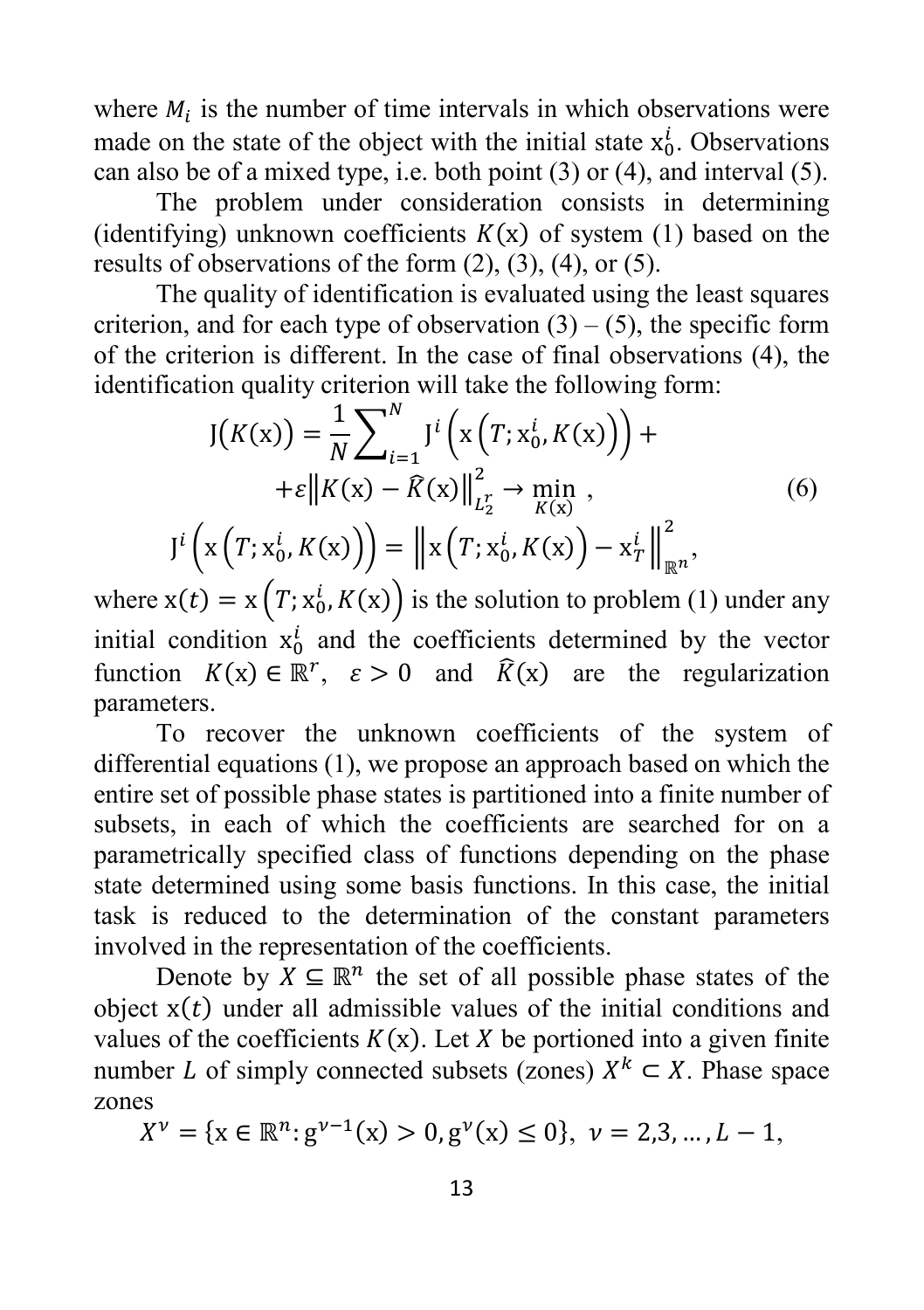$X^1 = \{x \in \mathbb{R}^n : g^1(x) \leq 0\},\ X^L = \{x \in \mathbb{R}^n : g^{L-1}(x) > 0\},\$ are defined by their boundaries using the functions  $g(x) =$  $(g^{1}(x), g^{2}(x), ..., g^{L-1}(x))$  continuously differentiable and defined almost everywhere.

The identifiable coefficients  $K(x) = (k_1(x), k_2(x), ..., k_r(x)),$ in each of the zones  $X^{\nu}$ ,  $\nu = 1,2,...,L$ , are defined in the form of the following representation:

$$
K(\mathbf{x}) = K^{\nu}(\mathbf{x}) = (k_1^{\nu}(\mathbf{x}), k_2^{\nu}(\mathbf{x}), ..., k_r^{\nu}(\mathbf{x})) \in \mathbb{R}^r,
$$
  
\n
$$
k_s^{\nu}(\mathbf{x}) = \sum_{i=1}^m p_{si}^{\nu} \phi_i(\mathbf{x}), \qquad p_{si}^{\nu} = \text{const},
$$
  
\n
$$
s = 1, 2, ..., r, \quad i = 1, 2, ..., m;
$$
  
\n
$$
\mathbf{x} \in X^{\nu}, \nu = 1, 2, ..., L, t \in (0, T],
$$
  
\n(7)

where  $\phi_i(x)$ ,  $i = 1,2,...,m$ , are given continuously differentiable linearly independent basis functions;  $p_{si}^v$  are yet unknown constant parameters defining identifiable functions. As a rule, the coefficients  $K(x)$ , in real problems, must satisfy the constraints based on technical and technological considerations; and therefore the parameters  $p =$  $(p^1, p^2, \dots, p^L), p^V = (p_{11}^V, p_{12}^V, \dots, p_{1m}^V, \dots, p_{rm}^V), v = 1, 2, \dots, L$ , must also satisfy certain relevant restrictions. We denote the sets of permissible values of the zonal parameters  $p^{\nu}$  by  $P^{\nu} \subset \mathbb{R}^{r \times m}$ ,  $\nu =$ 1,2, ..., L, which are assumed to be closed and bounded,  $P = P^1 \times$  $P^2 \times ... \times P^L$ .

In this case, the solution of the system of differential equations (1), which determines the current state of the process  $x(t)$ , will depend on the initial state  $x_0$  and zonal values of the parameter vector p, r.e.  $x(t) = x(t; x_0, p)$ ; moreover, inside each zone,  $x(t)$  is continuously differentiable, and at the points of transition from one zone to another – it is continuous.

Thus, the initial problem of determining the coefficients  $K(x)$  $(1)$  –  $(6)$  is replaced by the problem of determining constant parameters  $p \in \mathbb{R}^{L \times r \times m}$ , by which the desired coefficients are approximated.

The identification criterion (6), taking into account the representation (7), will take the form: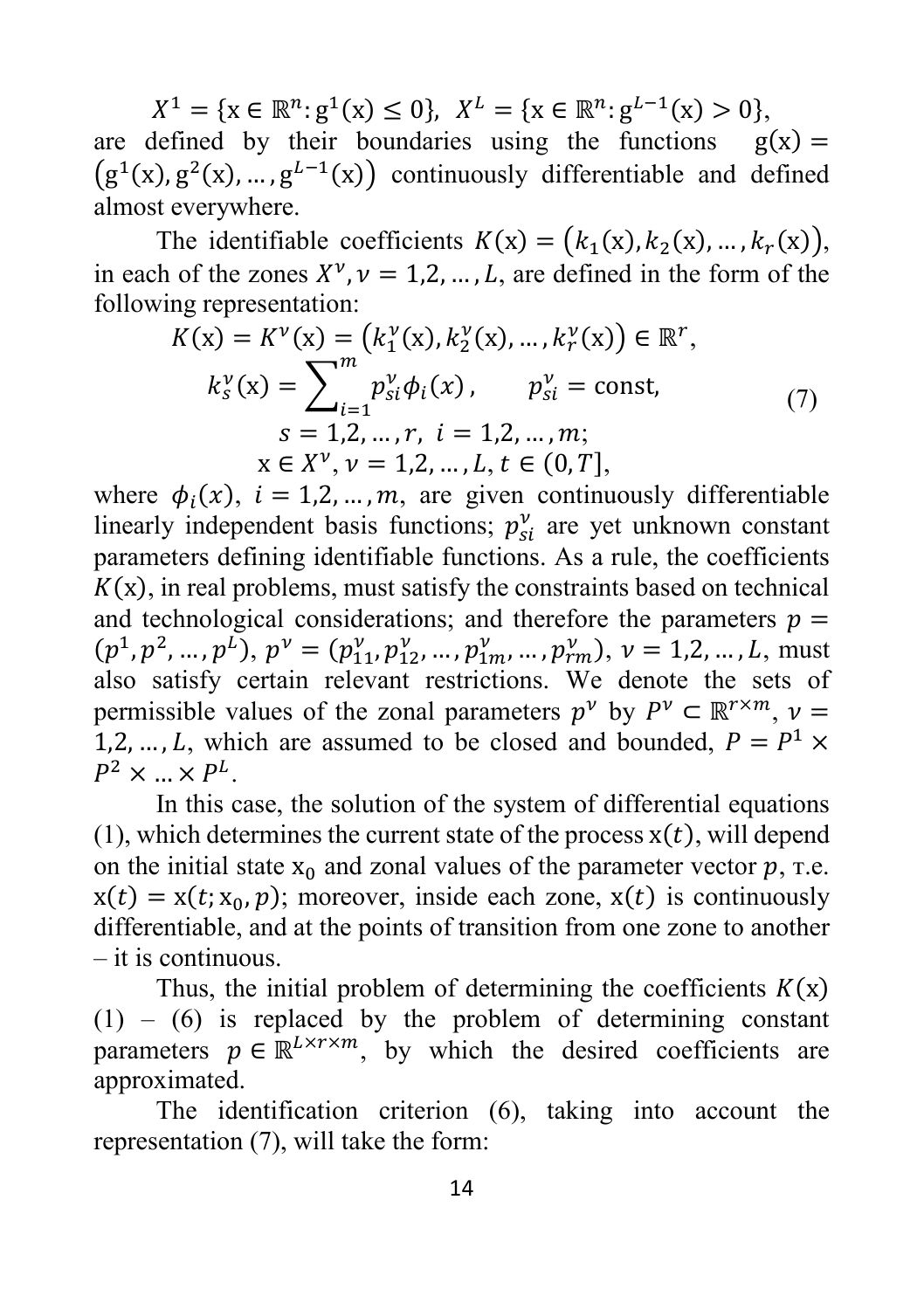$$
J(p) = \frac{1}{N} \sum_{i=1}^{N} J^{i} (x(T; x_{0}^{i}, p)) + \varepsilon ||p - \hat{p}||_{\mathbb{R}^{L \times r \times m}}^{2} \to \min_{p \in P} ,
$$
  
\n
$$
J^{i} (x(T; x_{0}^{i}, p)) = ||x(T; x_{0}^{i}, p) - x_{T}^{i}||_{\mathbb{R}^{n}}^{2},
$$
\n(8)

where  $x(t) = x(t; x_0^l, p)$  is the solution to the Cauchy problem (1) for a given admissible vector of parameters  $p$  and the initial state  $x_0^l$ , taking into account the representation (7);  $\hat{p}$  is the regularization parameter corresponding to the function  $\hat{K}(x)$  from (6).

Problem (1), (2), and (8) can be attributed to the problem of parametric optimal control. At the same time, this problem, due to the fact that a finite-dimensional vector of parameters  $p$  is being optimized, also fits into the framework of finite-dimensional optimization problems. To solve it, one can use well-known effective numerical optimization methods, in particular, of the first-order, and ready-made standard software. To this end, as is known, it is necessary to obtain formulas for calculating the components of the gradient of the objective functional (8) with respect to the components of the vector  $p - \nabla_p$  J $(p)$ .

For an arbitrary number of zones of the phase space, in the general case, we obtained formulas for the gradient of the target functional

$$
\frac{d J(p)}{d p_{kj}^l} = \frac{1}{N} \sum_{i=1}^N \frac{d}{d p_{kj}^l} J^i (x(T; x_0^i, p)) + 2\varepsilon (p_{kj}^l - \hat{p}_{kj}^l),
$$

$$
\frac{d}{d p_{kj}^l} J^i (x(T; x_0^i, p)) = \int_{\Pi_l(x_0^i, p)} [\psi^*(t; x_0^i, p) \cdot \frac{\partial f(x(t; x_0^i, p), K^l)}{\partial K^l} \cdot \frac{\partial K^l}{\partial p_{kj}^l}] dt,
$$

where  $\Pi_l(x_0^l, p)$ ,  $l = 1, 2, ..., L$ ,  $i = 1, 2, ..., N$  is the period of time during which the trajectory with the initial condition  $x_0^l$  and the value of the parameters p was in the zone  $X^l$ ;  $\psi(t; x_0^l, p)$  is the solution to the following adjoint system: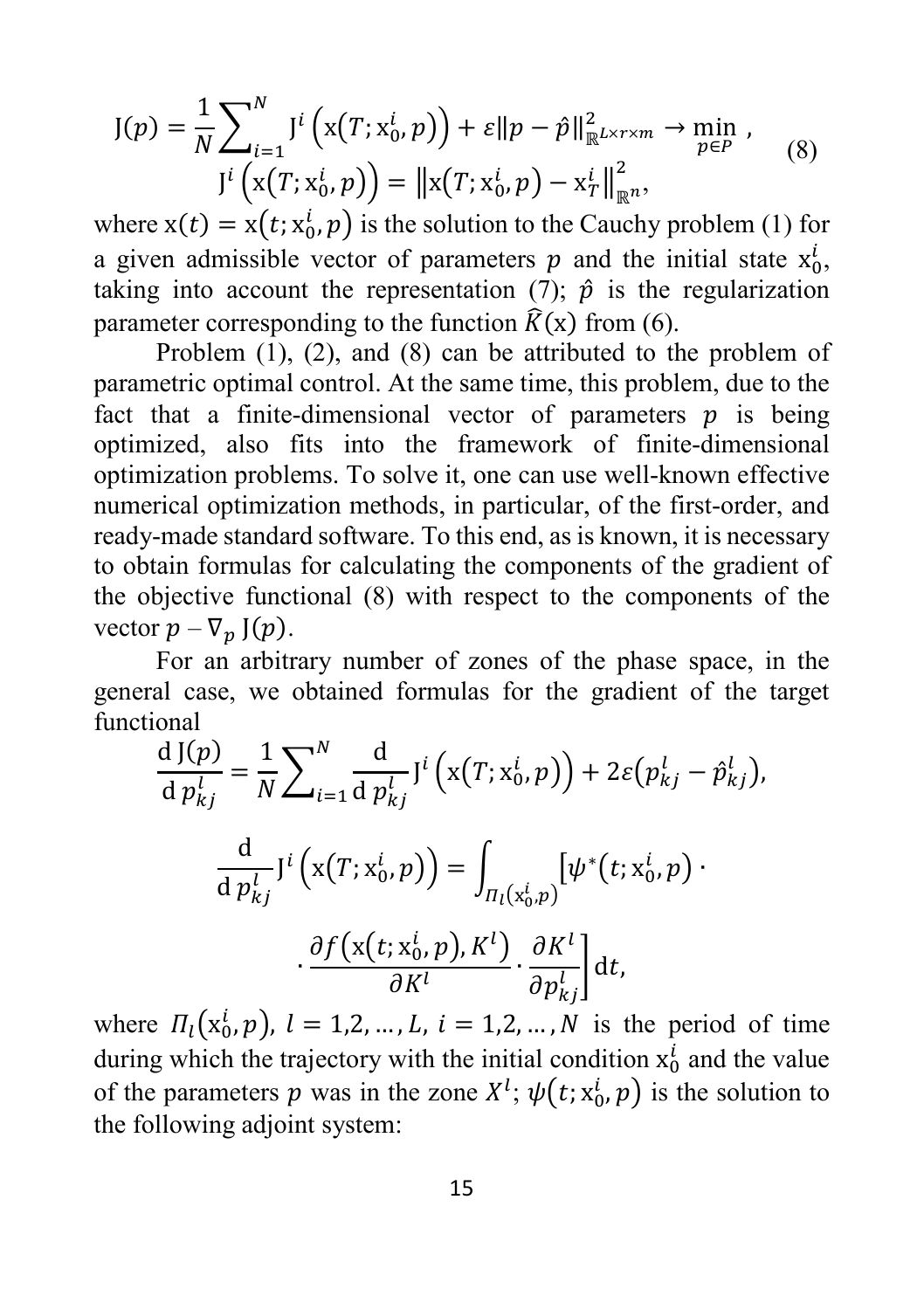$$
\dot{\psi}^*(t; \mathbf{x}_0^i, p) = -\psi^*(t; \mathbf{x}_0^i, p) \cdot \frac{\partial f(\mathbf{x}(t; \mathbf{x}_0^i, p), K^l)}{\partial \mathbf{x}}, \ t \in \Pi_l(\mathbf{x}_0^i, p),
$$

$$
\psi(T; \mathbf{x}_0^i, p) = \frac{\partial J^i(\mathbf{x}(T; \mathbf{x}_0^i, p))}{\partial \mathbf{x}},
$$

satisfying the following condition of a jump at the time when the trajectory of system (1) hits the boundary between zones:

$$
\psi(\overline{t}_l - 0) = \psi(\overline{t}_l + 0) - \frac{\partial g(x(\overline{t}_l))}{\partial x} \cdot \gamma,
$$

$$
\gamma = \frac{\psi^*(\overline{t}_l + 0) \cdot [f(x(\overline{t}_l), K^l) - f(x(\overline{t}_l), K^{l+1})]}{\frac{\partial g^*(x(\overline{t}_l))}{\partial x} \cdot f(x(\overline{t}_l), K^l)}
$$

$$
l = 1, 2, ..., L - 1.
$$

At the end of the first chapter, we present the results of numerical experiments by the example of solving several test problems using software developed by the author.

In the **second chapter** of the dissertation, consisting of 3 paragraphs, we study the problem of parametric identification of discontinuous dynamic OLPs. We consider a class of inverse problems for dynamic processes described by discontinuous (variable structure, compound, stepwise, etc.) systems of ordinary differential equations, the form of which varies depending on whether the process state belongs to one or another subregion of the state space. These problems have been considered by a lot of authors. In contrast to previous studies, we identify the switching surfaces themselves. We obtained formulas for the components of the gradient of the objective functional with respect to identifiable parameters.

Suppose that the dynamics of the studied object is described by a system of nonlinear differential equations with a variable structure of the form:

$$
\dot{x}(t) = f^{l}(x(t), p^{l}(t)), x(t) \in X^{l}(t), t \in (0, T],
$$
 (9)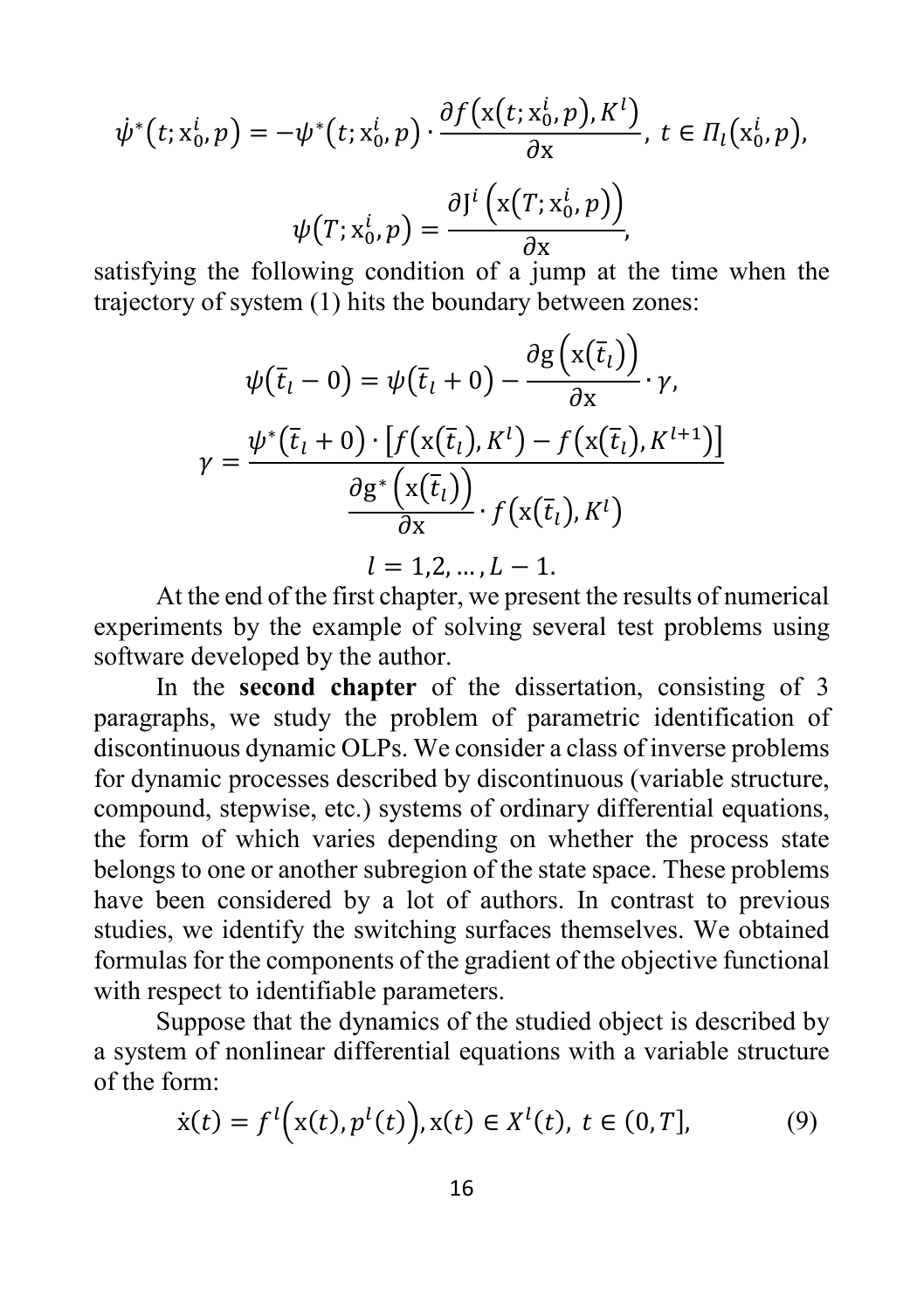$l = 1.2, ..., L$ 

where  $x(t) \in \mathbb{R}^n$  is the vector that determines the state of the process;  $p^{t}(t) \in \mathbb{R}^{r}$  are parameter values when the state of the process belongs to  $X^l(t)$  – subregion (zone) of the phase space of all possible states of the process X, i.e.  $X^l(t) \subset X \subseteq \mathbb{R}^n$ ,  $l = 1, 2, ..., L$ . The vectorfunctions  $f^l(.,.), l = 1,2,...,L,$  given to within the functional parameters  $p^l = p^l(t)$ , are continuously differentiable with respect to all their arguments.

Phase space zones

$$
X^{l}(t) = \{x(t) \in \mathbb{R}^{n}: g^{l-1}(x, t) > 0, g^{l}(x, t) \le 0\},
$$
  
\n
$$
l = 2, 3, ..., L - 1,
$$
  
\n
$$
X^{1}(t) = \{x(t) \in \mathbb{R}^{n}: g^{1}(x, t) \le 0\},
$$
  
\n
$$
X^{L}(t) = \{x(t) \in \mathbb{R}^{n}: g^{L-1}(x, t) > 0\},
$$
  
\n(10)

simply connected and determined by their boundaries using identifiable almost everywhere twice continuously differentiable functions  $g(x,t) = (g^1(x,t), g^2(x,t), ..., g^{L-1}(x,t))$ , where

int  $X^{l_1}(t)$  ∩ int  $X^{l_2}(t) = \emptyset$ ,  $l_1 \neq l_2$ ,  $l_1, l_2 = 1, 2, ..., L$ ,

$$
\bigcup_{l=1}^{L} X^{l}(t) = X.
$$

The vector-function  $x(t)$ , the solution to system (9), is everywhere continuously differentiable except at the points of time  $\overline{t}_1$ when the trajectory of the system hits the switching surface, i.e.  $g^{(x)}(x(t_l), t_l) = 0, l = 1, 2, ..., L - 1$ , at which  $x(t)$  is continuous. We introduce the notation

$$
p(t) = (p1(t), p2(t), ..., pL(t)) =
$$
  
=  $(p11(t), p21(t), ..., pr11(t), p12(t), ..., prLL(t)) \in \mathbb{R}^{r},$   
 $r = \sum_{l=1}^{L} r_{l}.$ 

It is assumed that, in order to identify unknown parameters, N independent observations were made of the dynamics of the object under various initial states: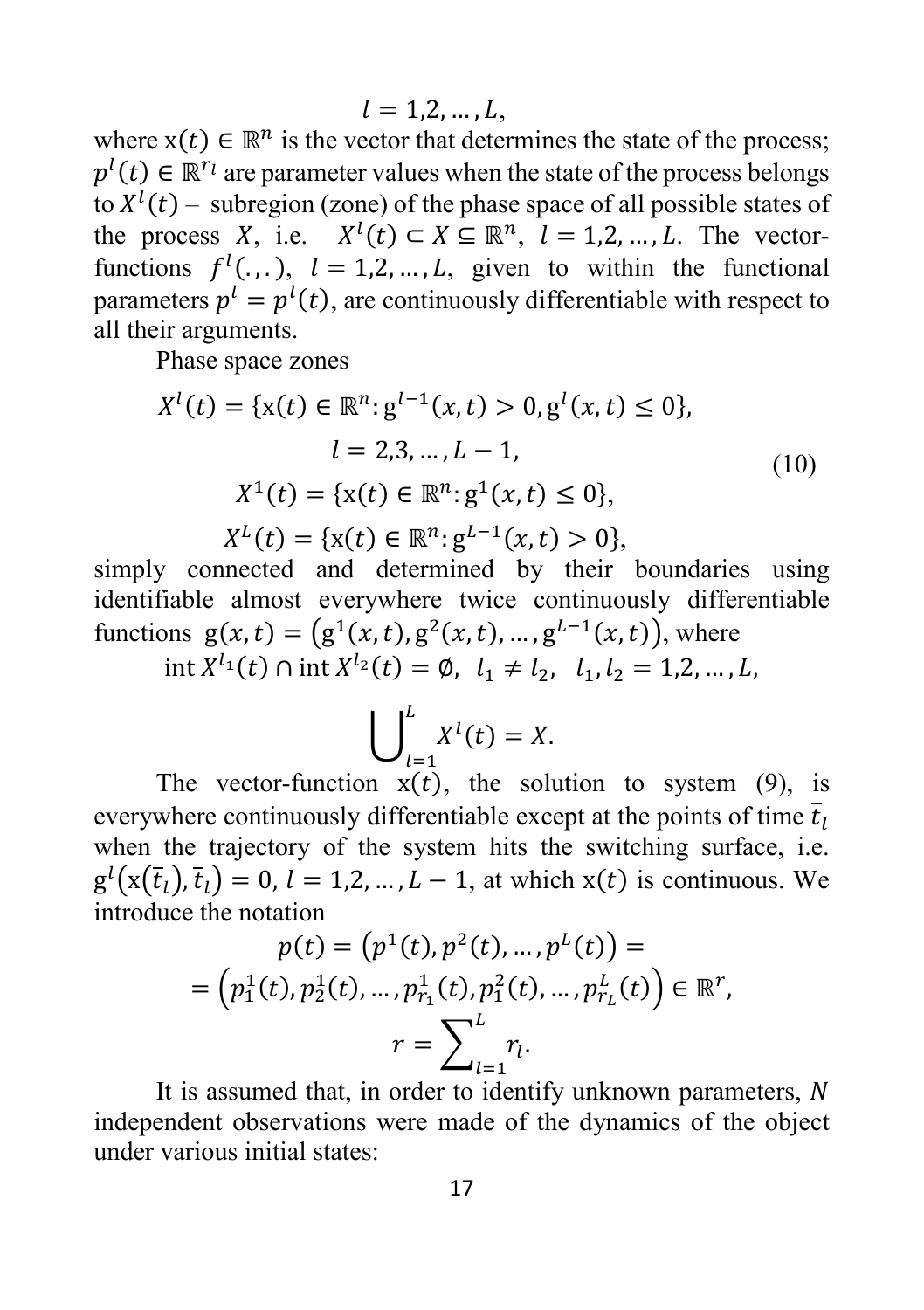$$
x^{i}(0) = x_{0}^{i}, i = 1, 2, ..., N.
$$
 (11)

In this case, the current state of the process  $x(t)$  depends on its initial state  $x_0$ , on the function  $g(x,t)$  that defines the region  $X^l(t)$ ,  $l =$ 1,2, ..., L, and the corresponding parameter values  $p(t)$ , i.e.  $x(t) =$  $x(t; x_0, p, g)$ . Observations can be carried out for any components or for the entire state vector of an object at separate intervals or time instants, in particular, at a finite moment in time  $T$ :

$$
x^{i}(T; x_{0}^{i}, p, g) = x_{T}^{i}, i = 1, 2, ..., N,
$$
 (12)

where  $N$  is the number of time points at which observations were made in the i<sup>th</sup> experiment over the state of the object with the initial condition  $x_0^l$ .

We considered the most frequently encountered case in practice when the identified parameters by zones are piecewise constant functions, namely

$$
p^{l}(t) = p^{l} = \text{const}, p^{l} \in \mathbb{R}^{r_l}, x(t) \in X^{l},
$$
  
\n
$$
l = 1, 2, ..., L; t \in (0, T].
$$
\n(13)

The considered problem is to determine the  $(L-1)$ dimensional vector function  $g(x,t)$  and the finite-dimensional vector  $p \in \mathbb{R}^r$ . For each type of observation, an appropriate identification quality criterion should be selected. In the case of observations of the form (12), the mean square quality criterion can be used:

$$
J(p, g) = \frac{1}{N} \sum_{i=1}^{N} J_i(x^{i}(T; x_0^{i}, p, g), p, g),
$$
  
\n
$$
J_i(x^{i}(\cdot), p, g) = ||x^{i}(\cdot) - x_T^{i}||_{\mathbb{R}^n}^2.
$$
\n(14)

The identification problem is reduced to the parametric optimal control problem, which consists in minimizing functional (14) under conditions  $(9) - (12)$ .

To determine the functions  $g^{l}(x, t)$ ,  $l = 1, 2, ..., L - 1$ , we propose to parameterize them using any finite system of linearly independent continuously differentiable functions  $\{\phi^i(x,t)\}\,$ ,  $i =$  $1, 2, \ldots, \overline{k}$ , using the following representations for the functions  $g^{l}(x, t), l = 1, 2, ..., L - 1:$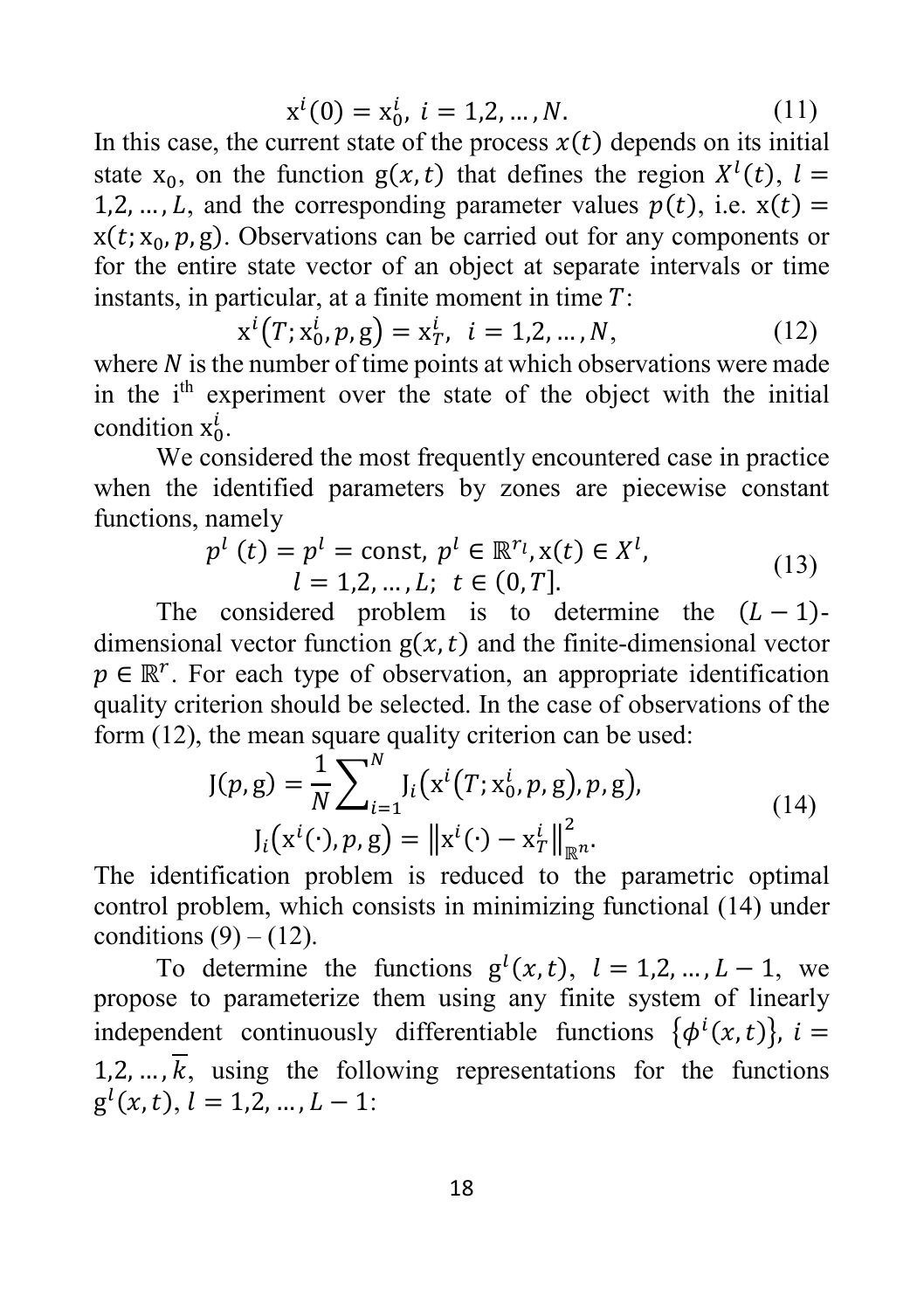$$
g^{l}(x, t) = g^{l}(x, t; \alpha^{l}) = \sum_{i=1}^{k_{l}} \alpha_{i}^{l} \phi^{i}(x, t), l = 1, 2, ..., L - 1
$$

$$
\alpha^{l} \in \mathbb{R}^{k_{l}}, k = \sum_{l=1}^{L-1} k_{l}, \overline{k} = \max_{1 \le l \le L-1} k_{l},
$$

$$
\alpha = (\alpha_{1}^{1}, \alpha_{2}^{1}, ..., \alpha_{k_{1}}^{1}, \alpha_{1}^{2}, ..., \alpha_{k_{L-1}}^{L-1}) \in \mathbb{R}^{k}.
$$

In this case, the problem of determining the function  $g(x,t)$  is replaced by the problem of identifying the vector  $\alpha$ .

Thus,  $(9) - (14)$  is a problem of parametric identification with respect to a finite-dimensional vector  $z = (p, \alpha) \in \mathbb{R}^{r+k}$ . We obtained formulas for the components of the gradient of the objective functional  $\nabla J(z) = (\nabla_p J(z), \nabla_\alpha J(z)),$  which allow us to formulate the necessary first-order optimality conditions, as well as to use effective first-order numerical methods and ready-made software tools to solve the identification problem.

*Theorem 2.1.* For the optimality of the vector  $\alpha^*$  in problem (9) – (14), it is necessary that the condition

$$
\frac{\partial J(p, g)}{\partial \alpha_s^l} = \frac{1}{N} \sum_{i=1}^N \frac{\partial}{\partial \alpha_s^l} J_i(x^i(T; x_0^i, p, g), p, g) = 0, \n\frac{\partial}{\partial \alpha_s^l} J_i(x^i(T; x_0^i, p, g), p, g) = \sigma_i^l \cdot \phi^s(x(\bar{t}_{l,i}; x_0^i), \bar{t}_{l,i}), \ns = 1, 2, ..., k; \n\sigma_i^l = \frac{\psi^*(\bar{t}_{l,i} + 0; x_0^i) \cdot [f^l(x(\bar{t}_{l,i}), p^l(\bar{t}_{l,i})) - f^{l+1}(x(\bar{t}_{l,i}), p^{l+1}(\bar{t}_{l,i}))]}{g^{l*}(x(\bar{t}_{l,i}), \bar{t}_{l,i}; \alpha) \cdot f^l(x(\bar{t}_{l,i}), p^l(\bar{t}_{l,i})) + g_t^l(x(\bar{t}_{l,i}), \bar{t}_{l,i}; \alpha)} \n= 1, 2, ..., L - 1, \quad (16)
$$

is satisfied, where  $\overline{t}_{ij}$  is the moment of intersection of the trajectory of the system with the switching surface  $g^{()}(x, t; \alpha) = 0$  under the initial condition  $x_0^i$ ;  $\psi(t; x_0^i)$  is the solution to the following adjoint system:

$$
\psi^*(t; \mathbf{x}_0^i) = -\psi^*(t; \mathbf{x}_0^i) \cdot \frac{\partial f^l(\mathbf{x}(t), p^l(t))}{\partial \mathbf{x}}, t \in \Pi_l(\mathbf{x}_0^i; \alpha, p) \quad (17)
$$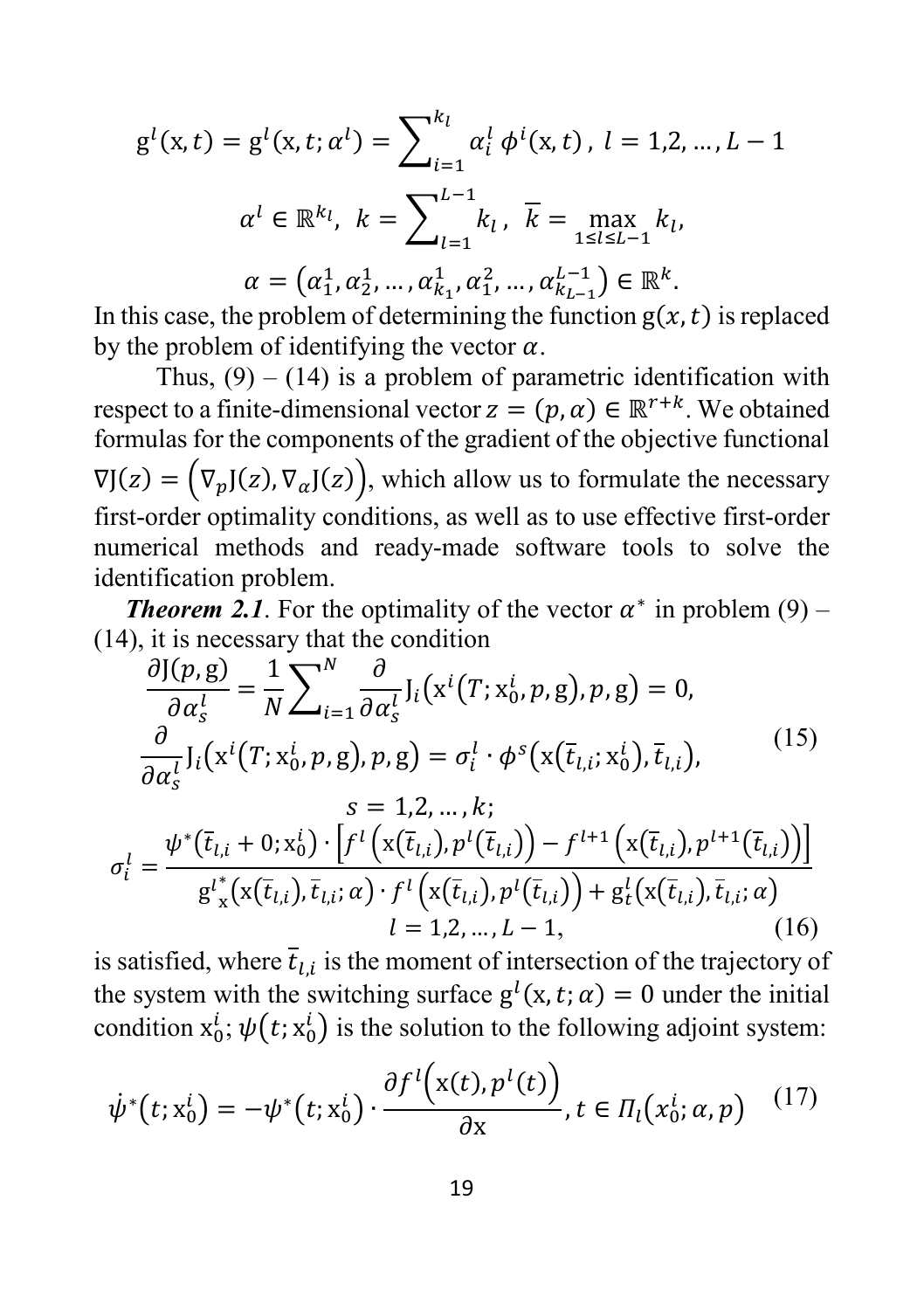$$
\psi(T; x_0^i) = -\frac{\partial}{\partial x} J_i(x^i(T; x_0^i, p, g), p, g),
$$

satisfying the following jump condition at the time of intersection of the trajectory of the system (9) with the switching surface:

 $\psi(\overline{t}_{l,i}-0;\mathrm{x}_0^l)=\psi(\overline{t}_{l,i}+0;\mathrm{x}_0^l)-\sigma_i^l\cdot\mathrm{g}_{\mathrm{x}}^l(\mathrm{x}(\overline{t}_{l,i}),\overline{t}_{l,i};\alpha).$ Here  $\Pi_l(x_0^l; \alpha, p)$ ,  $l = 1, 2, ..., L$ ,  $i = 1, 2, ..., N$ , is the time interval during which the trajectory with the initial condition  $x_0^l$  and at the current values of the parameters  $(\alpha, p)$  was in the zone  $X^l$ .

Summarizing the results of previous works, we obtained formulas for the gradient of the objective functional with respect to the vector of object parameters  $p$ :

$$
\frac{\partial J(p,g)}{\partial p^k} = \frac{1}{N} \sum_{i=1}^N \int_{\underline{t}_k}^{\overline{t}_k} \left[ -\frac{\partial f(x(t;x_0^i))}{\partial p^k} \cdot \psi(t;x_0^i) \right] dt, \qquad (18)
$$

where  $(t_k, \bar{t}_k]$ ,  $k = 1, 2, ..., L$ , is the time during which the trajectory was in the region  $X^k$ , and therefore the vector p takes on value  $p^k$ .

The results of numerical experiments are presented by the example of solving several test problems.

The **third chapter** of the dissertation, which consists of 5 paragraphs, explores the problems of synthesis of control of nonlinear OLPs with various types of feedback on the input and output of an object and on various classes of zonal control functions given inaccurate information on the values of the object's parameters.

Consider the synthesis problem of controlling the dynamics of an object, a continuous and piecewise continuously differentiable function of the phase state  $x(t) \in \mathbb{R}^n$  of which is determined by a system of nonlinear differential equations:

$$
\dot{x}(t) = f(x(t), u(t), p), \ t \in (0, T]. \tag{19}
$$

Here  $u(t) \in U$  is the *r*-dimensional vector of piecewise continuous control actions, the range of admissible values of which is a closed convex set  $U \subset \mathbb{R}^r$ ; p is the m-dimensional vector of time-constant parameters of the object whose exact values are not known, but can take values from some predetermined set  $P$ , moreover, the density function (weight) of the obtained values is given, defined on  $P$ :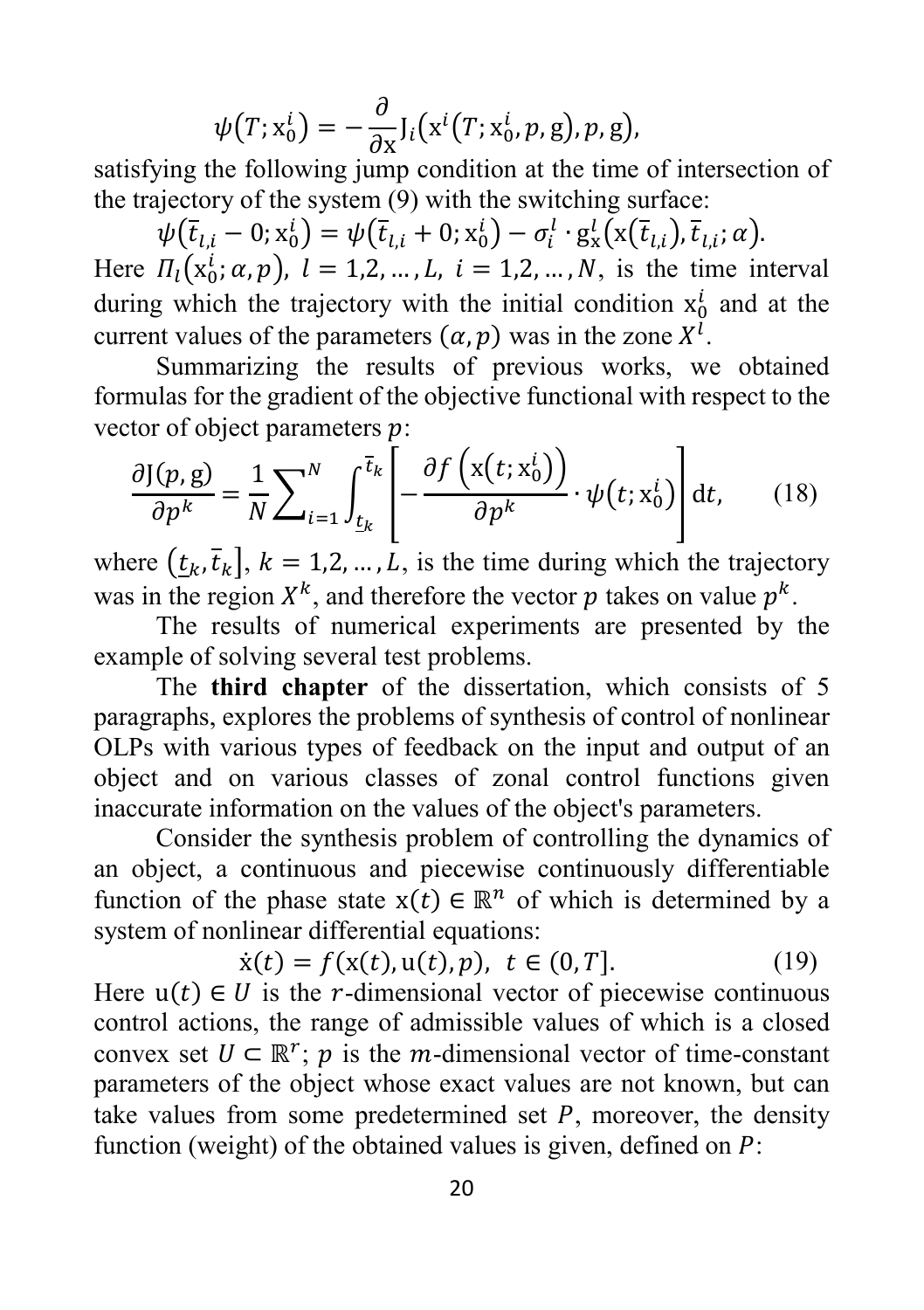$$
0 \le \rho_P(p) \le 1, \ p \in P, \int_P \rho_P(p) \, dp = 1; \tag{20}
$$

*T* is the duration of the control process. Vector-function  $f(x, u, p)$  is continuously differentiable with respect to the first two arguments and continuous with respect to the third argument.

We will assume that the initial state of the object  $x^0 = x(0)$  is not exactly specified, but there is a known set  $X^0$  of possible initial states with a density (weight) function  $\rho_{x^0}(x^0)$  defined on  $X^0$ :

$$
0 \le \rho_{X^0}(x) \le 1, x^0 \in X^0, \int_{X^0} \rho_{X^0}(x) dx = 1.
$$
 (21)

For each given specific initial point  $x^0 \in X^0$  and parameter values  $p \in P$ , we evaluate the quality of object control over a time interval  $[0, T]$  using the functional:

$$
I(u; T, x^0, p) = \int_0^T f^0(x(t), u(t)) dt + \Phi(x(T), T), \qquad (22)
$$

where  $x(t) = x(t; x^0, p, u)$  is the solution to the system of differential equations (19) under initial conditions  $x(0) = x^0 \in X^0$ , control  $u(t) \in$ U and parameter values  $p \in P$ .

The process completion time  $T$  can be either a given value, as in the case of functional (22), and an optimized value, as, for example, in performance problems. Considering that the initial state and parameter values are not specified exactly, but determined with the accuracy of the density functions on the corresponding set, we will evaluate the quality of object control by the following average value of functional (22) over all possible initial states  $x^0 \in X^0$  and parameter values  $p \in$  $P:$ 

$$
J(u, T) = \frac{1}{\text{mes } X^0 \cdot \text{mes } P} \int_{X^0} \int_P I(u; T, x^0, p) \rho_{X^0}(x) \rho_P(p) dp dx^0.
$$
 (23)  
The dynamics of the process (19) is controlled taking into

account the presence of feedback on the current state of the output of the object  $y(t)$ , which is determined by the nonlinear function of its state  $x(t)$ :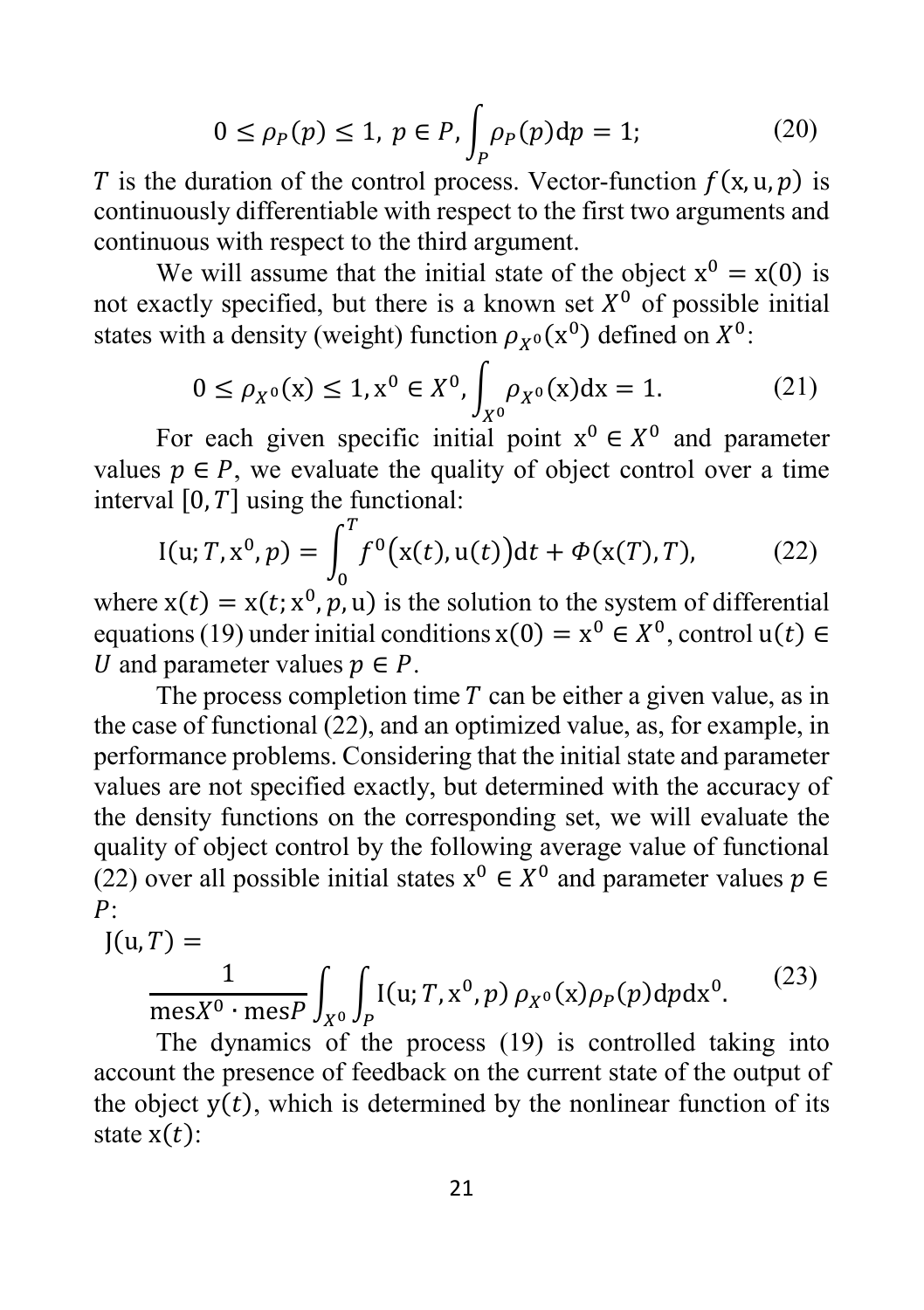$$
y(t) = G(x(t)), y \in \mathbb{R}^{\nu},
$$
 (24)

where the *v*-dimensional vector-function of observation  $G(x)$  is continuously differentiable with respect to each variable on the set  $X \subseteq \mathbb{R}^n$  of all possible states of the object, whose dynamics is described by system (19) under various initial states  $x^0 \in X^0$ , the values of the parameters  $p \in P$  and of the controls  $u(t) \in U$ ,  $t \in$  $(0, T]$ .

Feedback (taking information about the output status) can be carried out both continuously at  $t \in (0, T]$  and at discrete time points  $\tau_i \in [0, T], j = 0, 1, 2, ..., N.$ 

Values of the control actions  $u(t)$  in the control process will be assigned as follows. Let  $Y \subset \mathbb{R}^{\nu}$  be the set of values of the observed output vector y(∙) from (24) under various possible admissible state values  $x(·) \in X$ . We partition the set Y into L disjoint open subsets (zones)  $Y^i \subset \mathbb{R}^{\nu}$  such that

$$
Y = \bigcup_{i=1}^{L} \overline{Y}^{i}, Y^{i} \cap Y^{j} = \emptyset, i \neq j, i, j = 1, 2, ..., L,
$$
 (25)

where  $\overline{Y}^t$  is the closure of the set  $Y^i$ . The boundaries between any two adjacent (having a common boundary) subsets  $Y^i$  and  $Y^j$  are determined by known continuous and almost everywhere differentiable functions  $h_{ij}(y) = -h_{ji}(y) = 0$ , and we assume that  $Y^i \subset \{y: h_{ij}(y) < 0\}$  or  $Y^i \subset \{y: h_{ji}(y) \ge 0\}.$ 

Values of the control actions  $u(t)$  at current points of time in the process of controlling the dynamics of the object (19) will be assigned depending on which of the subsets  $Y^i$  the observed current value of the output vector  $y(t)$  belongs to. Such controls will be called zonal.

The problem of assigning to each zone  $Y^i$ ,  $i = 1, 2, ..., L$ , optimal (in the sense of functional  $(20)$ ) control actions will be called the problem of synthesis of zonal control by output.

We consider four variants of the problem of synthesis of zonal controls are considered.

*Problem 1.* Given discrete time observations  $\tau_i \in [0, T]$ ,  $j =$ 0,1,2, ...,  $N$ ,  $\tau_0 = 0$ ,  $\tau_N = T$ , at which it is possible to measure the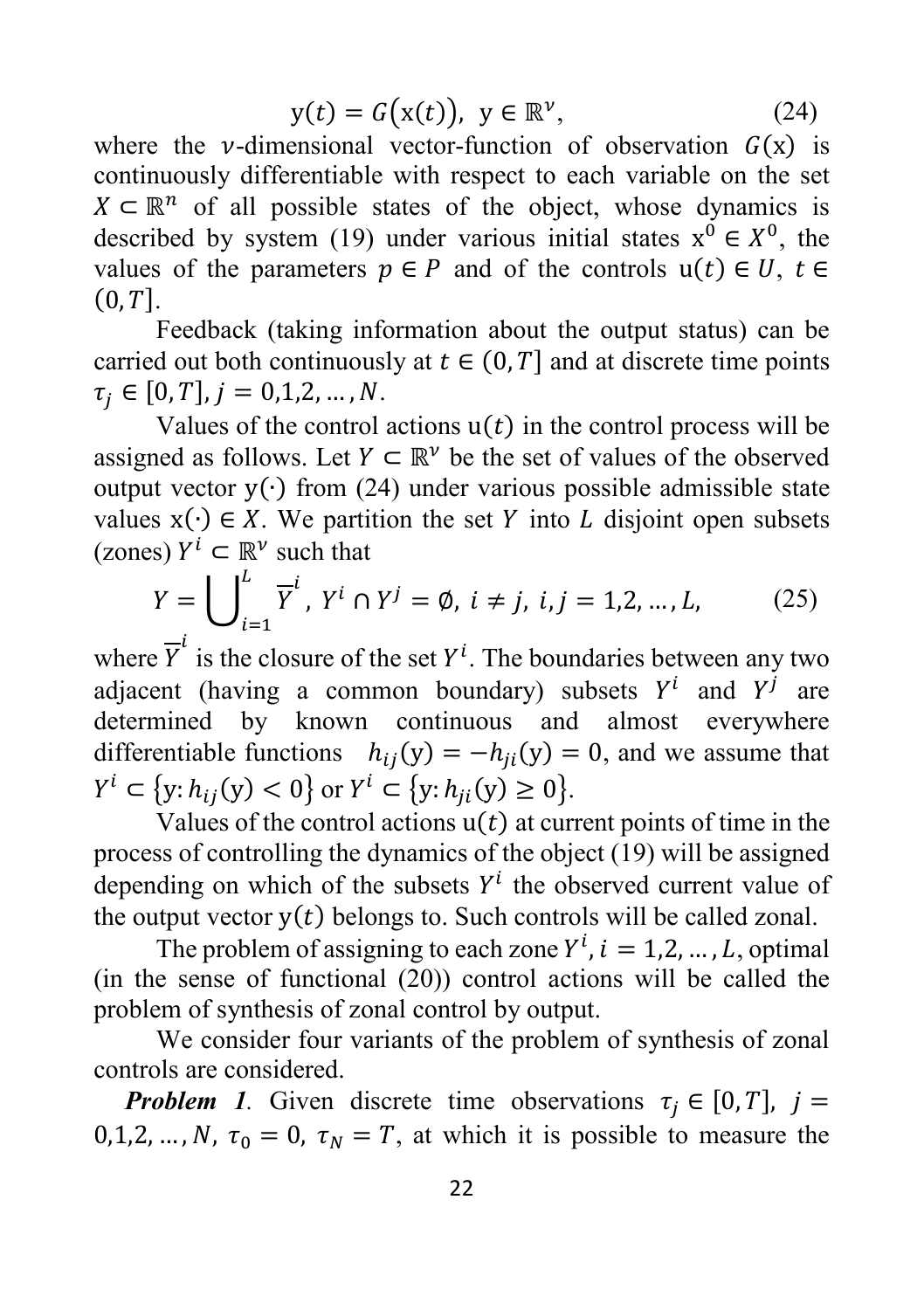value of the output state of the object  $y(\tau_j) = G(x(\tau_j)) \in Y$ . Constant at  $t \in [\tau_i, \tau_{i+1}]$  the control values  $u(t)$  are determined depending on the last measured value of the vector of observations of the current output of the object, namely, depending on which subset (zone)  $Y^l$ ,  $i =$  $1, 2, \ldots, L$ , of space Y the last measured (observed) output state belonged to:

$$
u(t) = v^{i} = \text{const}, y(\tau_{j}) = G(x(\tau_{j})) \in Y^{i}, t \in [\tau_{j}, \tau_{j+1}),
$$
  
\n
$$
v^{i} \in U \subset \mathbb{R}^{r}, i = 1, 2, ..., L, j = 0, 1, ..., N - 1.
$$
 (26)

Problem 1 consists in finding admissible zonal control values  $v^i$ ,  $i =$  $1, 2, \ldots, L$ , according to (26), which optimize the value of functional (23). The dimension of the optimized finite-dimensional vector in this case is  $L \times r$ .

*Problem 2.* Control actions are determined by linear functions of the results of observation over the parameters of the state of the output of the object at given discrete points of time  $\tau_i \in [0, T]$ ,  $j =$  $0,1,2,...,N$ :

$$
u(t) = K_1^i \cdot y(\tau_j) + K_2^i, y(\tau_j) = G(x(\tau_j)) \in Y^i,
$$
  
\n
$$
t \in [\tau_j, \tau_{j+1}), i = 1, 2, ..., L, j = 0, 1, ..., N - 1.
$$
 (27)

Here  $K_1^l$  is the matrix of dimension  $r \times v$  and  $K_2^l$  is the *r*-dimensional vector, which are constants for  $t \in [\tau_i, \tau_{i+1})$ . Problem 2 consists in determining the admissible zonal values  $K_1^l$  and  $K_2^l$ ,  $i = 1, 2, ..., L$ . The dimension of the optimized vector is  $L \times r \times (v + 1)$ .

*Problem 3.* Continuous measurements of the vector of observations of the output of the object are carried out, and control actions take zonal values:

$$
u(t) = wi = const, y(t) = G(x(t)) \in Yi, t \in [0, T],
$$
  
\n
$$
wi \in U \subset \mathbb{R}^r, i = 1, 2, ..., L.
$$
 (28)

In Problem 3, it is required to determine admissible zonal values of the control w<sup>*i*</sup>,  $i = 1,2,...,L$ , optimizing the value of functional (23). The dimension of the optimized vector is  $L \times r$ .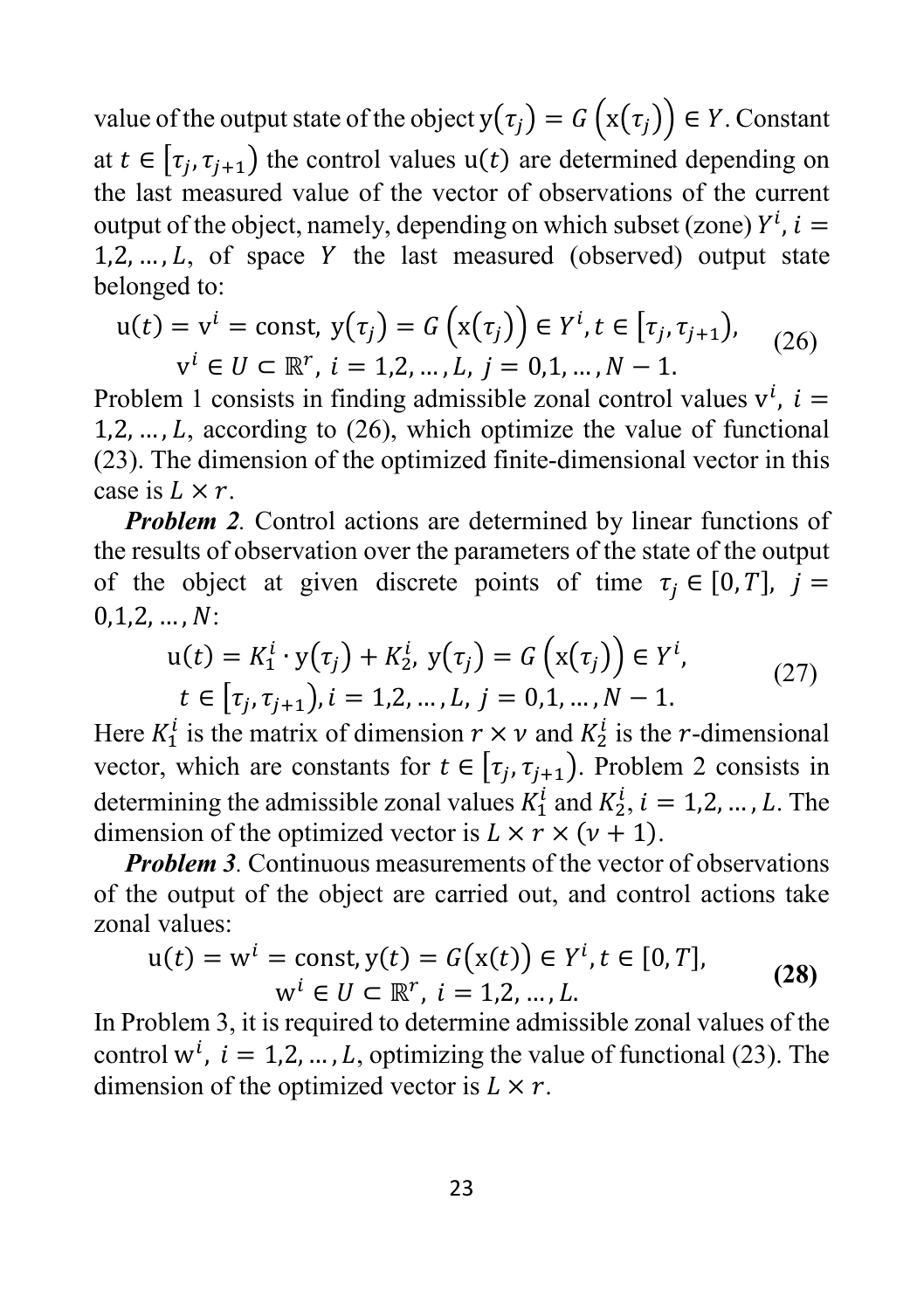*Problem 4.* Continuous measurements of the vector of observations of the output state of the object are carried out. The control is determined by a linear function of the measured output values:

$$
u(t) = K_1^i \cdot y(t) + K_2^i, y(t) = G(x(t)) \in Y^i, t \in [0, T]
$$
  
\n $i = 1, 2, ..., L, j = 0, 1, ..., N - 1.$  (29)

It is required to find admissible values of  $K_1^l$  and  $K_2^l$ ,  $i = 1, 2, ..., L$ , that optimize the value of functional (23). The number of optimized parameters is  $r \times L \times (v + 1)$ 

We obtained formulas for the gradients of the functionals of the problems under consideration. The following theorems hold.

*Theorem 3.1.* The components of the gradient of the objective functional on the class of controls (26) are determined by the formulas:

$$
\frac{\partial J}{\partial v^i} = \frac{\int_{X^0} \int_P \frac{\partial I(u; T, x^0, p)}{\partial v^i} \rho_P(p) \rho_{X^0}(x^0) \, dP \, dX^0}{mes(X^0) \cdot mes(P)},
$$
\n
$$
\frac{\partial I(u; T, x^0, p)}{\partial v^i} = \int_{\Pi_i(x^0, p, u)} \left[ \frac{\partial f^0(\cdot)}{\partial u} - \psi^T(t; x^0, p, u) \frac{\partial f(\cdot)}{\partial u} \right] dt,
$$

where

$$
\Pi_i(x^0, p, u) = \bigcup_{j: G(x(\tau_j; x^0, p, u)) \in Y^i} [\tau_j, \tau_{j+1}), \qquad i = 1, 2, ..., L;
$$

the function  $\psi(t; x^0, p, u)$  is the solution to the following adjoint Cauchy problem:

$$
\psi(T; x^0, p, u) = -\frac{\partial \Phi(x(T; x^0, p, u))}{\partial x},
$$

$$
\psi^T(t; x^0, p, u) = \frac{\partial f^0(x(t; \cdot), p, u)}{\partial x} - \psi^T(t; x^0, p, u) \frac{\partial f(x(t; \cdot), p, u)}{\partial x},
$$
for  $t \in [0, T)$  under the observer of the condition (26).

for  $t \in [0, T)$ , under the observance of the condition (26).

*Theorem 3.2*. The components of the gradient of the objective functional on the class of controls (29) are determined by the formulas:

$$
\frac{\partial J(u)}{\partial K_1^i} = \int_{X^0} \int_P \int_{\Pi_i(x^0,p,u)} \left[ \frac{\partial f^0(x(t;x^0,p,u),p,u)}{\partial u} - \right]
$$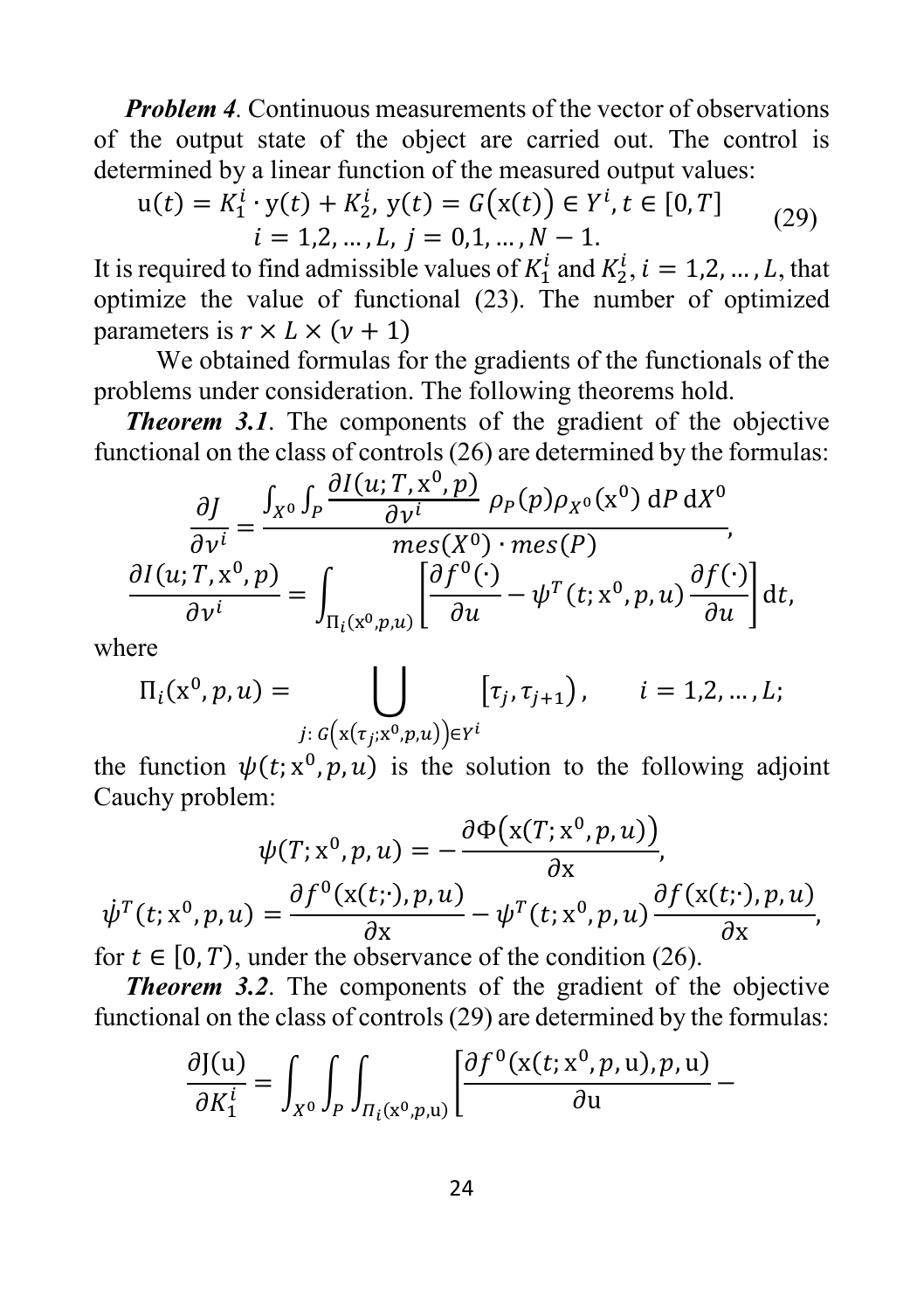$$
-\psi^*(t; x^0, p, u) \cdot \frac{\partial f(x(t; x^0, p, u), p, u)}{\partial u} \Big|^* dt \times
$$
  

$$
\times G(x(t; x^0, p, u)) \frac{\rho_{X^0}(x) \rho_P(p)}{\text{mes } X^0 \times \text{mes } P} dp dx^0,
$$
  

$$
\frac{\partial J(u)}{\partial K_2^i} = \int_{X^0} \int_P \int_{\Pi_i(x^0, p, u)} \left[ \frac{\partial f^0(x(t; x^0, p, u), p, u)}{\partial u} - \frac{\partial f(x(t; x^0, p, u), p, u)}{\partial u} \right]^* dx
$$
  

$$
\times \frac{\rho_{X^0}(x) \rho_P(p)}{\text{mes } X^0 \times \text{mes } P} dp dx^0
$$

where  $\Pi_i(x^0, p, u) = \{t \in [0, T] : G(x(t; x^0, p, u)) \in Y^t\}, \quad i \in$  $\{1,2,\ldots,L\}; \psi(t; x^0, p, u)$  for  $t \in [0,T]$  is the solution to the adjoint Cauchy problem:

$$
\psi(T; x^0, p, u) = -\frac{\partial \Phi(x(T; x^0, p, u), T)}{\partial x},
$$
  

$$
\dot{\psi}^*(t; x^0, p, u) = \frac{\partial f^0(x(t; x^0, p, u), p, u)}{\partial x} -
$$

$$
-\psi^*(t; x^0, p, u) \cdot \frac{\partial f(x(t; x^0, p, u), p, u)}{\partial x} +
$$

$$
+\left[\frac{\partial f^0(x(t; \cdot), p, u)}{\partial u} - \psi^*(t; x^0, p, u)\frac{\partial f(x(t; \cdot), p, u)}{\partial u}\right] \times
$$

$$
\times K_1^i \times \frac{\partial G(x(t; \cdot))}{\partial x}, \text{ if } G(x(t; x^0, p, u)) \in Y^i,
$$
satisfying the jump condition at the boundary of the zones:

$$
\psi^*(\overline{t}_{ji} - 0; x^0, p, u) = \psi^*(\overline{t}_{ji} + 0; x^0, p, u) - \frac{\partial h_{ji} (y(\overline{t}_{ji}))}{\partial G} \cdot \frac{\partial G (x(\overline{t}_{ji}; x^0, p, u))}{\partial x} \cdot \sigma_{ji},
$$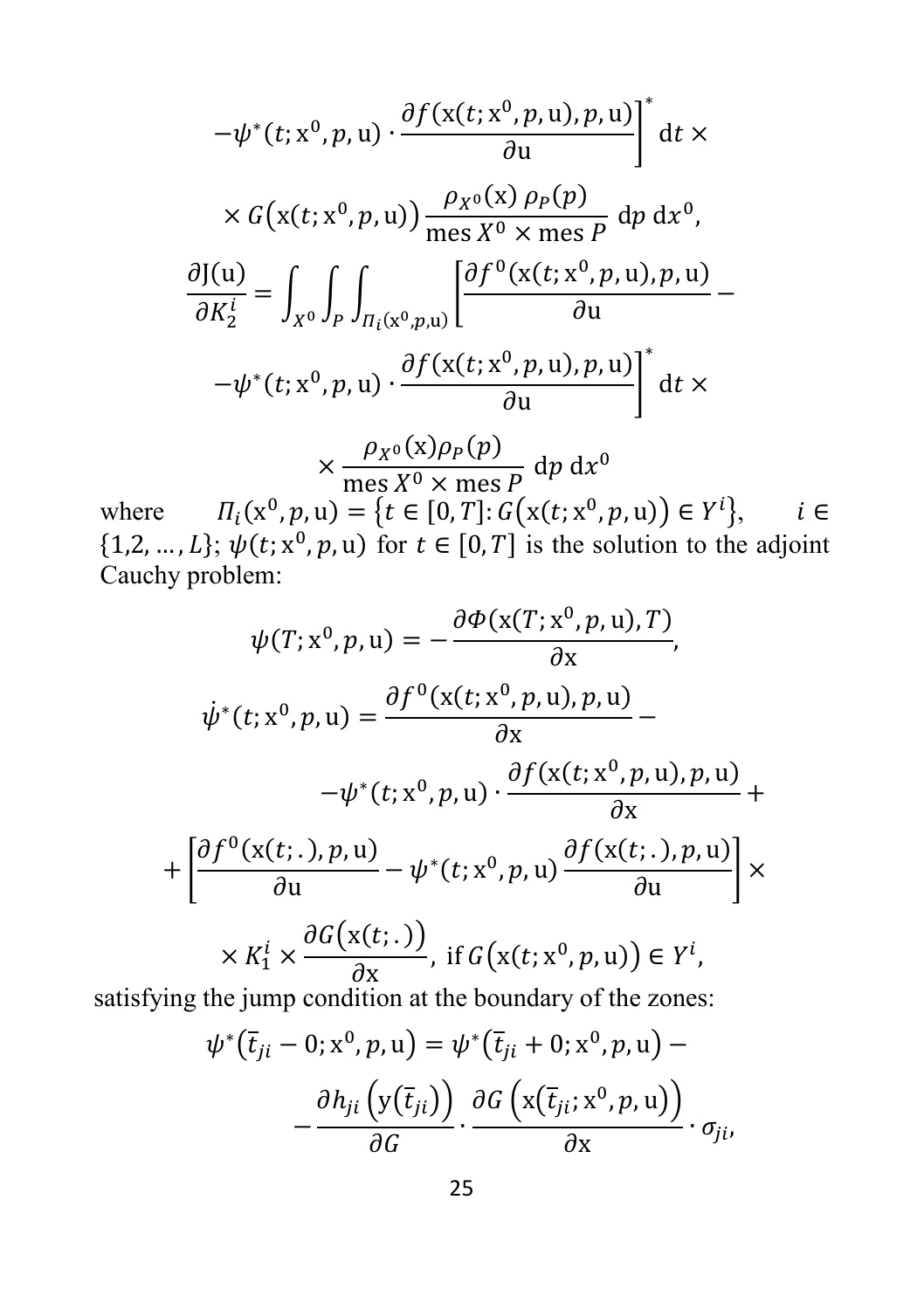$$
\sigma_{ji} = \frac{\psi^*(\overline{t}_{ji} + 0; .)}{\frac{\partial h_{ji}(y(\overline{t}_{ji}))}{\partial G}} \cdot \frac{[f(x(\overline{t}_{ji} : .), K^j, p) - f(x(\overline{t}_{ji} : .), K^i, p)]}{\frac{\partial G(x(\overline{t}_{ji} : .))}{\partial x} \cdot f(x(\overline{t}_{ji} : .), K^j, p)}
$$

Here  $t_{ji}$  are the points of time when the value of the observation vector (24) upon transition from one zone  $Y^j$  to another  $Y^i$  falls on their boundary, i.e.  $h_{ji} (y(\bar{t}_{ji})) = 0, i, j \in \{1, 2, ..., L\}.$ 

At the end of the third chapter, the results of numerical experiments are presented.

The **fourth chapter** of the dissertation consists of 4 paragraphs. For decision-making systems on controlling dynamic processes, which includes the stages of parametric identification of a mathematical model and optimization of regimes, we propose an approach that combines these stages. The result of this is obtaining a "locally optimal" model in the vicinity of the optimal regime.

Let the process be described by the following initial-value problem:

$$
\dot{\tilde{x}}(t) = \tilde{f}(\tilde{x}(t), u, v, p), \ t \in [0, T], \tag{30}
$$

$$
\tilde{\mathbf{x}}(0) = \tilde{\mathbf{x}}_0 \in X_0. \tag{31}
$$

Here  $X_0$  is the set of possible initial states of the process;  $\tilde{x}(t) =$  $\tilde{x}(t; \tilde{x}_0, u, v)$  is the function that determines the process under given initial conditions  $\tilde{x}_0$ , the values of the unregulated parameters  $v \in$  $V \subseteq \mathbb{R}^m$  defined at the beginning of its course, and assigned (selected) values of regulated parameters  $u \in U \subseteq \mathbb{R}^r$ ;  $p \in P \subset \mathbb{R}^l$  is the vector parameters of the mathematical model;  $U$  is the set of admissible control parameters;  $V$  is the set of possible values of the unregulated parameters;  *is the set of admissible values of the parameters of the* mathematical model of the process.

Let the functional

$$
J(u; \tilde{x}_0, v, p) = \int_0^T \tilde{f}^0(\tilde{x}(t), u, v) dt + \Phi(\tilde{x}(T), u, v) \to \min_{u \in U} \quad (32)
$$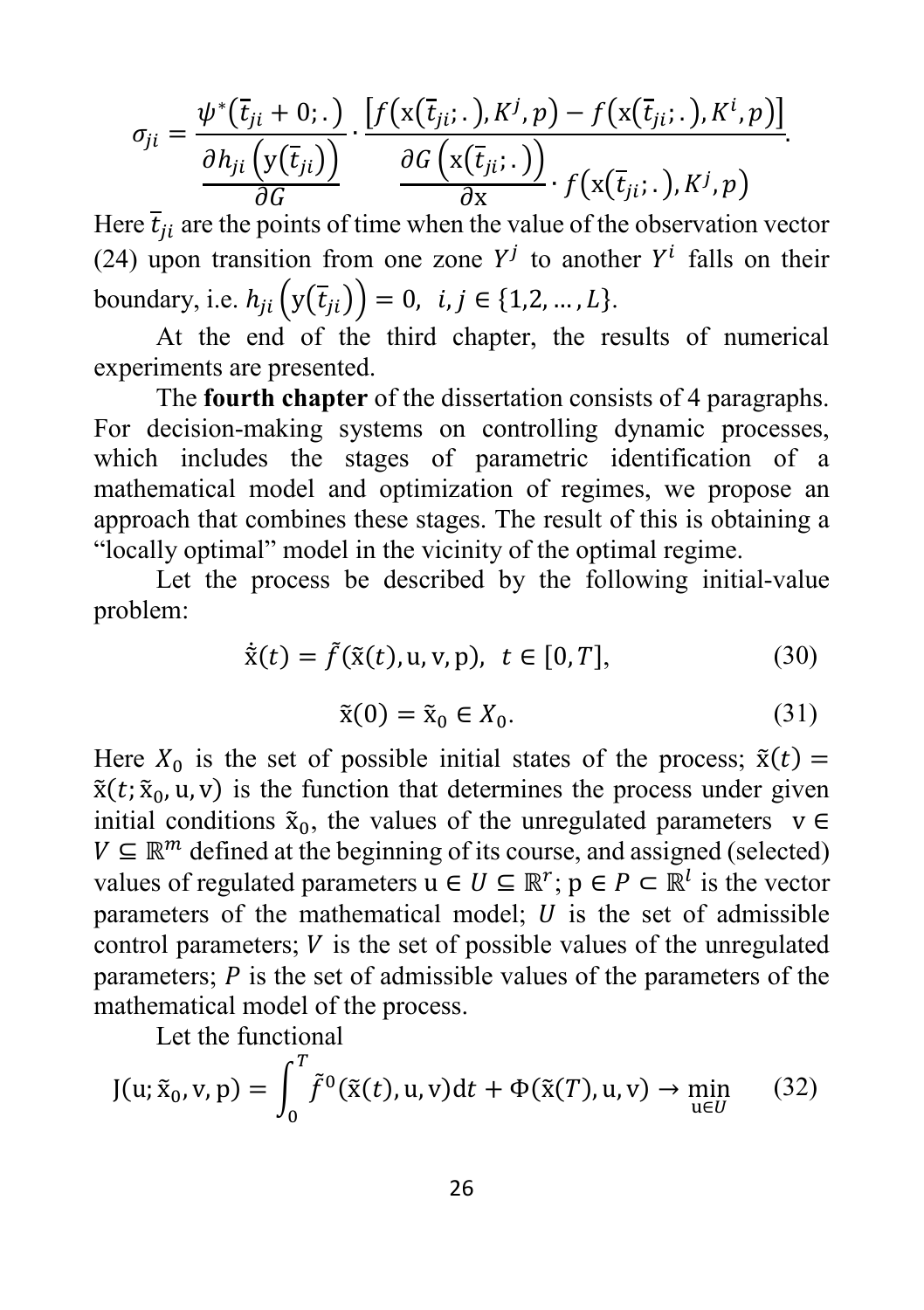define the quality of the selected values of the vector of control parameters u depending on the given initial state  $\tilde{x}_0$  and values of the vector of unregulated parameters v;  $\tilde{f}^0(\cdot)$  and  $\Phi(\cdot)$  are given functions that are continuously differentiable with respect to their first two arguments.

Suppose that the first stage of process modeling, the structural identification problem, has been solved due to, for example, some a priori qualitative information about the nature of the process, which is described by the following system:

 $\dot{x}(t) = f(x(t), u, v, p), t \in [0, T],$  (33)

where  $f(\cdot)$  is the *n*-dimensional vector-function continuously differentiable with respect to its arguments given to within the parameters  $p$ , which in most cases differs from the function that actually describes the process  $\tilde{f}(\cdot)$ ; *p* is the vector of parameters of the mathematical model of the process, the values of which must be determined at the stage of parametric identification.

To carry out parametric identification, it is necessary to have observations of the state of the technological process, which may have a different character. To carry out parametric identification, it is necessary to have observations over the state of the technological process, which may have a different character. For example, for given values of unregulated and regulated parameters  $v^i \in V$  and  $u^i \in U$ , there may be observations of the state of the process at given points of time  $t_{ij} \in [0, T]$ :

$$
\hat{x}_j^i = \hat{x}^i(t_{ij}; \mathbf{u}^i, \mathbf{v}^i), t_{ij} \in [0, T], \nj = 0, 1, ..., M_i; i = 1, 2, ..., N.
$$
\n(34)

or, in particular, only at the initial and final points of time  $t_{i0} = 0$ ,  $t_{iM_i} = T$ :

 $\hat{\mathbf{x}}_0^i = \hat{\mathbf{x}}^i(0; \mathbf{u}^i, \mathbf{v}^i), \quad \hat{\mathbf{x}}_T^i = \hat{\mathbf{x}}^i(T; \mathbf{u}^i, \mathbf{v}^i), i = 1, 2, ..., N,$  (35)

where  $N$  is the number of observations of separately occurring processes;  $M_i$  is the number of observations of the state at each process, for each of which a positive weighting coefficient  $\gamma_i$ ,  $i =$  $1, 2, \ldots, N$ , is set, whose values are determined by the degree of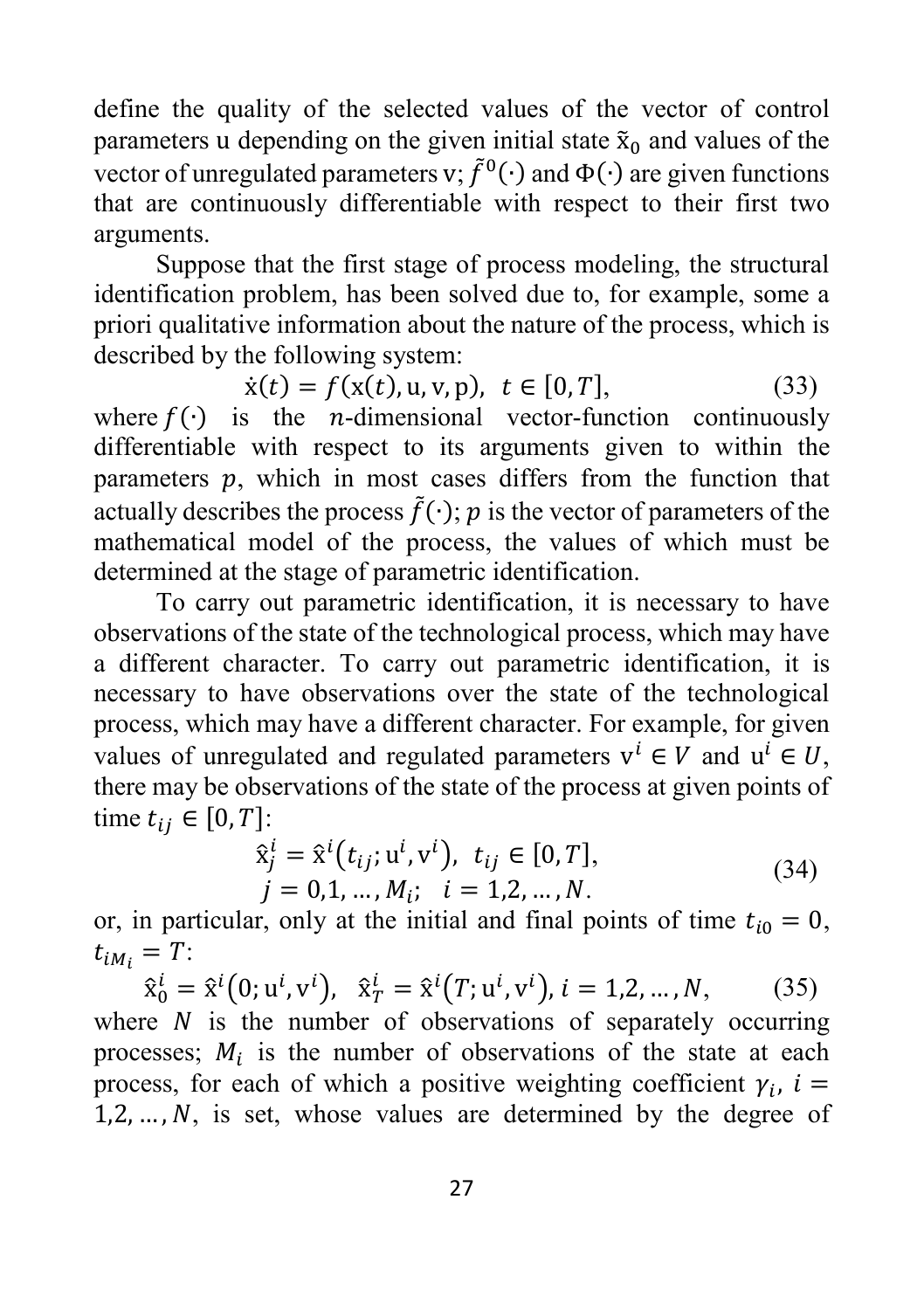reliability and accuracy of the results of the observations, and, as a rule,  $\gamma_i \in [0,1]$ ,  $i = 1,2,...,N$ .

The parametric identification problem of determining the parameters  $p$  of the model using, for example, the least squares criterion for observations of the form (34) leads to minimization of the functional

$$
S_1(p) = \sum_{i=1}^{N} \sum_{j=1}^{M_i} \gamma_i \|x^i(t_{ij}; u^i, v^i, p) - \hat{x}_j^i\|_{\mathbb{R}^n}^2 + \varepsilon \|p - \tilde{p}_0\|_{\mathbb{R}^l}^2
$$
 (36)

where  $\varepsilon$  and  $\tilde{p}_0$  are regularization parameters of the minimized functionality.

The statements of parametric identification problem  $(33) - (36)$ and of optimal control problem  $(32) - (33)$  belong to the same class of parametric optimal control problems, for the solution of which firstorder optimization methods can be applied.

In the work, we propose, after the values of the initial conditions  $\overline{x}_0$  and unregulated parameters  $\overline{v}$  have already been set, to combine the stages of identification of the parameters  $p$  and optimization of control parameters u.

It is proposed to carry out parametric identification of the model after each iteration on optimizing the control parameters u, while all available observations used for the parametric identification problem are assigned a weight  $\rho^l(\hat{x}_0^l, v^l, u^l; \overline{x}_0, \overline{v}, u^k)$ ,  $i = 1, 2, ..., N$ , the values of which are inversely proportional to the distance values of the observed process parameters  $\hat{x}_0^l$ ,  $v^l$ , and  $u^l$ , from the specified values of the initial condition  $\bar{x}_0$ , unregulated parameter  $\bar{v}$ , and current value of the iterative process for optimization of the parameter  $u^k$ .

Another implementation of the proposed approach to combining the solution to the parametric identification problem and optimal control is to cut off from the set of observed values of the process parameters those observations whose values are away from the current vector  $(\bar{x}_0, \bar{v}, u^k)$  by a distance greater than some given value, at which weighting functions are not used.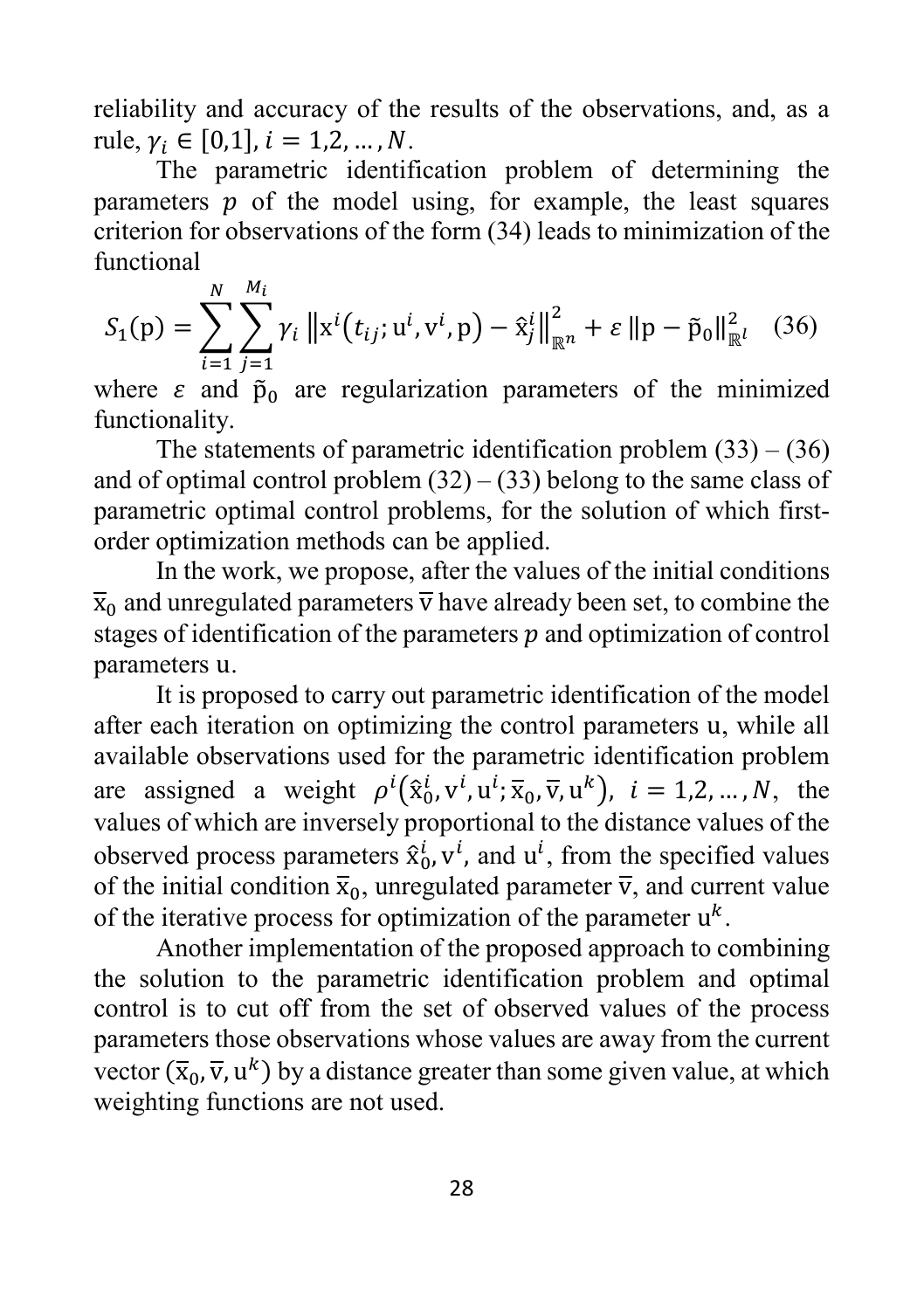When using the proposed approach in automated process control systems, there is no need to memorize a mathematical model; it is replaced by the need to preserve the so-called information model of the process, which consists of the form of differential equations (33), of the form of the optimized functional (32), and of the values of the observations of the process state parameters (34) or (35).

The results of numerical experiments using the software developed by the author are presented.

In the **fifth chapter** of the dissertation, which consists of 5 paragraphs, we study coefficient-inverse problems and the problems of synthesis of control of ODPs.

The first three paragraphs of the fifth chapter provide a statement and an approach to solving the problem of identifying the nonlinear hydraulic resistance coefficient of a main pipeline section during transportation of hydrocarbon raw materials under an unsteady fluid motion mode. The proposed approach is that the entire section is divided into a given number of subsections, the ends of which are optimizable, and the concept of a "zone" is introduced for the optimizable parameters of the identifiable function, which depends on the current state of the object. The set of all phase states of the object is divided into a finite number of subsets (zones), in each of which the identifiable function is assumed to be constant, linear, or having some other form of a functional dependence. As a result, the identification problem under consideration is reduced to a class of finite-dimensional optimization problems, for the solution of which it is proposed to use efficient numerical first-order finite-dimensional optimization methods. We derive formulas for the gradient components of the objective functional in the space of identifiable parameters. The obtained values of the optimizable vector can then be used to construct the identifiable function from any class of functions using interpolation and approximation techniques.

The unsteady motion of an incompressible fluid of constant density  $\rho$  and viscosity  $\nu$  along a linear horizontal section of an oil pipeline of length  $\ell$  and diameter  $d$  is adequately described by the following system of differential equations of hyperbolic type: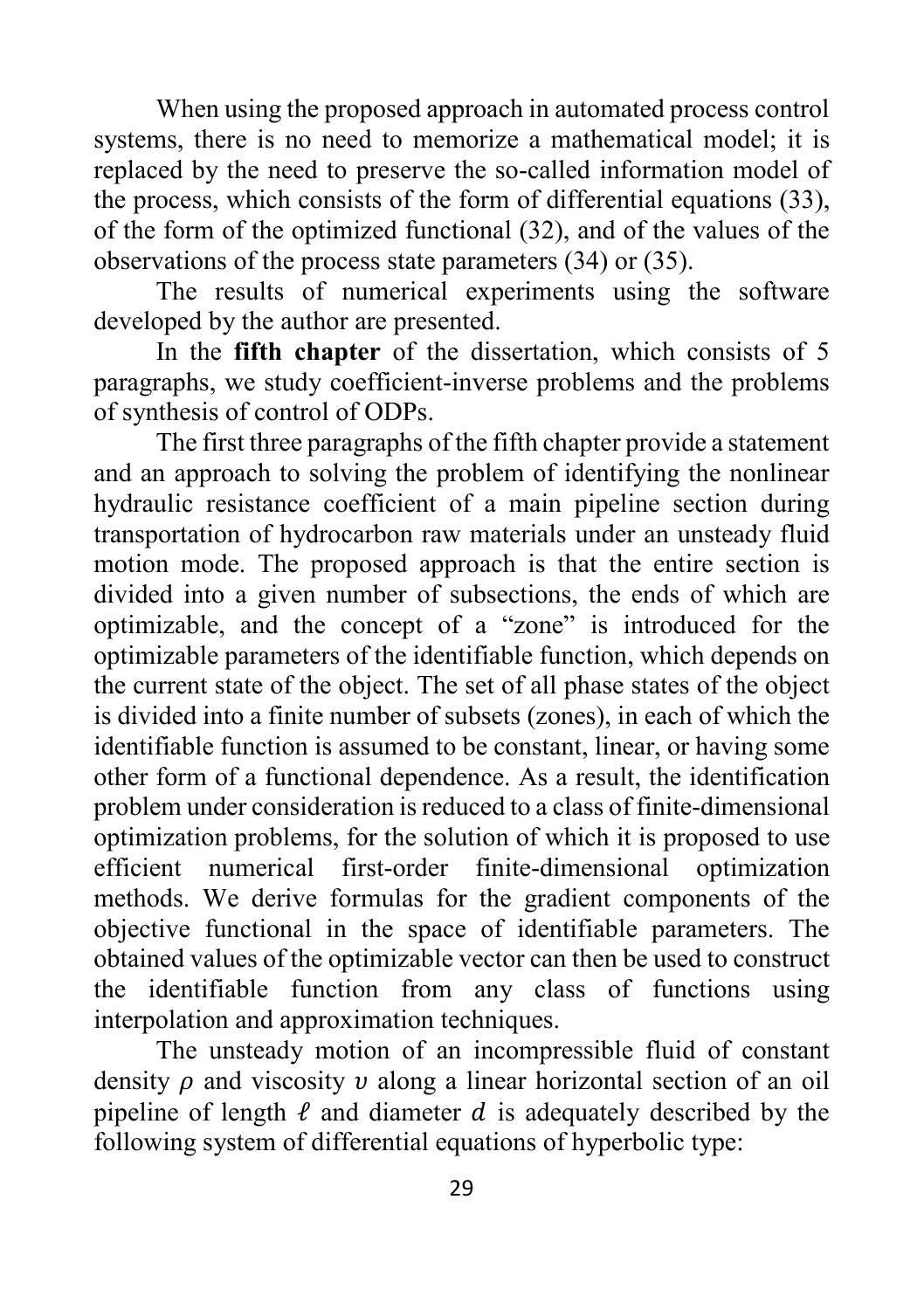$$
-\frac{\partial p}{\partial x} = \rho \left[ \frac{\partial \omega}{\partial t} + \alpha \lambda \omega \right], \quad -\frac{\partial p}{\partial t} = c^2 \rho \frac{\partial \omega}{\partial x}, \tag{37}
$$

$$
x \in X = (0, \ell), \quad t > t_0,
$$

where  $p = p(x,t)$  and  $\omega = \omega(x,t)$  are the pressure and fluid velocity at the point  $x \in (0, \ell)$  of the pipeline at the point of time  $t > t_0$ ; c is the sound velocity in a liquid;  $\alpha$  is the linearization coefficient. It is known that the hydraulic resistance coefficient  $\lambda$  depends on the regime of fluid motion, i.e. from the Reynolds number  $Re = \omega d/v$ and the relative roughness  $\varepsilon = k/d$  of the inner surface of the pipeline section, where  $k$  is the absolute roughness. Assuming the roughness is different for different points of the pipeline section, we conclude that the value  $\lambda$  is a function of speed  $\omega$  and the point of the pipe x, i.e.  $\lambda = \lambda(\omega, x)$ .

The initial data for solving the parametric inverse problem of identifying the hydraulic resistance coefficient are the pressure and/or fluid velocity regimes observed at various points  $\overline{x}_i$ ,  $i = 1,2,...,M$  of a linear section of the pipeline continuously or at discrete points of time. The problem under consideration is formulated in a variational formulation within the framework of the optimal control problem of the ODP, and more precisely the control synthesis problem, because the current value of the identifiable function depends on the current state of the process. In the problem, we optimize the functional

$$
J(\lambda) = \frac{1}{N} \sum_{i=1}^{N} \int_{\underline{T}_{i} + \Delta T}^{\overline{T}_{i}} \{ [\omega(0, t; \lambda, \varphi_{0i}, \varphi_{li}) - \psi_{0i}(t)]^{2} +
$$
  
 
$$
+ [\omega(\ell, t; \lambda, \varphi_{0i}, \varphi_{li}) - \psi_{li}(t)]^{2} \} dt
$$
 (38)

of the mean-square deviation of the observed boundary conditions

 $\omega_i(0,t) = \psi_{0i}(t), \ \omega_i(\ell,t) = \psi_{1i}(t),$  (39)

from those calculated as a result of solution to the problem (37) with boundary conditions

 $p_i(0,t) = \varphi_{0i}(t), p_i(\ell,t) = \varphi_{1i}(t), i = 1,2,...,N,$  (40) and with initial conditions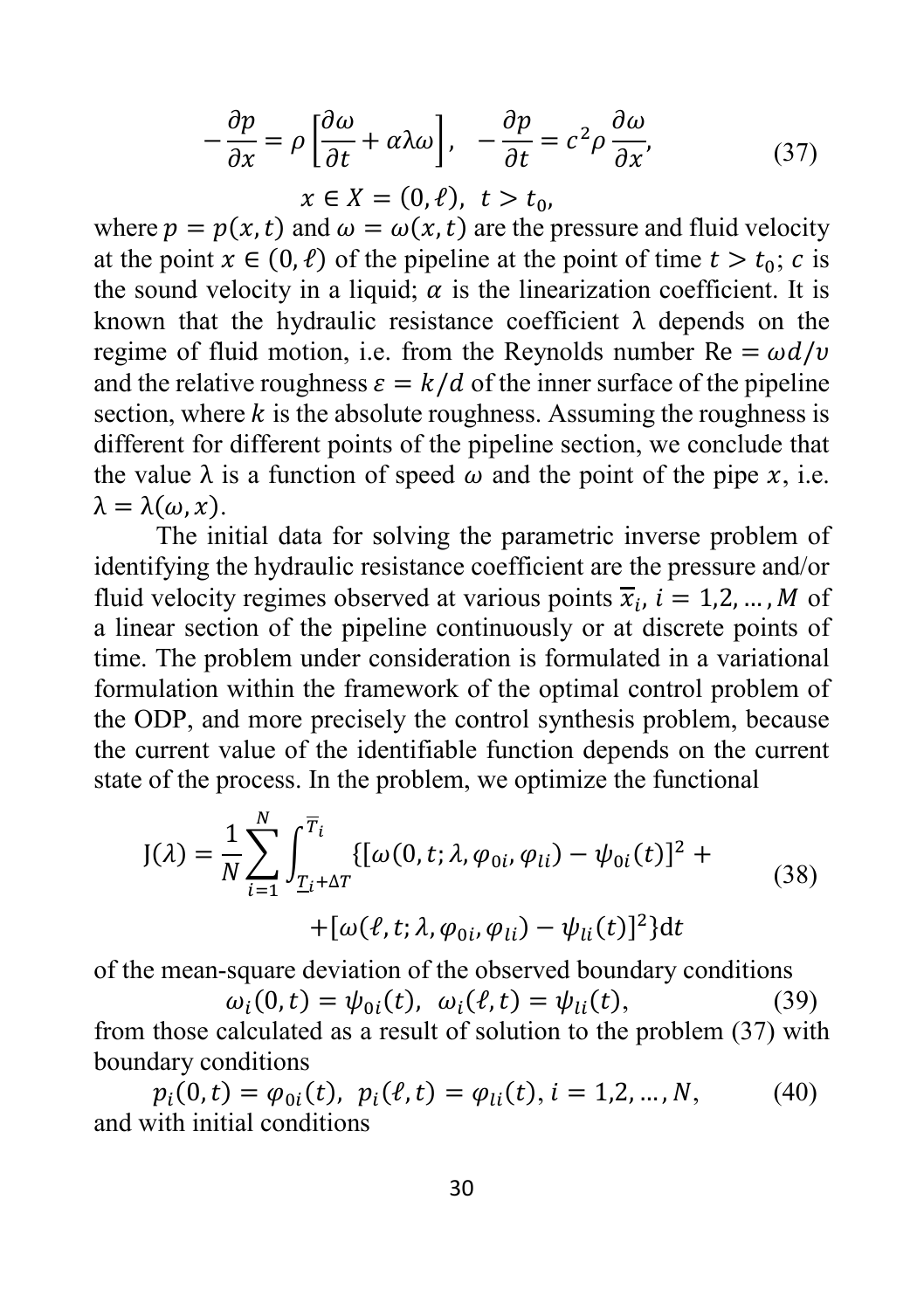$$
p_i(x, \underline{T_i}) = [\varphi_{li}(\underline{T_i}) - \varphi_{0i}(\underline{T_i})] \times / \ell + \varphi_{0i}(\underline{T_i}),
$$
  
\n
$$
\omega_i(x, \underline{T_i}) = [\varphi_{0i}(\underline{T_i}) - \varphi_{li}(\underline{T_i})] / (\beta \ell).
$$
\n(41)

Here  $[T_i, \overline{T}_i]$ ,  $i = 1, 2, ..., N$ , are time intervals of a sufficiently long duration in which observations were made of the pumping regimes;  $\Delta T$  is the specified duration of the influence of the initial conditions for each specific site, taking into account the properties of the pumped liquid and the geometric dimensions of the site.

Assume that, based on a priori information about the process, the range of realistically possible values of the fluid velocity in the oil pipeline is known, i.e.  $\omega(x,t) \in \Omega = [\omega, \overline{\omega}], x \in (0, \ell), t > t_0$ , где  $\omega$ and  $\overline{\omega}$  are known limiting values of the function  $\omega(x, t)$ . We quantize the sets  $\Omega$  and X by a group of predefined values  $\omega_i$ ,  $i = 0,1,2,..., L_{\omega}$ , and  $x_i$ ,  $j = 0,1,2,...,L_x$ , such that:

$$
\frac{\omega}{0} = \omega_0 < \omega_1 < \dots < \omega_{L_{\omega}} = \overline{\omega},
$$
\n
$$
0 = x_0 < x_1 < \dots < x_{L_x} = \ell.
$$

We assume that the function  $\lambda(\omega, x)$  is piecewise constant with respect to  $\omega$  and x:

$$
\lambda(\omega, x) = \lambda_{ij} = \text{const}, \ \omega \in \Omega_i = [\omega_{i-1}, \omega_i),
$$
\n(42)

 $x \in X_i = [x_{i-1}, x_i], i = 1, 2, ..., L_{\omega}, j = 1, 2, ..., L_{\chi}.$ 

We also considered a more general case when the function  $\lambda(\omega, x)$  is determined by means of a predetermined set of basis functions, i.e.

$$
\lambda(\omega, x) = \sum_{s=1}^{M} \lambda_{ij}^{s} \gamma_s(\omega), \omega \in \Omega_i, x \in X_j.
$$

The problem of finding the function  $\lambda(\omega, x)$  is replaced by the problem of finding a finite-dimensional vector  $\Lambda = (\lambda_{ij})_{i=1,2,...,L_{\omega}}^{\gamma}$  $=$ 1,2,..., $L_x$  that minimizes the functional (38). To this end, we obtained formulas for the gradient components of the objective functional with respect to the identifiable parameters. For numerical solution to the inverse coefficient-inverse problem, software was developed and numerical experiments were conducted by the example of solving several test problems.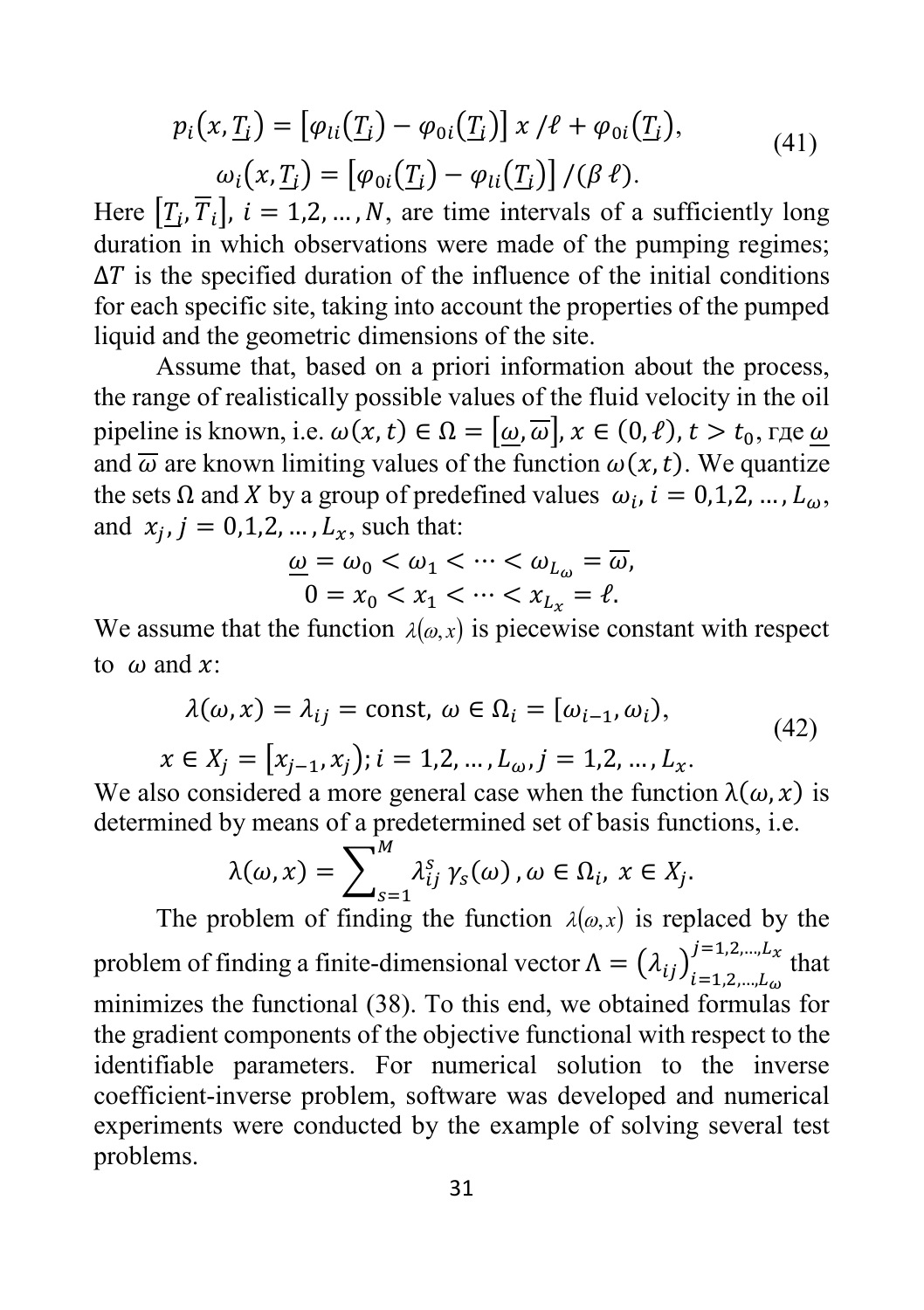The results obtained can also be used in mathematical modeling and solving inverse problems for many technological processes and technical objects, the identifiable parameters of which are functions of the state of the process (object).

In the fourth and fifth paragraphs of the fifth chapter, we study two synthesis problems of feedback control for ODP on the basis of continuous monitoring of the phase state of an object at its defined points.

We solve the problem of synthesis of the control of the heating process of a tubular heat exchanger in a steam jacket with feedback, described by the equation:

$$
u_t(x,t) + au_x(x,t) = -\alpha[u(x,t) - \vartheta(t)],
$$
  
(x,t) \in \Omega = [0, \ell] \times (0,T], (43)

where  $a = \text{const}$  is the given fluid velocity in the heat exchanger and heating system;  $\ell$  is the length of the part of the heat exchanger in the steam jacket;  $\vartheta(t)$  is the temperature created inside the steam jacket, which is a piecewise continuous function;  $\alpha$  = const is the heat transfer coefficient;  $u(x,t)$  is the fluid temperature at the point  $x \in$  $(0, \ell)$  at the point of time t from the class of continuously differentiable with respect to  $x$  and  $t$  functions.

The initial and boundary conditions are given in the following form:

$$
u(x, t_0) = u_0(x) \in G_0, \ x \in [0, \ell], \tag{44}
$$

$$
u(0,t) = (1 - \gamma) u(\ell, t - \Delta), \ t \in (0, T], \tag{45}
$$

where  $\gamma \in G_1 = (0, \delta)$ ,  $0 < \delta < 1$ , is the parameter characterizing the amount of heat loss during the passage of fluid through the heating system;  $\Delta$  is the transport lag determined by the length L of the heating system outside the steam jacket  $(\Delta = L/a)$ . Here, the continuous function  $u_0(x)$  and the parameter  $\gamma$  are given inaccurately, but their values belong to some given sets  $G_0$  and  $G_1$ , with known distribution density functions  $\rho_{G_0}(u_0(x))$  and  $\rho_{G_1}(y)$ .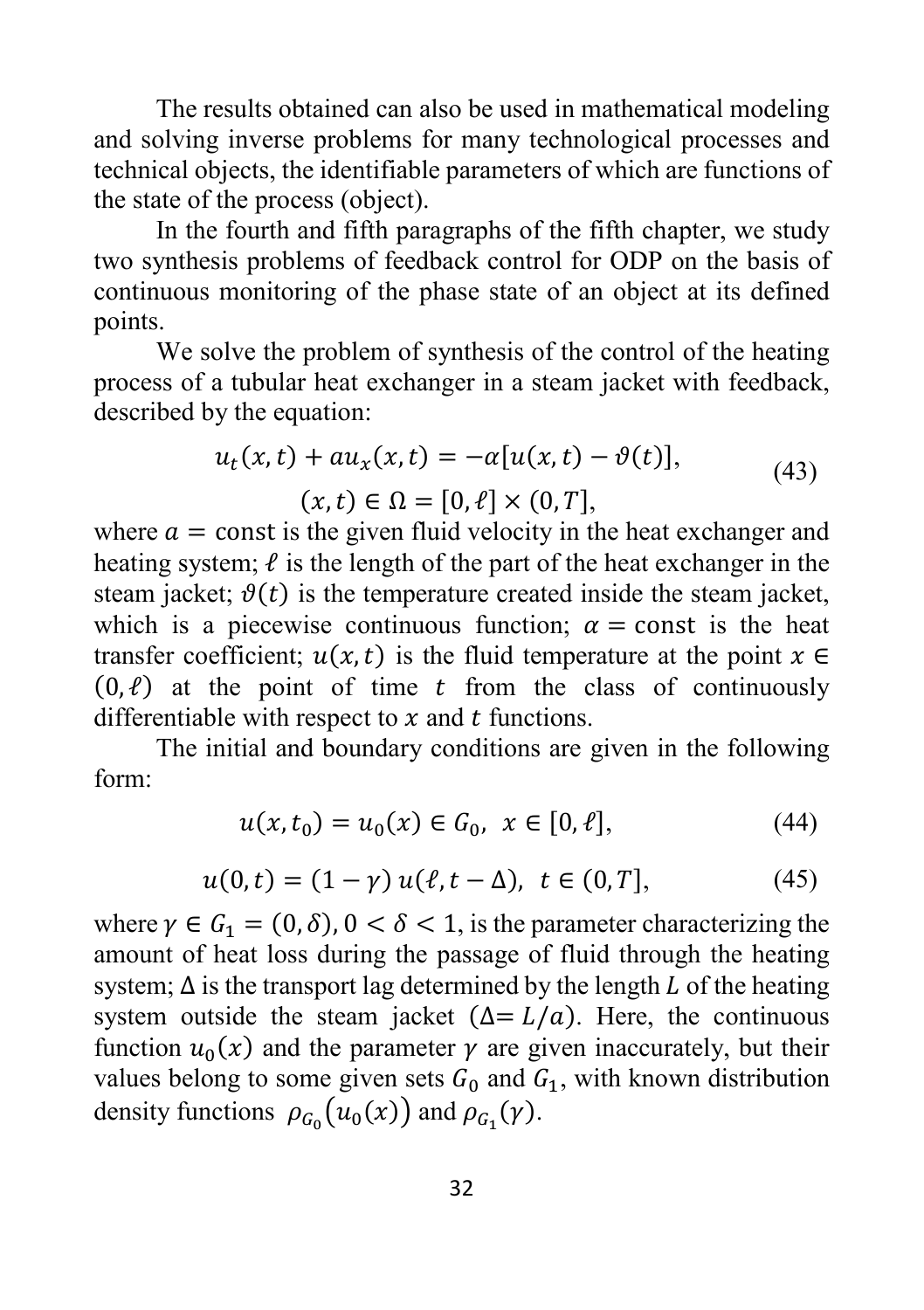Inside the furnace, thermocouples (sensors) are installed along the heat exchanger, which measure the temperature of the fluid at given N points  $\overline{x}_i \in [0, \ell], j = 1, 2, ..., N$ . These measurements are used to determine the required temperature in the steam jacket  $\vartheta(t)$ . The sensors implement operational monitoring and input of information about the state of the heating process at these points into the control system defined by the vector

 $\overline{u}(t) = (u(\overline{x}_1,t), u(\overline{x}_2,t), \dots, u(\overline{x}_N,t)), t \in (0,T].$  (46)

To control the process of heating the fluid in the steam jacket, we synthesize a regulator, which, according to the results of temperature measurements in points  $\overline{x_i} \in [0, \ell], j = 1, 2, ..., N$ , of the heat exchanger, maintains the output temperature  $u(\ell,t)$  of the fluid at the given level by setting the required temperature  $\vartheta(t)$  in the steam jacket. We are given a set V of admissible controls  $\vartheta(t)$ , which is determined based on technological conditions and, as a rule, it is determined by an inequality of the form

$$
\underline{\vartheta} \le \vartheta(t) \le \overline{\vartheta}, \ t \in [0, T], \tag{47}
$$

where  $\vartheta$  and  $\overline{\vartheta}$  are given constants.

The considered problem of controlling the process of heating the fluid with feedback consists in constructing the dependence of the temperature of the furnace on the measured state values at the observed points

$$
\vartheta(t) = w(\overline{u}(t)) \in V, t \in (0, T], \tag{48}
$$

minimizing the quality control criterion, given, for example, in the form of the following functional:

$$
J(w) = \int_{G_0} \int_{G_1} \int_0^T [u(\ell, t; w, u_0, \gamma) - \tilde{u}(t)]^2 dt d\rho_{G_1}(\gamma) d\rho_{G_0}(u_0).
$$
 (49)

Here  $u(x, t; w, u_0, \gamma)$  is the solution to the problem (43) – (45), corresponding to the selected initial and boundary conditions  $u_0(x)$ and  $\gamma$ , as well as to admissible control values  $w(\overline{u}(t)); \tilde{u}(t)$  is the a function that characterizes the desired temperature of the fluid at the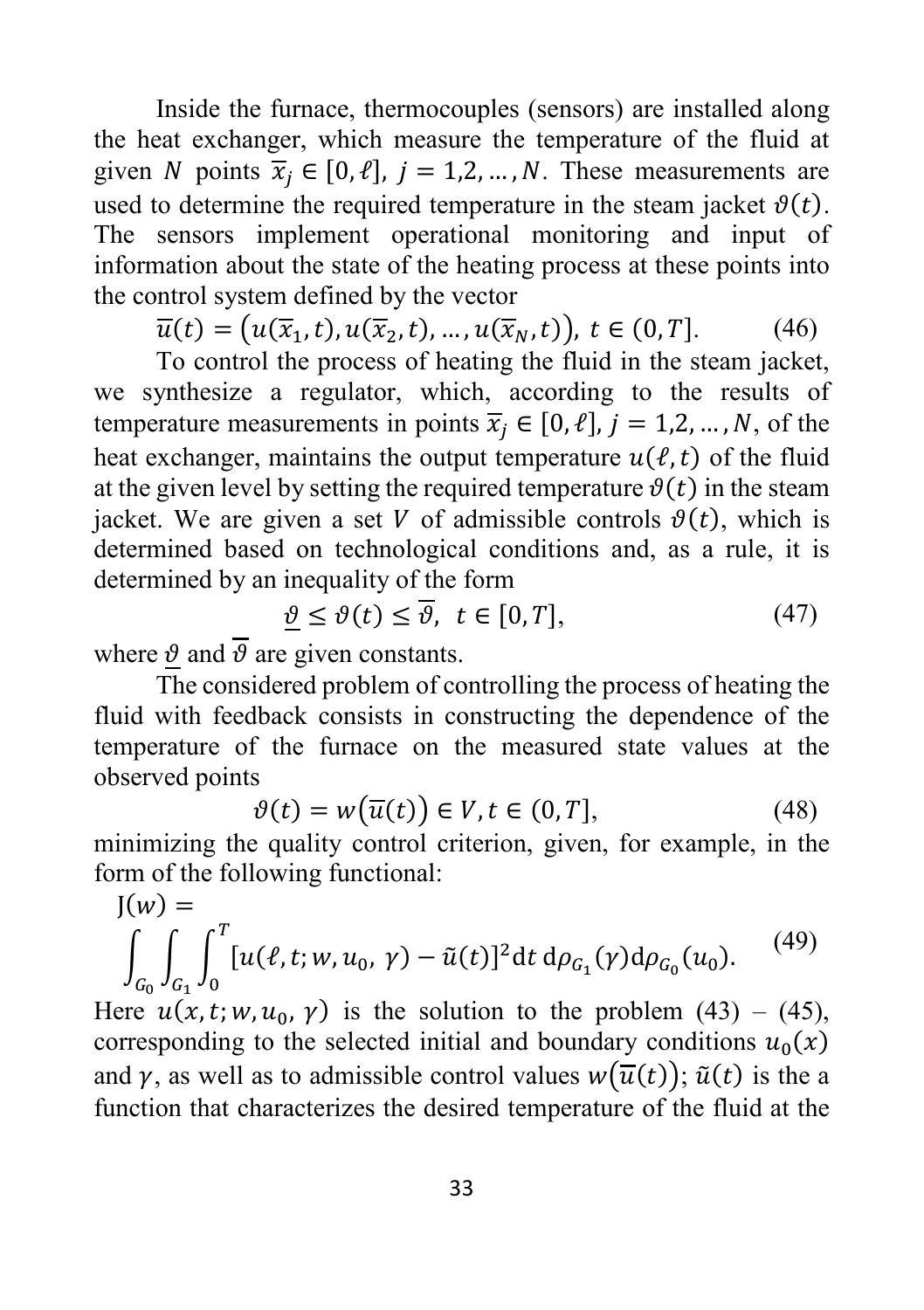right end (exit) of the heat exchanger during the entire process of heating the fluid.

Suppose that, based on the technological conditions, it is known that under all sorts of admissible control values, of initial and boundary conditions, the temperature of the fluid in the heat exchanger satisfies the following inequality:

$$
\underline{u} \le u(x, t; w, u_0, \gamma) \le \overline{\overline{u}}, \ (x, t) \in \Omega.
$$
 (50)

We partition the set of all possible temperature values  $\left| \underline{u}, \overline{u} \right|$  into M semi-intervals

$$
\left[\underline{u}, \overline{\overline{u}}\right] = \bigcup_{k=1}^{M} \left[u_{k-1}, u_k\right), \ u_0 = \underline{u}, \ u_M = \overline{\overline{u}}, \tag{51}
$$

by given values  $u_k$ ,  $k = 0,1,2,...,M$ . To determine the control of the form (48), we use the class of piecewise constant functions:

$$
w(\overline{u}(t)) = \omega_{i_1, i_2, \dots, i_N} = \text{const},
$$
  

$$
u_{i_j - 1} \le u(\overline{x}_j, t; \vartheta, u_0, \gamma) \le u_{i_j}, \qquad t \in (0, T],
$$
  

$$
i_j \in \{1, 2, \dots, M\}, \quad j = 1, 2, \dots, N.
$$
 (52)

where  $\omega_{i_1,i_2,...,i_N}$  are yet unknown values that need to be determined from the condition of minimum of the functional (49).

Thus, the considered problem of controlling the heating process in the heat exchanger  $(43) - (45)$  with feedback  $(46)$  on the class of zonal piecewise constant functions (52) consists in determining the  $M^N$ -dimensional vector  $\omega = (\omega_{i_1,i_2,\dots,i_N}), i_j = 1,2,\dots,M, j =$  $1, 2, \ldots, N$ , that minimizes the functional (49). To solve it, we obtained formulas for the gradient components of the objective functional. The results of numerical experiments on test problems are presented.

An important role in determining the optimal zonal values of the control function  $\vartheta(t)$  using the approach described above is played by the choice of both the number and specifically the zones themselves. The following approach is recommended, in which an initial value of  $M$  is first randomly chosen and some zones are assigned. Having solved the above control synthesis problem, the analysis of the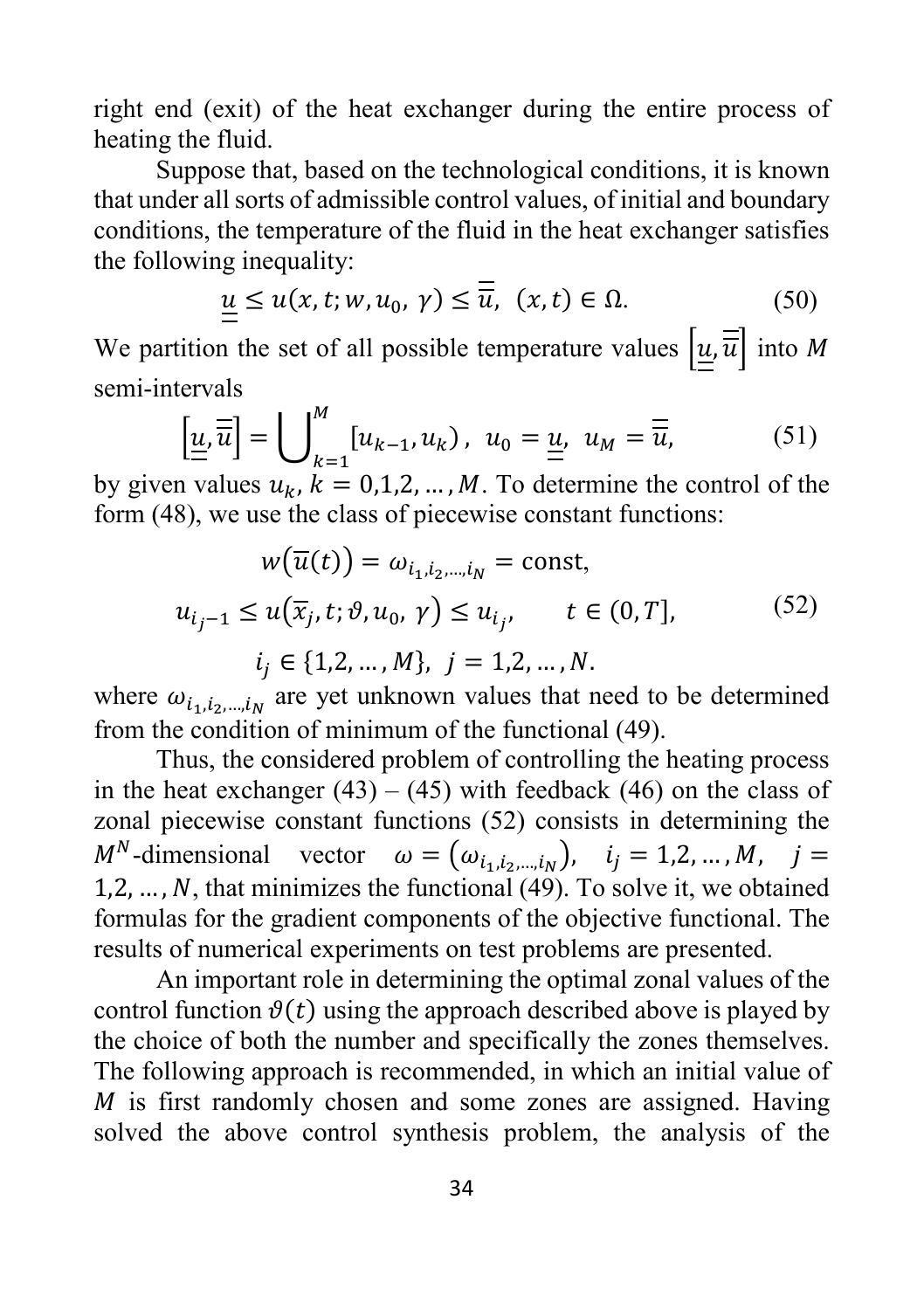obtained optimal zonal values of the control action for all neighboring zones is carried out. If the optimizable parameters in any two adjacent zones differ slightly, then these adjacent zones can be combined into one larger zone, thus reducing the number  $M$ , and hence the number of switchings when controlling the furnace. If the optimizable parameters in any two adjacent zones differ significantly, then, on the contrary, each of these adjacent zones should be divided, for example, into two smaller zones, i.e. increase the number  $M$ , and again solve the control synthesis problem. The increase in the number of zones should be carried out until the value of the objective functional ceases to change (decrease) significantly.

We also considered the problem of controlling the heating process of a plate by means of concentrated point sources:

$$
u_t = a^2 \Delta u + \sum_{j=1}^{L} \vartheta^j(t) \delta \left( x - \overline{x}^j \right),\tag{53}
$$

 $(x,t) \in \Omega \times (0,T$ .

Here  $\Omega$  is the two-dimensional region occupied by the plate; at the points  $\overline{x}^j = (\overline{x}_1^j, \overline{x}_2^j)$  of this plate there are placed heat sources with optimized power  $\vartheta^{j}(t)$ ,  $j = 1, 2, ..., L$ ; L is the given number of sources;  $\Delta$  is the two-dimensional Laplace operator;  $\delta(\cdot)$  is the twodimensional generalized Dirac function;  $a^2$  is the thermal diffusivity coefficient.

Suppose that on the plate at  $N$  points with coordinates

 $\tilde{x}^s = (\tilde{x}_1^s, \tilde{x}_2^s) \in \Omega, \ s = 1, 2, ..., N,$  (54)

there are installed sensors that carry out operational monitoring and input into the control system of information about the state of the heating process at these points, determined by the vector:

$$
\tilde{u}(t) = (\tilde{u}^{1}(t), \tilde{u}^{2}(t), ..., \tilde{u}^{N}(t)),
$$
\n
$$
= (u(\tilde{x}^{1}, t), u(\tilde{x}^{2}, t), ..., u(\tilde{x}^{N}, t)), t \in (0, T],
$$
\n
$$
u(x, t_{0}) = g_{0}(x) \in G_{0}(x), x \in \Omega,
$$
\n(56)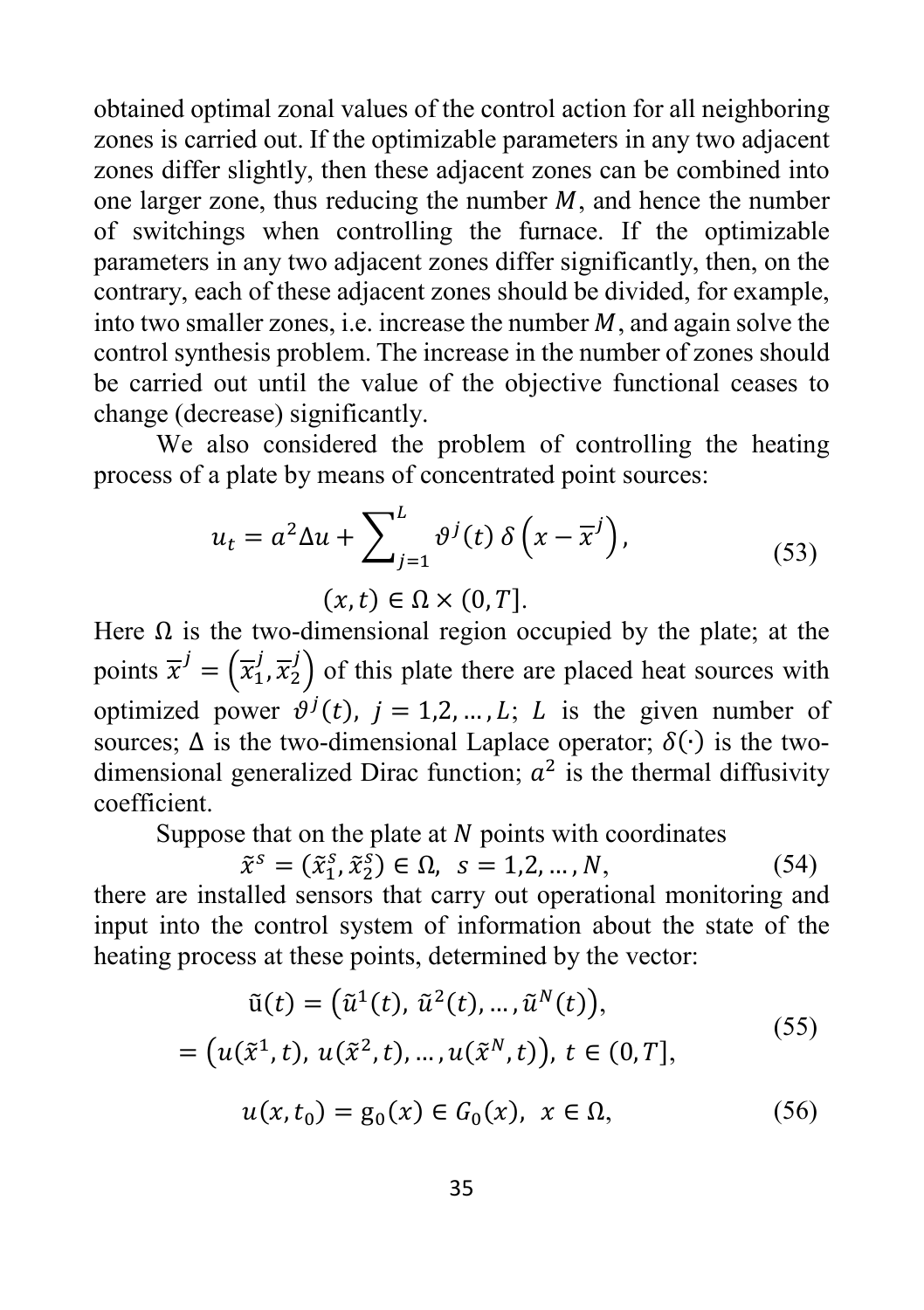$$
u(x,t)|_{\Gamma_1} = g_1(t) \in G_1(t), \ t \in (0,T], \tag{57}
$$

$$
\frac{d}{dn}u(x,t)|_{\Gamma_1} = g_2(t) \in G_2(t), \quad t \in (0,T].
$$
 (58)

Here  $G_i(\cdot)$ ,  $i = 0,1,2$ , are point-multiple mappings for which a closed bounded set is associated with each argument value, and bounded set is associated with each argument value, corresponding distribution functions  $\Phi_i(g_i(\cdot))$ ,  $i = 0,1,2$ , are specified that characterize the distribution of possible values accepted by the initial-boundary conditions.

The considered problem of controlling the heating process of the plate is to select admissible values of the power of the sources depending on the values of current states at the observed points of the plate

$$
\vartheta^{j}(t) = \vartheta^{j}(\tilde{u}^{1}(t), \tilde{u}^{2}(t), ..., \tilde{u}^{N}(t)), \vartheta^{j}(t) \in V^{j},
$$
  
\n
$$
j = 1, 2, ..., L; \ t \in (0, T];
$$
  
\n
$$
\tilde{u}^{s}(t) = u(\tilde{x}^{s}, t), \ s = 1, 2, ..., N,
$$
 (60)

minimizing the given functional, where  $V^j$  is the set of possible values,  $V = (V^1, V^2, \ldots, V^L).$ 

The objective functional is as follows:  $J(\vartheta) =$ 

$$
\int_{G_0} \int_{G_1} \int_{G_2} I(x, T; \vartheta, g_0, g_1, g_2) d\Phi_2(g_2) d\Phi_1(g_1) d\Phi_0(g_0)
$$
  
+ 
$$
\sum_{j=1}^{L} \int_{t_0}^{T} [\vartheta^j(t)]^2 dt,
$$
  

$$
I(\cdot) = \int_{\Omega} [u(x, T; \vartheta, g_0, g_1, g_2) - \hat{u}(x)]^2 d\Omega,
$$
 (61)

where  $u(x, T; \vartheta, g_0, g_1, g_2)$  is the solution to the problem (53), (56) – (58), corresponding to the specifically selected initial-boundary functions  $g_0(x)$ ,  $g_1(t)$ , and  $g_2(t)$ , and to admissible control values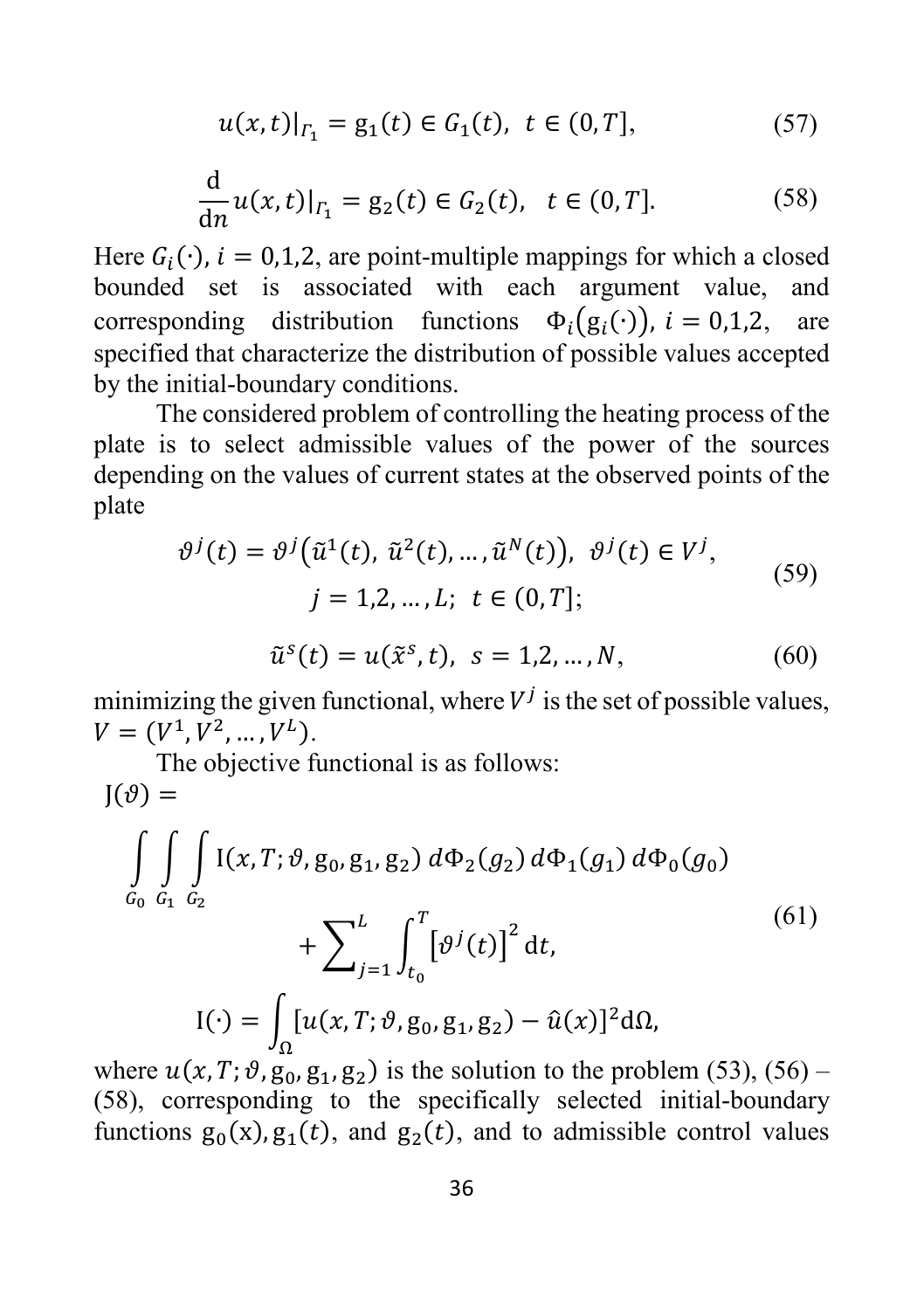$\vartheta(t)$ ;  $\hat{u}(x)$  is a predetermined function characterizing the desired temperature distribution at the final time of the heating process.

Let it be known that the values of the phase states of the plate satisfy the inequality

 $u \leq u(x, t; \vartheta, g_0, g_1, g_2) \leq \overline{u}, (x, t) \in \Omega,$  (62) under all possible admissible controls and initial-boundary functions

 $\vartheta(t) \in V$ ,  $g_0(x) \in G_0$ ,  $g_1(t) \in G_1$ ,  $g_2(t) \in G_2$ . (63)

We partition the set of all possible temperature values  $[u, \overline{u}]$  by the values  $u_k$ ,  $k = 0,1, ..., m$ , into m temperature intervals:

$$
\left[\underline{u}, \overline{u}\right] = \bigcup_{k=1}^{m} \left[u_{k-1}, u_k\right), \ u_0 = \underline{u}, \ u_m = \overline{u}.\tag{64}
$$

Piecewise constant control values will be selected depending on whether the temperature belongs to a particular temperature range.

Let the controls satisfy the condition of piecewise constant functions

$$
\vartheta^{j}(t) = \vartheta^{j}_{i_{1}, i_{2}, \dots, i_{N}} = \text{const}, i_{s} = 1, 2, \dots, m; s = 1, 2, \dots, N; j = 1, 2, \dots, L.
$$
 (65)

in cases where the values of current states at the observed points correspond to the inequalities:

$$
u_{i_s-1} \le u(\tilde{x}^s, t; \vartheta(t), g_0, g_1, g_2) \le u_{i_s},
$$
  
\n
$$
i_s = 1, 2, ..., m; \quad s = 1, 2, ..., N.
$$
\n(66)

In the *N*-dimensional phase state space  $u(\tilde{x}^s, t)$ ,  $s = 1,2, ..., N$ , the sets  $(66)$  represent N-dimensional parallelepipeds, the total number of which is equal to  $m^N$ .

It is clear that controls (65), as well as (59), assume the presence of feedback; and in case (65), the power values of the controlled sources during plate heating change only at the moments when the set of states at the observed points passes from one phase parallelepiped (66) into another.

The considered problem of controlling plate heating using feedback on the class of piecewise constant functions is to optimize the  $L \times m^N$ -dimensional vector

$$
\vartheta = (\vartheta_{i_1, i_2, \dots, i_N}^j), i_s = 1, 2, \dots, m, s = 1, 2, \dots, N,
$$
  

$$
j = 1, 2, \dots, L.
$$
 (67)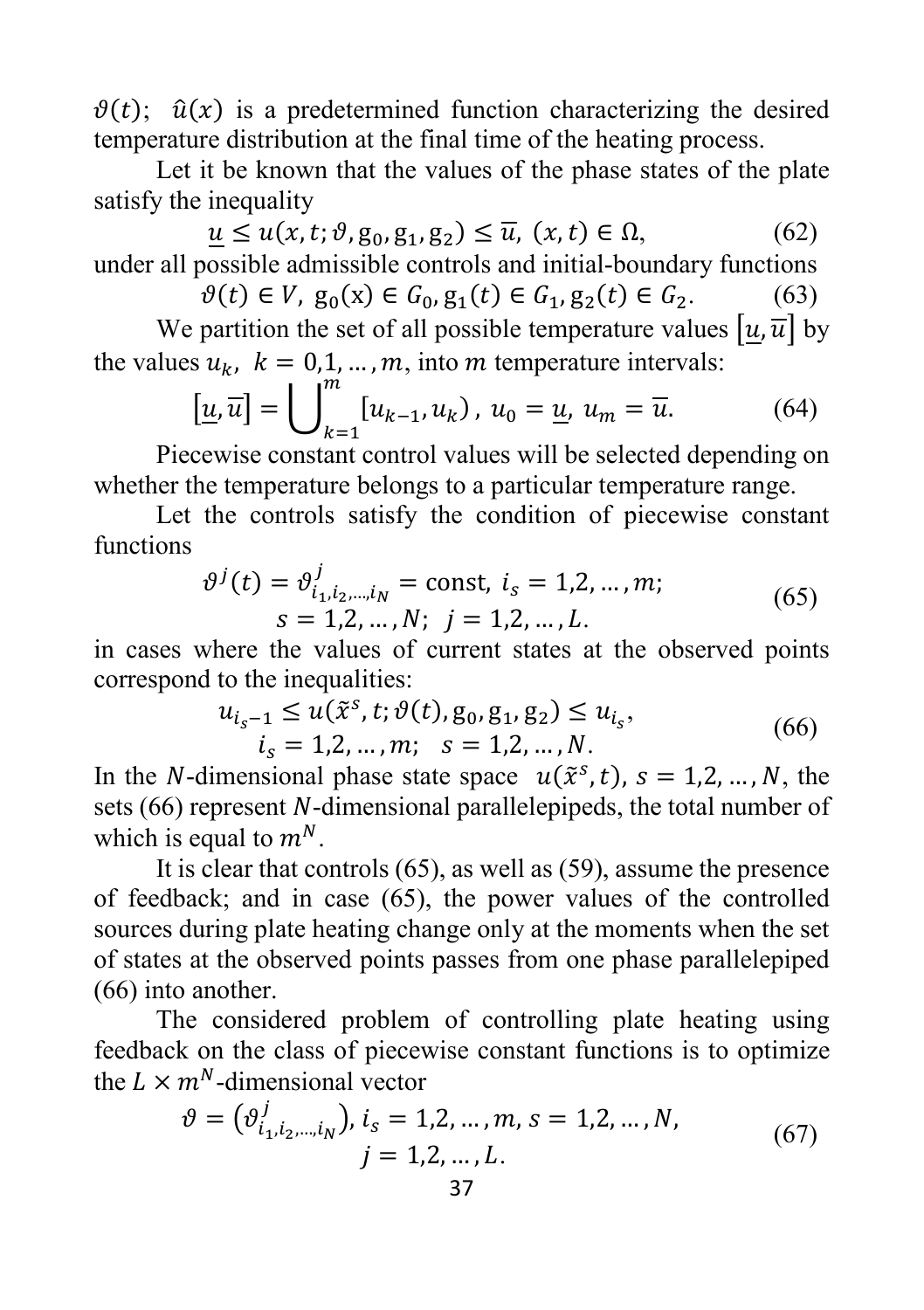For the synthesis of zonal controls, we obtained formulas for the gradient of the objective functional in the space of optimized parameters.

The **sixth chapter** of the dissertation, consisting of 4 paragraphs, is dedicated to the creation of algorithms and software to solve complex optimization problems based on interactive and automatic systems of control of a package of unconditional optimization programs. We carried out an analysis of methods and algorithms for managing the computational process for solving complex problems using multiprocessor (multi-core) and multi-node computer systems. The dialog system and the system of automatic control of an optimization process developed by the author are created according to a modular principle, taking into account further expansion of capabilities, and use algorithms for parallelizing calculations. The developed systems are equipped with an extensive library of optimization programs, the dialog service provided in them allows the user to control the process of solving problems on a computer, depending on the current results of calculations, choose the most rational sequence of the methods used, adjust the parameters of the methods if necessary, and make changes to the formulation of the problems being solved. Note that starting from the 70s of the last century, comprehensive work has been done in different schools to create intelligent algorithms for managing software packages. Here it is worth noting, for example, the school of Yu.G. Evtushenko, who developed control dialogue systems for unconditional optimization ("DISO") and optimal control ("DISOPT"), as well as the school of K.R. Aida-zade, who developed control systems for solving vector optimization problems ("DIVO") and global optimization ("GLOPT").

It is known that when using numerical optimization methods for solving specific problems, a huge amount of calculations usually has to be carried out. Therefore, the widespread introduction of optimization methods became possible only relatively recently, thanks to the creation of modern powerful high-speed computer systems. In spite of a large number of methods for the numerical solution of various classes of problems, the choice of the most effective method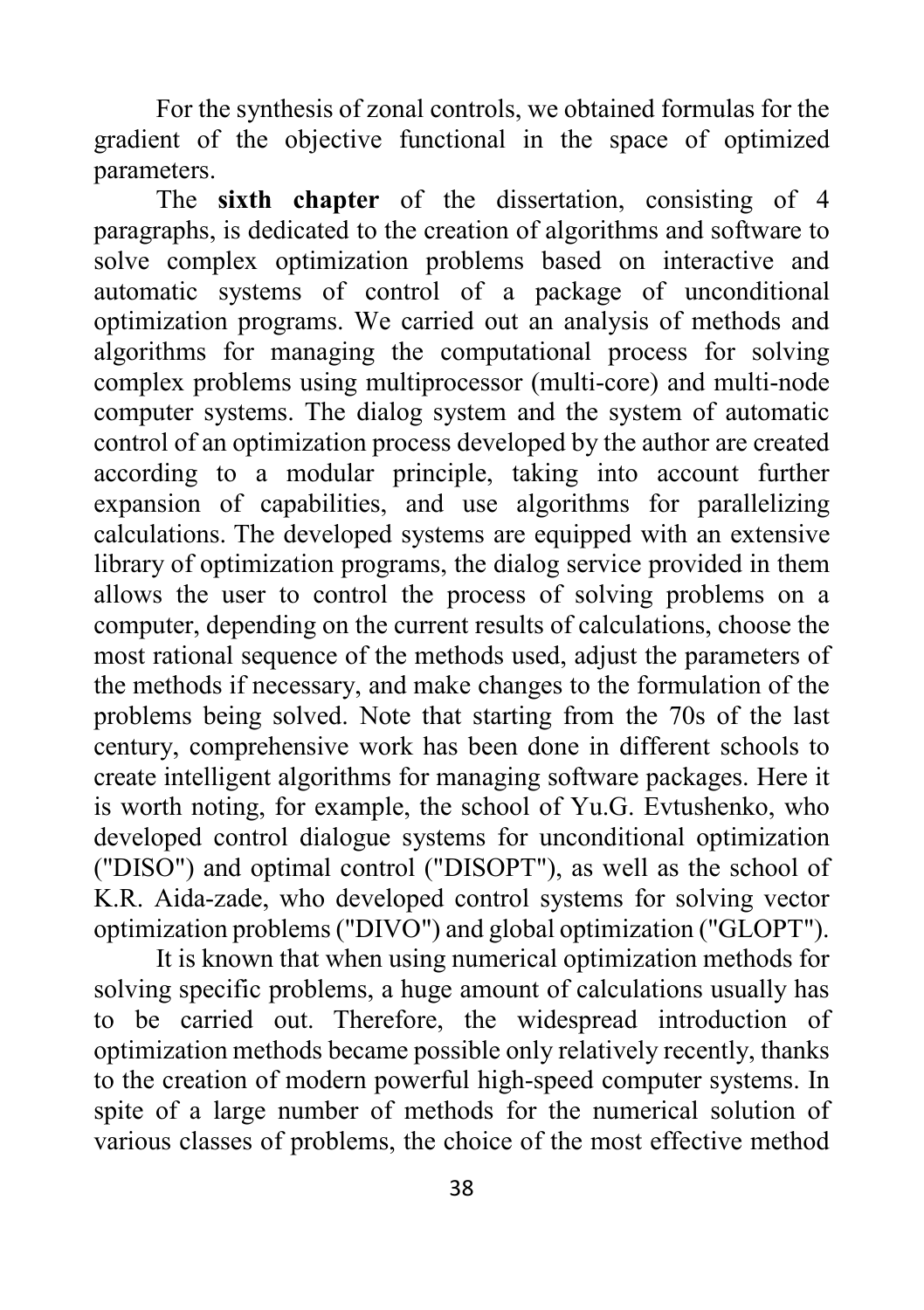for solving a specific problem under certain values of its parameters requires a large number of comparative experiments. End users, as a rule, experience difficulties in conducting such experiments, which requires knowledge of the field of applicability of various numerical methods and the proper conduct of a comparative analysis of the results, which usually takes a lot of time. The quality of a numerical method is characterized by many factors: the area of convergence of the method, the rate of convergence, the execution time of one iteration, the amount of machine memory required to implement the method, the class of the problem being solved, etc. Optimization problems also have a great variety: among them there are smooth and non-smooth problems, low and high dimensions, ravine type, unimodal and multimodal (multi-extremal), etc. It is quite clear that not the search for a universal method, but a reasonable combination of various methods will make it possible to solve a given optimization problem with the greatest efficiency.

An optimization process is usually managed statically, when the user pre-sets the calculation scenario, that is, determines the sequence of methods used by him, their parameters, enters this information into a computer, and receives the results only after all calculations are completed. This approach, as a rule, leads to a significant amount of calculations, since it is difficult to predict in advance the course of the computational process in the formulation of the problem. It is more expedient to manage calculations in an interactive mode, when the user receives information about the current results in the process of calculations, changes the parameters of the method, and makes a purposeful and conscious transition from one optimization method to another. Dialogue systems and automatic control systems make it possible to create a universal tool for solving various practical problems.

For the class of problems of multidimensional unconditional optimization, we propose two approaches to facilitate the use of available application software packages using modern multiprocessor (multi-core) computer systems. One of such approaches involves the active work of the end user with the optimization software package in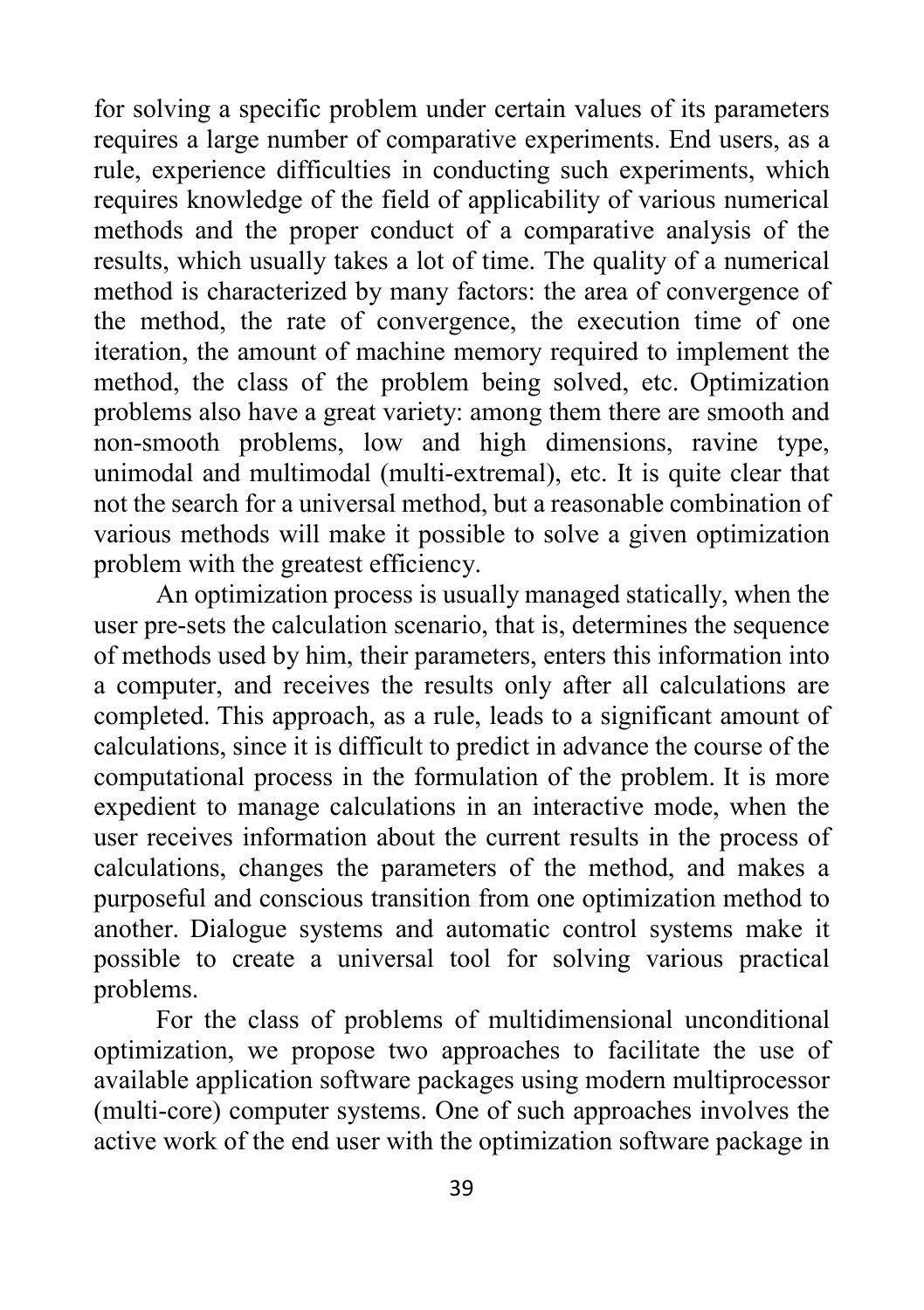the interactive (dialogue) mode. Another approach involves managing packages using a specially designed management program in automatic mode.

Implementation for a sequential (single-core) architecture has an important independent meaning and can be considered as the basic block of implementations on multiprocessor (multicore) and multinode architectures. Below, we describe in detail one of the possible schemes for implementing the algorithm for solving optimization problems on such architectures. Let  $M_1, M_2, \ldots, M_k$  be a list of optimization methods made up of algorithms within the optimization software package. It is advisable to include methods of different characteristics if, generally speaking, little is known about the structure of the objective function. The list can also be problemoriented if there is any information about the objective function, for example, it is known that the function is convex, quadratic, ravine, non-differentiable, etc. Progress in solving the problem is carried out in stages, each of which consists of training and working steps. The first of these stages is designed to identify a locally efficient algorithm from the available list of algorithms. After that, a working step is carried out, which consists in solving the problem using only the algorithm that was identified at the first stage. Both the training and the working steps are given certain time slices.

At the training stage, we can use two options:

- 1. To determine the local efficiency of methods, optimization is carried out from the same point. In this case, there is a somewhat uneconomical waste of computer time, and training is used only to identify a locally efficient algorithm.
- 2. The training time is used not only to find an effective algorithm, but also to move to the minimum point, since for training each next algorithm, not the initial, but the current point is used.

The second option is more economical and faster due to the fact that the training time is active in the optimization process. At the training stage, all the algorithms from the initial list  $M_1, M_2, ..., M_k$  are given the opportunity to prove themselves during a given initial time slice. The only exceptions are those methods that turned out to be the least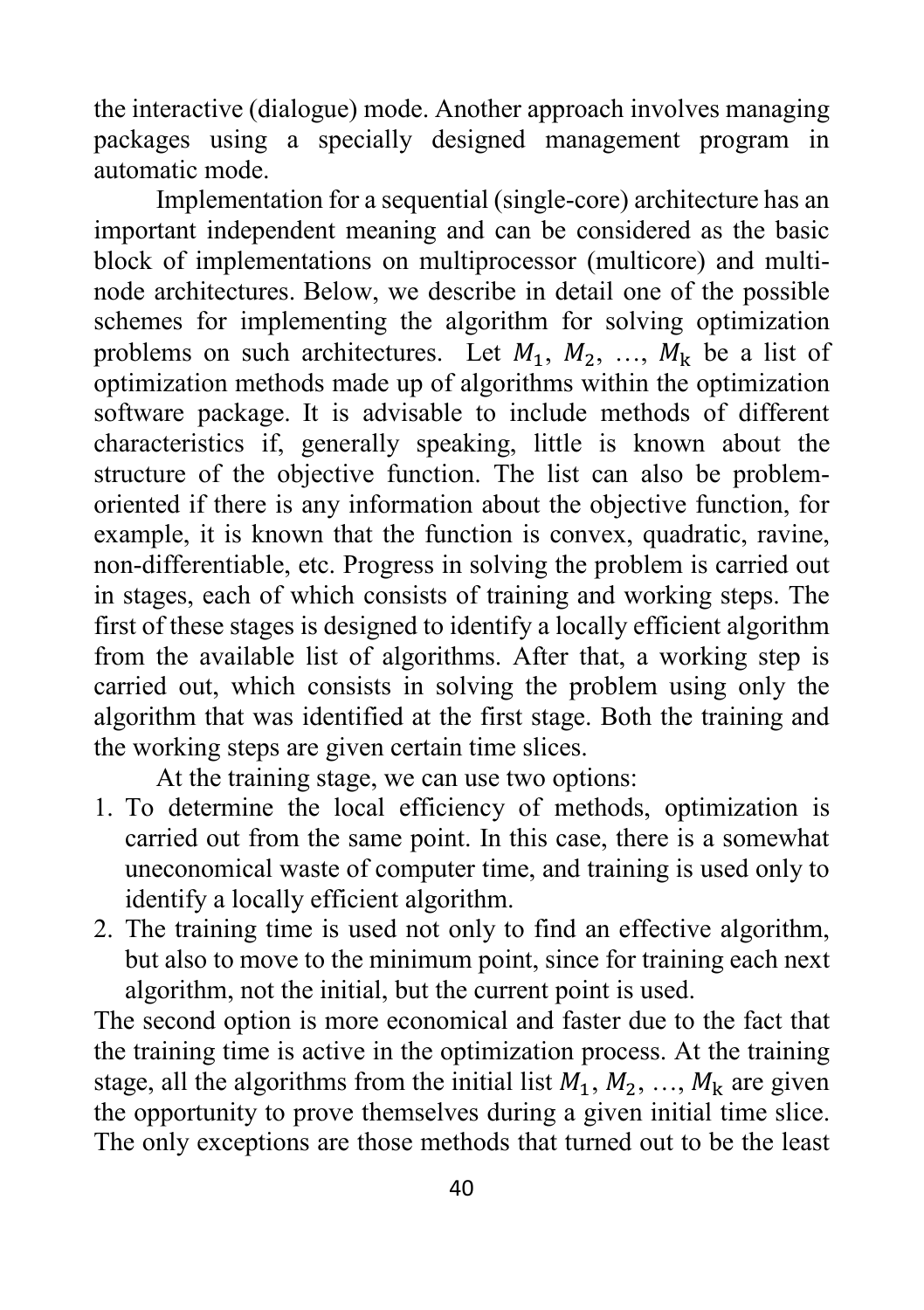effective twice in a row at the training stage. They are not given a time slice and are temporarily excluded from the list. The value of the initial time slice depends on the type of function to be minimized, more precisely, on the time spent by the computer system for one computation of the objective function, and on the number of its variables:  $\tau = \tau(n, \theta)$ , where  $\theta$  is the time per one computation of the function and  $n$  is the dimension of the optimization problem. As a result, at the training stage, the most effective algorithm is identified, which is used during the working step. The duration of the working step  $T_i = T_i(n, \tau, \theta)$  is selected as follows:

 $T_0 = \alpha \tau$ ,  $T_i = \delta_i T_{i-1} + T_0$ ,  $\alpha > 1$ . (68) The value  $\alpha$  depends on the complexity and dimension of the objective function and is chosen a priori. It is desirable to carry out the tests at different values of  $\alpha$ . The value  $\delta_i = 1$  if the same method turned out to be the most effective at two successive stages. Otherwise,  $\delta_i = 0$ , i.e. the duration of the working step can increase if any method has proved to be the most effective in several successive stages. This most likely means that to minimize the objective function, we found the method that reaches the optimum point in the shortest time, and therefore, for such a case (generally speaking, ideal), it makes no sense to perform further training. To calculate the values of local efficiencies of the methods, the following formula is used:

$$
E_{i} = \frac{|f(x^{k+1}) - f(x^{k})|}{|f(x^{k})| + \epsilon} + \frac{||x^{k+1} - x^{k}||}{||x^{k}|| + \epsilon}
$$
(69)

Here  $E_i$  is the local efficiency of the i<sup>th</sup> algorithm;  $x^k$  and  $x^{k+1}$  are the initial and final points obtained using the i<sup>th</sup> algorithm;  $f(x<sup>K</sup>)$  and  $f(x^{k+1})$  are the values of the objective function at these points;  $\|\cdot\|$  is the Euclidean norm; and  $\epsilon$  is a small positive number. If the value of the objective function has not decreased in a time slice, the local efficiency of such an algorithm is considered equal to 0. If, at the training stage, all methods from the list have found zero efficiency, further search is terminated, the whole process is stopped. This situation is possible in the case when the list of methods is not focused on solving the given problem (for example, the function is ravine, and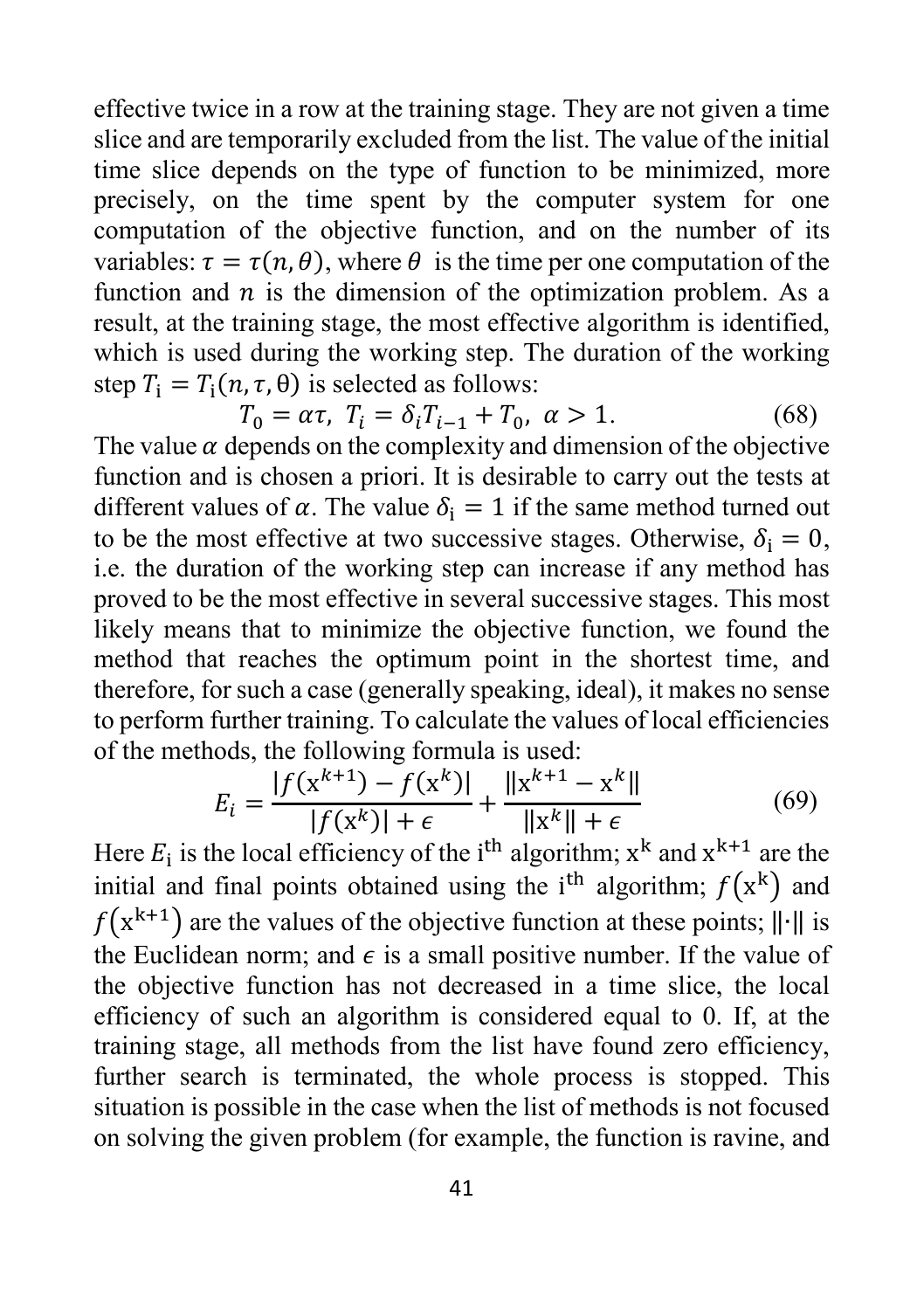the list consists of coordinate descent and gradient methods). Thus, the inclusion of diverse methods in the list will help to avoid such situations. Note that the local zero efficiency of a method can appear in a method even in the case when an arithmetic interrupt appears during its operation. Having introduced the handling of exceptions into the program code of the system, in this case it is necessary to ensure the transition from the i<sup>th</sup> to the next,  $(i + 1)$ <sup>th</sup> method from the list. At that, the i<sup>th</sup> method does not complete the time slice allocated to it and receives the value of local efficiency  $E_i = 0$ . The criterion for terminating the proposed procedure is the fulfillment of the search end condition in one of the methods. In this case, it is not a forced interruption from the timer that occurs, but a natural termination of the method and the entire procedure as a whole. In conclusion, the user receives the accumulated information about the search progress, which includes the optimal chain of methods that worked at the working steps, the total time to find a solution, as well as the values of the objective function, the design vector, and local efficiencies obtained at the training stages.

Consider a multithreaded approach: there are several independent instruction streams executed in parallel, accessing shared memory. The simplest implementation option seems to be an approach in which threads independently perform operations of the sequential algorithm described above. The solution to the optimization problem is carried out in stages. At each stage, the following actions (steps) are taken.

- 1. At the initial step, from the list of all available optimization algorithms –  $M_1, M_2, ..., M_k$ , several algorithms are randomly selected, e.g.  $M_{s_1}, M_{s_2}, \ldots, M_{s_N}$ , the number N of which is chosen equal to the number of cores installed in the system. Note that the value of  $N$  can also be taken as a multiple of the number of CPU cores installed in the system (for example,  $2N$ ,  $3N$ , etc.).
- 2. To determine the local efficiency of the methods, optimization is carried out from the same starting point  $x^0$  and is used to identify the local efficiency of each algorithm that has worked. This step is used not only to find effective algorithms, but also to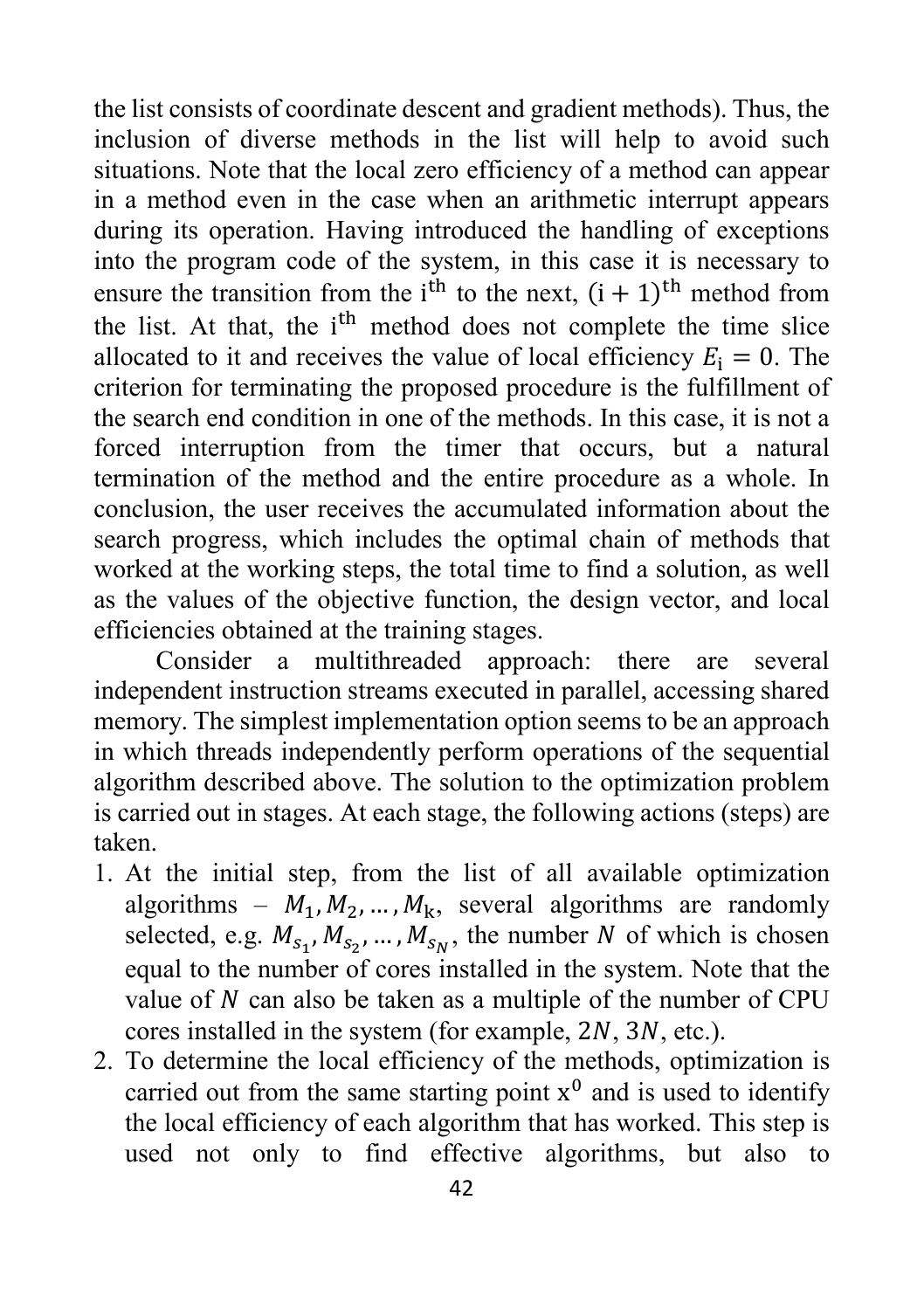simultaneously move to the minimum point, i.e. "working step time" is active in the optimization process. At the stage of the "working step", all algorithms from the initial list –  $M_{s_1}, M_{s_2}, ..., M_{s_N}$  – are given the opportunity to work out during a given initial time slice  $\tau$ .

- 3. At the stage of the working step, the most efficient algorithms are identified. The duration of the working step  $T_i$  is chosen according to the formula (1) and can be increased if any method has proved to be the most effective at several successive stages. This means that to minimize a given objective function, we have found the method that reaches the optimum point in the shortest time, and therefore, for such a case, generally speaking, ideal, it makes no sense to carry out further sampling of algorithms.
- 4. The values of the local efficiencies  $E_i$  of the methods are calculated according to the formula (2). Half of those with the lowest efficiency are excluded from the list of working algorithms. At the same time, these algorithms build up a "low efficiency flag". If, at the training stage, all methods from the list have found zero efficiency, further search stops, and the procedure for solving the optimization problem terminates.
- 5. The same number of other algorithms are added to the list of working algorithms as were excluded in the previous step. The list includes only those algorithms for which the low efficiency flag is the smallest in value (again, they are selected randomly). After forming a new list of working algorithms, steps 2–5 are repeated.

In the procedure described above, all the methods from the list are forced to interrupt after a specified time slice, while for some method(s) the next iteration that has already begun may not be completed. A possible modification of this procedure is to enable all the methods to complete the already started iterations or to carry out a whole number of iterations in the vicinity of the specified time interval. The criterion for exiting the described procedure is the zero efficiency of all the methods from the list, i.e. when a further search for the optimal point by any algorithm from the list does not lead to an improvement in the results.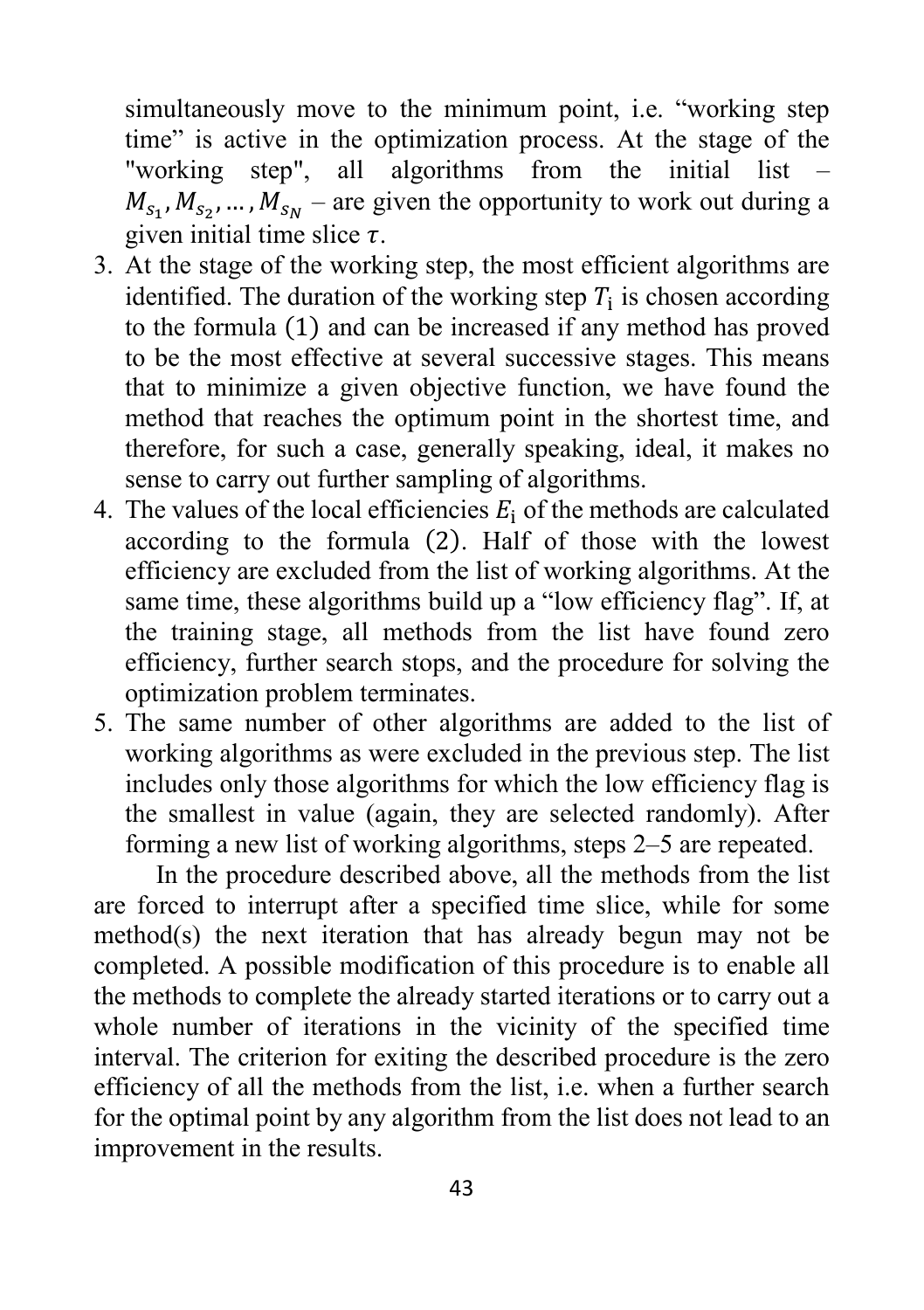Distributed systems have a hierarchical organization: they consist of heterogeneous nodes, each of which can, in turn, be a multiprocessor/multi-core system, that is, one of the systems discussed above. It is natural to assume that maximum efficiency is achieved when the computational process is organized in accordance with this hierarchy. With this approach, at each of the nodes, calculations are performed according to the scheme most suitable for a given node. In fact, on each of the nodes of the distributed system, a separate application is executed  $-$  a "solver", which performs the operations of the selected optimization algorithm. Interaction between several applications is organized at the next level of the hierarchy through a dedicated central control process – a "supervisor". The first stage in solving a problem in a distributed environment is the synthesis of computational space, which is formed by instances of solvers. With a large number of nodes, launching applications manually can be quite time consuming. Therefore, it is necessary to provide the ability to automate the launch of the solvers by the supervisor. In this case, the means of remote task launching provided by a specific system are used. The created computational space can be used to solve the problem. In the solution process, it is necessary to distribute computations between solvers in order to maximize the efficiency of the application in a distributed environment. The exchange of data between solvers and the supervisor can be carried out by means provided for interaction with a specific node. If it is possible to establish a direct network connection, communication methods based on TCP / IP protocols are used, for example, the socket interface. In some cases, data exchange with applications is possible only through file transfer using the "middle" software.

Load balancing occurs at two levels:

- − at the upper level, the supervisor distributes the computational load between solvers.
- − at the lower (within one computational node), the solver distributes the work between methods intended for a particular type of computational node.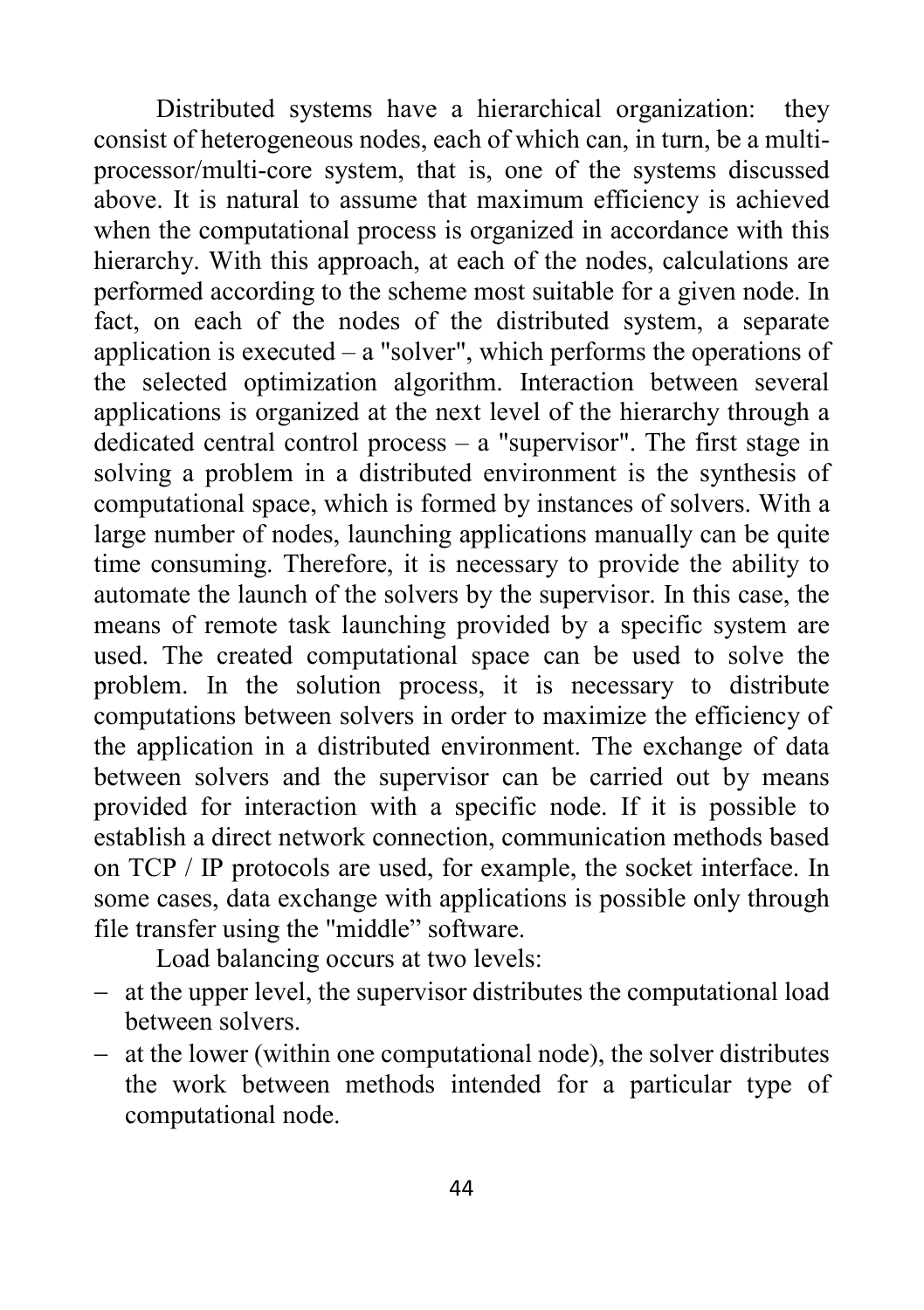Both approaches of the search algorithm proposed above make it possible to automatically select an effective high-speed optimization method from the available list for solving a specific problem due to self-learning of the methods used.

The **appendix** lists the main modules of the developed software along with figures and tables.

### **CONCLUSIONS**

In the dissertation work, numerical methods, algorithms, and software for solving several classes of parametric identification problems and problems of synthesis of control parameters for systems with both lumped and distributed parameters have been developed and studied. To solve these problems, a unified approach was used, which consists in introducing into consideration the concept of "zonal parameters" for both identification and control actions.

The main results of the dissertation work are as follows:

- − A numerical method for solving problems of parametric identification of dynamic, in the general case, nonlinear objects with lumped parameters, described by systems of nonlinear differential equations with ordinary derivatives, is proposed and justified.
- − An approach is proposed to the numerical solution of a class of inverse problems on determining the switching surfaces depending on the state of the dynamic process described by a discontinuous system of ordinary differential equations.
- − An approach is proposed to numerically solve the problem of optimal control synthesis for objects described by systems of nonlinear ordinary differential equations for various types of input/output feedback and for various classes of zonal control functions with inaccurately given information on the values of the initial conditions and object's parameters.
- − For decision-making systems on operating dynamic processes, an approach is proposed that combines the stages of parametric identification of a mathematical model and optimization of operating modes.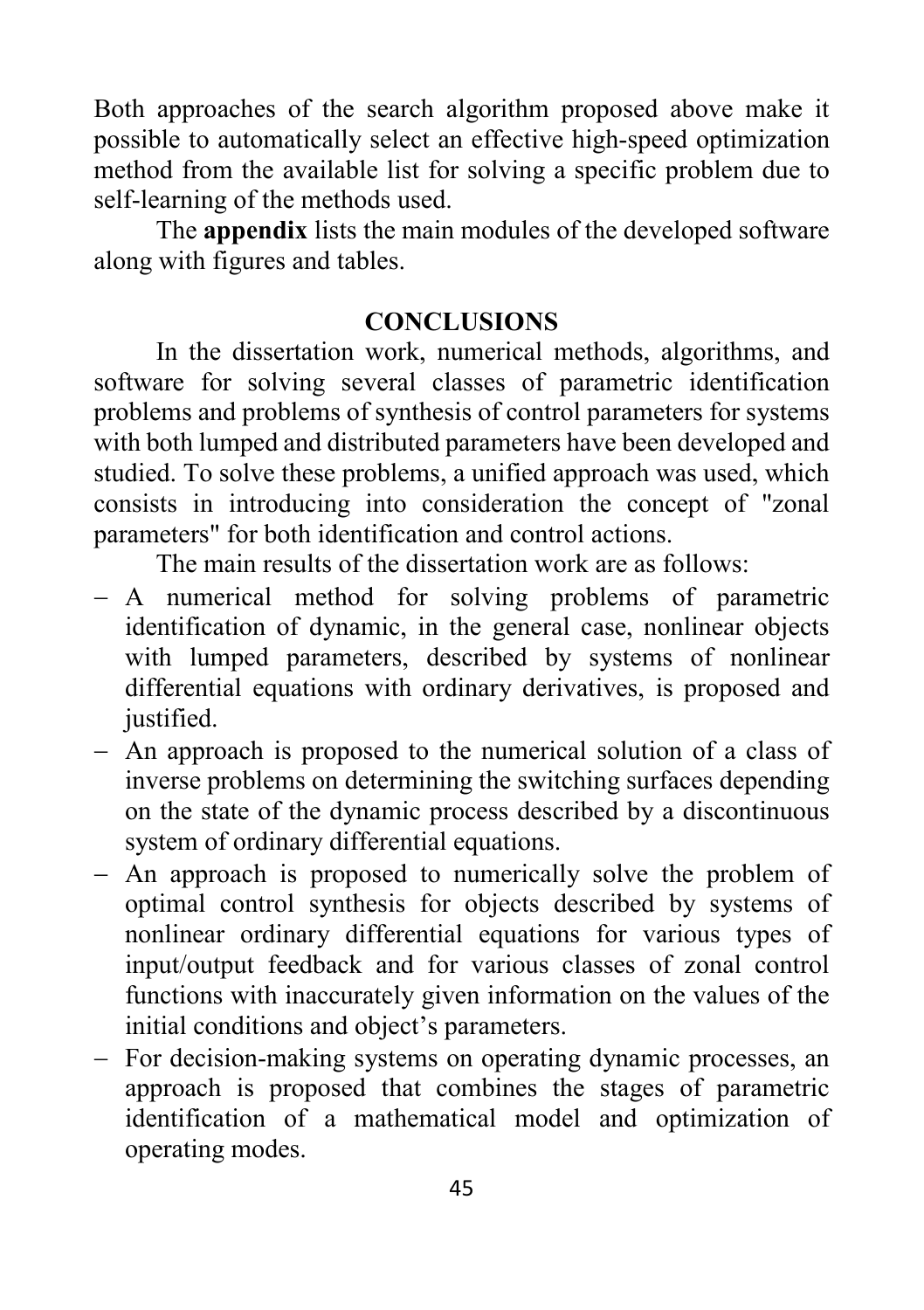- − The problems of identification of nonlinear coefficients of mathematical models and control synthesis with respect to specific objects with distributed parameters are solved using the approaches proposed in the work.
- − A numerical method is proposed for solving the problem of identification of the hydraulic resistance coefficient, which depends on the modes of movement of hydrocarbon raw materials in a linear section of a pipeline, described by a system of hyperbolic equations.
- − For objects with distributed parameters, on the example of controlling the heating process by a heat exchanger with a time delay in boundary conditions, based on continuous monitoring of the phase state of the object at certain points, an approach to the synthesis of control actions is proposed.
- − On the example of problems of control of heating processes of a rod and a plate, an approach to the synthesis of control of lumped sources for objects with distributed parameters based on continuous monitoring of the phase state at certain points of the object is proposed.
- − Mathematical software and programming packages for solving complex optimization problems based on interactive and automatic control of the unconstrained optimization software package using parallel computing on modern computer systems with multiprocessor/multi-core architecture has been created. The developed systems are equipped with an extensive library of optimization algorithms.

In conclusion, the author expresses deep gratitude to his scientific consultant, doctor of physical and mathematical sciences, professor, corresponding member of the National Academy of Sciences of Azerbaijan K.R. Aida-zade for constant attention to the dissertation work and valuable advice.

The main results of the dissertation are published in the following papers: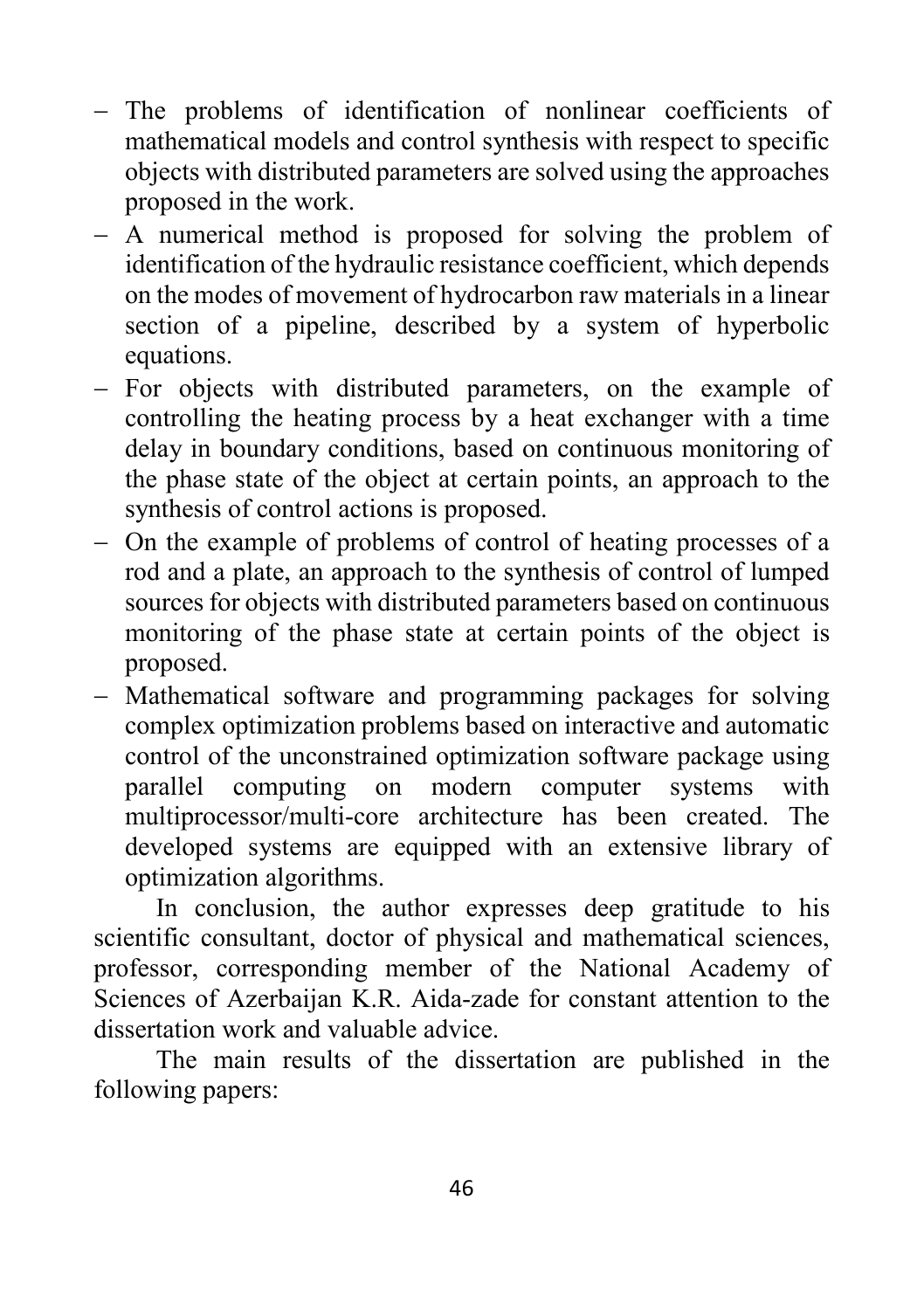- 1. Guliyev, S.Z. Synthesis of zonal control of lumped sources for the heat conduction process // – Baku: Azerbaijan Journal of High Performance Computing, – 2020. vol.3, no.2, – p.207-222.
- 2. Guliyev, S.Z. Optimization of zonal feedback parameters when controlling the rod heating process // International Conference "Modern Problems of Mathematics and Mechanics" devoted to the  $60<sup>th</sup>$  anniversary of the Institute of Mathematics and Mechanics,  $-$ Baku: – October 23-25, – 2019, – p.216-218.
- 3. Кулиев, С.З. Управление процессом нагрева стержня с зональными параметрами обратной связи // Материалы IX Международной молодежной научно-практической конференции с элементами научной школы «Прикладная математика и фундаментальная информатика», посвященной 80-летию со дня рождения академика РАН Ю.Г. Евтушенко, – Омск: Издательство [ОмГТУ,](https://www.elibrary.ru/publisher_books.asp?publishid=1647) – 2019. т.3. №1, – с.77-80.
- 4. Guliyev, S.Z., Meherrem, Sh., Gucoglu, D.H. Numerical Solution of Linear-Quadratic Optimal Control Problems for Switching Systems // – Hungary: Miskolc Mathematical Notes, – 2018. vol.19, no.2,  $-$  p.1023-1033.
- 5. Кулиев, С.З. Синтез зональных управлений для одной задачи нагрева с запаздыванием в неразделенных краевых условиях // – Киев: Кибернетика и Системный Анализ, – 2018. т.54, №1, – с.124–136.

Guliyev, S.Z. Synthesis of zonal controls for a problem of heating with delay under nonseparated boundary conditions // Cybernetics and Systems Analysis, Springer, – 2018. v.54, – p.110-121.

- 6. Guliyev, S.Z. Numerical solution of a zonal feedback control problem for the heating process  $// 18<sup>th</sup> IFAC Conference on$ Technology, Culture and International Stability (TECIS-2018), – Baku: – September 13-15, – 2018, – p.251-256.
- 7. Guliyev, S.Z. Numerical solution of a zonal feedback control problem for the heating process // IFAC Papers Online 51-30, Elsevier, – 2018, – p.251-256.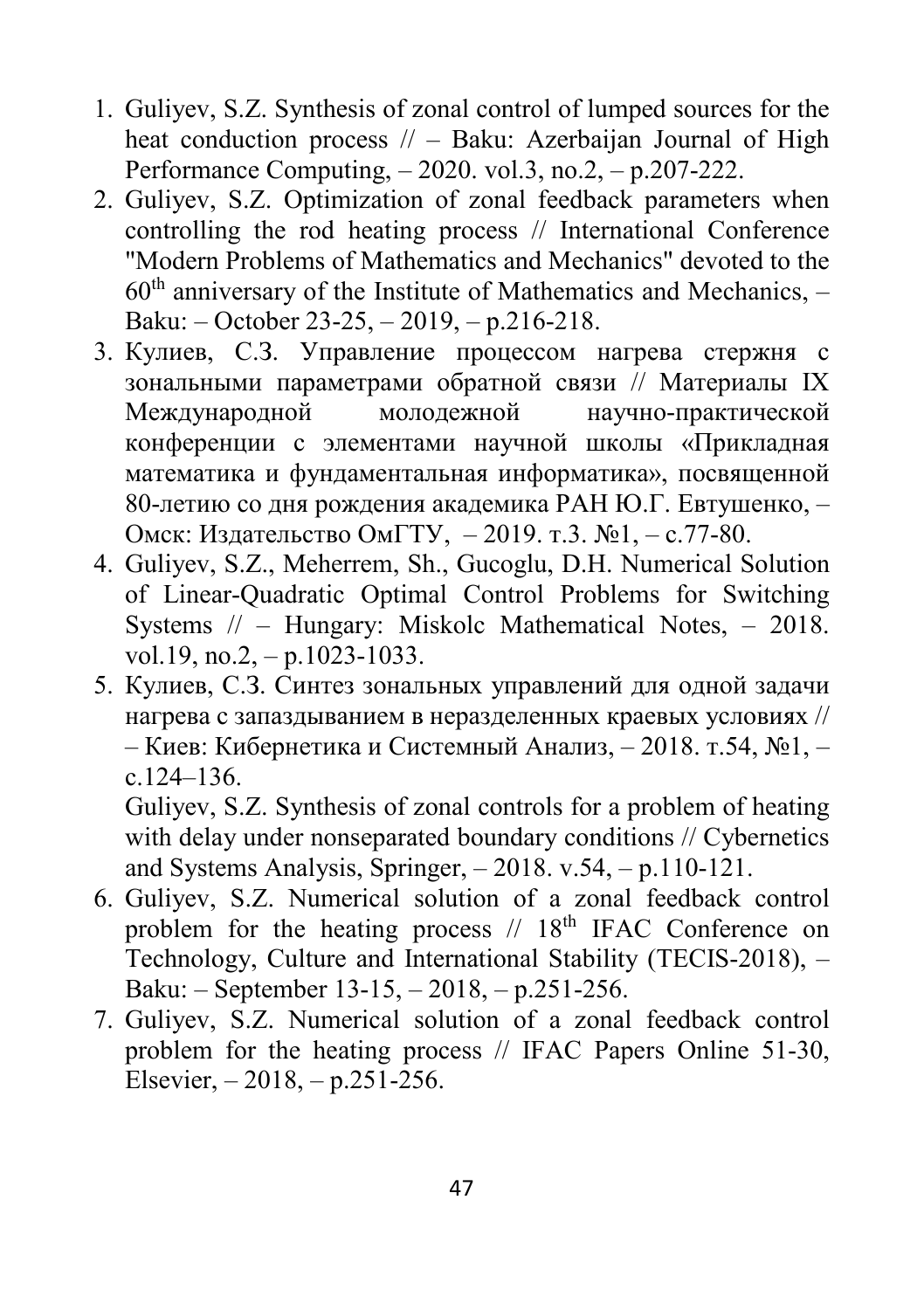- 8. Guliyev, S.Z. Controlling optimization software packages with the application of parallel computing  $//$  – Baku: Azerbaijan Journal of High Performance Computing,  $-2018$ . vol.1, no.1,  $- p.113-125$ .
- 9. Кулиев, С.З. Численный метод решения задачи и оптимизации размещения и режимов работы скважин нефтепромысла // Материалы второй Всероссийской научно-практической конференции с международным участием «Инновационные технологии в нефтегазовой отрасли», посвященной 25-летию Института нефти и газа СКФУ, – Ставрополь: – 2018, – с.280- 285.
- 10. Guliyev, S.Z. On a zonal feedback control problem for the heating process // International conference dedicated to the  $90<sup>th</sup>$  anniversary of academician Azad Mirzajanzade, – Baku: – December 13-14, – 2018.
- 11. Кулиев, С.З. Оптимизация зональных параметров обратной связи при управлении процессом нагрева стержня // Материалы четвертой международной научной конференции «Актуальные проблемы прикладной математики», – Нальчик-Эльбрус: – 22-26 мая, – 2018.
- 12. Guliyev, S.Z. Numerical solution of a problem of synthesis of zonal values of lumped controls for the heating process // Proceedings of the conference "Operators, Functions, and Systems of Mathematical Physics", – Baku: – May 21-24, – 2018.
- 13. Кулиев, С.З., Айда-заде, К.Р. О совмещении процессов математического моделирования и управления объектами // Информационный бюллетень Омского научнообразовательного центра ОмГТУ и ИМ СО РАН в области математики и информатики, – Омск: – 26 апреля - 4 мая, 2018. т.2,  $N_2$ 1, – с.12.
- 14. Кулиев, С.З. Синтез зонального управления процессом нагрева при нелокальных граничных условиях с запаздывающим аргументом и с незаданными начальными условиями // Материалы международной научной конференции «Актуальные проблемы прикладной математики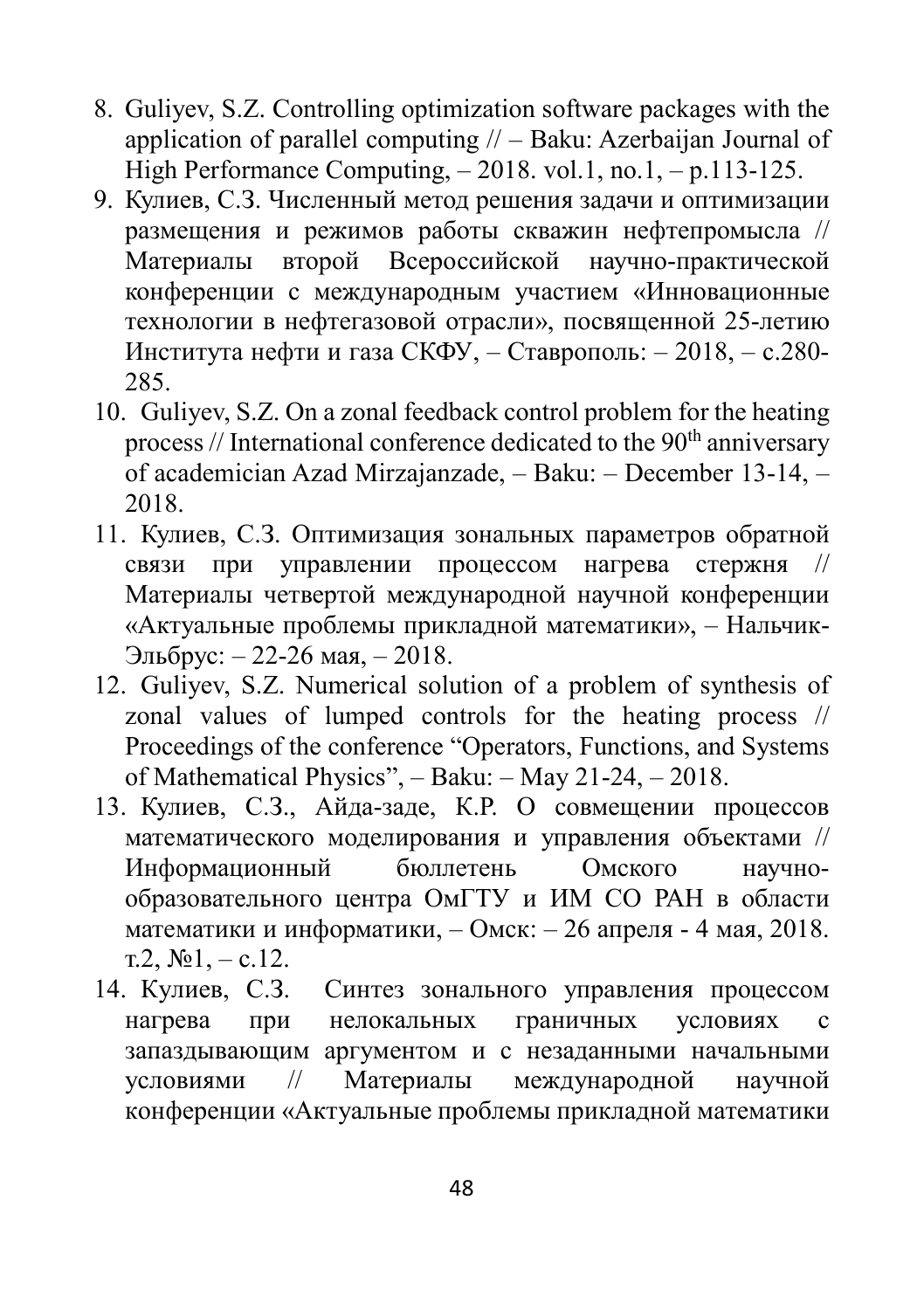и физики», – Нальчик-Трескол: – 17-21 мая, – 2017, – с.121- 122.

- 15. Кулиев, С.З., Гасымов, С.Ю. Решение задачи синтеза сосредоточенных управляющих воздействий в процессе нагрева пластины // Материалы международной научной конференции «Актуальные проблемы прикладной математики и физики», – Нальчик-Трескол: – 17-21 мая, – 2017, – с.122- 123.
- 16. Кулиев С.З. О способах управления пакетом программ оптимизации с применением параллельных вычислений // Седьмая международная молодежная научно-практическая конференция с элементами научной школы «Прикладная Математика и Фундаментальная Информатика», посвященная 60-летию института математики им. С.Л. Соболева СО РАН, – Омск: – 2017.
- 17. Кулиев, С.З., Айда-заде, К.Р. О совмещении этапов параметрической идентификации математических моделей и управления сложными процессами // Труды международной научно-практической конференции «Математические методы и информационные технологии макроэкономического анализа и экономической политики», посвященной празднованию 80 летнего юбилея академика НАН РК Абдыкаппара Ашимовича Ашимова, – Алматы: – 11-12 апреля, – 2017, – с.303-307.
- 18. Guliyev, S.Z., Aida-zade, K.R. On methods of controlling optimization software packages with the application of parallel computing // "Proqram mühəndisliyinin aktual elmi-praktiki problemləri" birinci respublika konfransısın materialları, – Bakı: –  $17 \text{ may}, -2017, -p.27-29.$
- 19. Guliyev, S.Z., Aida-zade, K.R. On methods of controlling optimization software packages with the application of parallel computing // Eighth International Conference on Optimization Methods and Applications (OPTIMA-2017), – Petrovac: – 2017, – p.71.
- 20. Guliyev, S.Z., Aida-zade, K.R. On methods of controlling optimization software packages with the application of parallel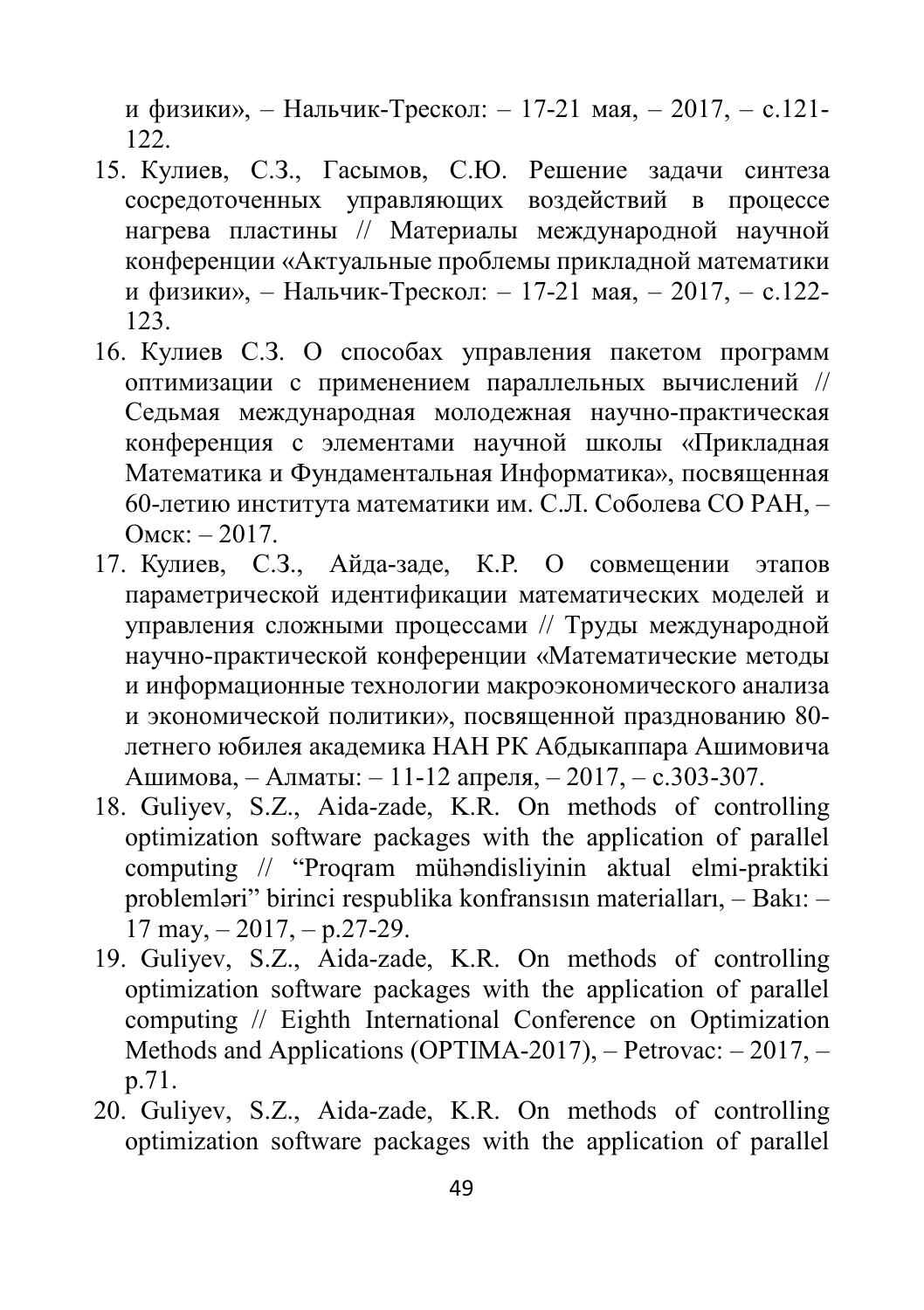computing // – Ukraine: Mathematical and Computer Modelling, Physical and Mathematical Sciences series, – 2017. no.5, – p.5-9.

- 21. Guliyev, S.Z., Aida-zade, K.R. Zonal feedback control for a heating problem with delay in boundary conditions // Abstracts of the seventh International Conference "Optimization and Applications" (OPTIMA-2016), – Petrovac: – 2016, – p.21-22.
- 22. Кулиев, С.З. Синтез зональных управлений для одной задачи нагрева с запаздыванием в краевых условиях // Шестая международная молодежная научно-практическая конференция с элементами научной школы «Прикладная математика и фундаментальная информатика», – Омск: Издательство ОмГТУ, – 2016.
- 23. Guliyev, S.Z., Aida-zade, K.R. Synthesis of zonal boundary controls for a heating problem with delay // International Workshop "Non-harmonic Analysis and Differential Operators", – Baku: – may 25-27, – 2016.
- 24. Кулиев, С.З., Айда-заде, К.Р. Задача идентификации коэффициента гидравлического сопротивления трубопровода // – Москва: Автоматика и Телемеханика, – 2016. №7, – с.123- 141.

Guliyev, S.Z., Aida-zade, K.R. Hydraulic resistance coefficient identification in pipelines // Automation and Remote Control, Pleiades Publishing, – 2016. vol.77, no.7, – p.1225-1239.

25. Кулиев, С.З., Айда-заде, К.Р. Синтез зональных управлений для нелинейных систем с нелинейной обратной связью // – Киев: Проблемы Управления и Информатики, – 2015. №1, – с.52-65.

Guliyev, S.Z., Aida-zade, K.R. Zonal control synthesis for nonlinear systems under nonlinear output feedback // Automation and Information Sciences, Begell House Inc., – 2015. vol.47, no.1,  $-$  p.51-66.

26. Кулиев, С.З. Численный метод решения коэффициентнообратной задачи для неустановившегося движения в нефтепроводе // – Минск: Инженерно-Физический журнал, – 2015. т.88, №2, – с.470-480.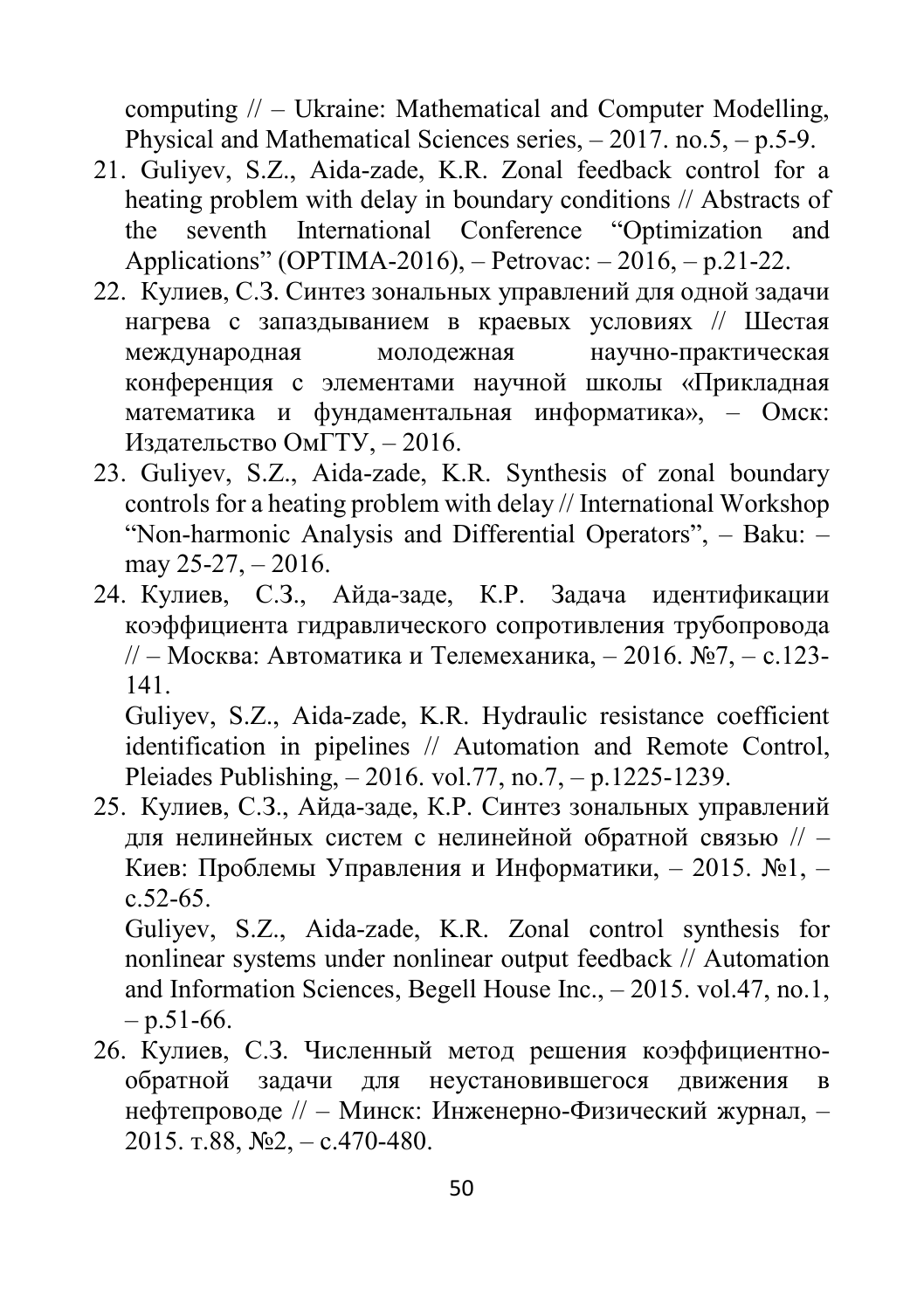Guliyev, S.Z. Numerical method of solution of the coefficientinverse problem for unsteady motion in an oil pipeline // Engineering Physics and Thermophysics, – 2015. vol.88, no.2, – p.486-496.

27. Кулиев, С.З. Подход к определению коэффициента гидравлического сопротивления участка трубопровода при неустановившемся режиме движения жидкости // – Новосибирск: Сибирский журнал Индустриальной Математики, – 2015. т.18, №1(61), – с.84–94.

Guliyev, S.Z. An approach to determining the hydraulic resistance coefficient of a pipeline section under an unsteady flow regime // Journal of Applied and Industrial Mathematics, – 2015. vol.9, no.2,  $- p.241 - 250.$ 

- 28. Кулиев, С.З. Идентификация коэффициента гидравлического сопротивления участка трубопровода при неустановившемся режиме движения жидкости // – Москва: Математическое Моделирование, – 2015. т.27, № 8, – с.47-62.
- 29. Guliyev, S.Z. Numerical method of determination of the resistance coefficient as a function of fluid velocity and of point of the pipeline section under unsteady flow regime // Extended abstracts of the fifth international conference on Control and Optimization with Industrial Applications (COIA-2015), – Baku: – 2015, – p.324-327.
- 30. Guliyev, S.Z., Aida-zade, K.R. Feedback control under different types and forms of observations // Extended abstracts of the fifth international conference on Control and Optimization with Industrial Applications (COIA-2015), – Baku: – 2015, – p.230-233.
- 31. Guliyev, S.Z., Aida-zade, K.R. Zonal control of nonlinear systems with feedback on state and on output // Abstracts of the sixth international conference "Optimization and Applications" (OPTIMA-2015), – Petrovac: – 2015, – p.26-27.
- 32. Кулиев, С.З., Айда-заде, К.Р. Определение коэффициента гидравлического сопротивления участка нефтепровода при неустановившемся режиме движения // Пятая международная молодежная научно-практическая конференция с элементами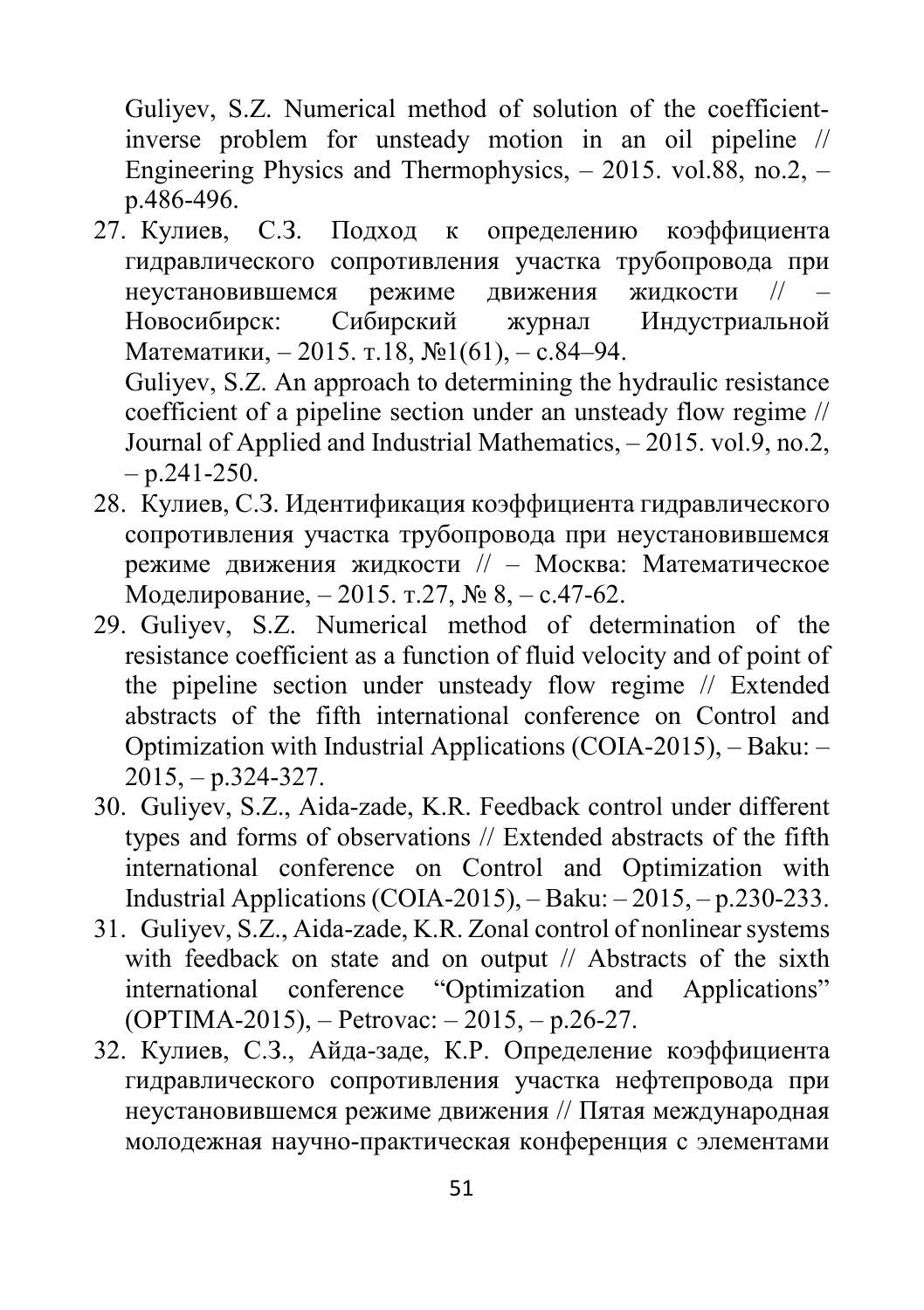научной школы «Прикладная математика и фундаментальная информатика», – Омск: Издательство ОмГТУ, – 23-30 апреля,  $-2015.$ 

- 33. Кулиев, С.З. Зональное управление нелинейной динамической системой при нелинейной обратной связи // – Баку: Известия Национальной Академии Наук Азербайджана, серия физико-технических и математических наук, – 2014. т.34,  $\mathcal{N}$   $(3, -c.140 - 152)$ .
- 34. Guliyev, S.Z. Identification of the hydraulic resistance coefficient // Abstracts of the fifth international conference "Optimization and Applications" (OPTIMA-2014), – Montenegro: – 2014, – p.91-92.
- 35. Кулиев, С.З. Синтез управления в нелинейных системах при различных видах обратной связи и стратегий управления // – Киев: Проблемы Управления и Информатики, – 2013. №4, – с.63-74.

Guliyev, S.Z. Synthesis of control in nonlinear systems with different types of feedback and strategies of control // Automation and Information Sciences, Begell House Inc., – 2013. vol.45, no.7,  $- p.74-86.$ 

- 36. Guliyev, S.Z., Aida-zade, K.R. Zonal feedback control for nonlinear systems with nonlinear feedback // Extended abstracts of the fourth conference on Control and Optimization with Industrial Applications,  $(COIA-2013)$ , – Borovets: – 2013, – p.6.
- 37. Кулиев, С.З. Задача синтеза зональных управлений для обогревательной системы // Труды четвертой международной конференции «Нелокальные краевые задачи и родственные проблемы математической биологии, информатики и физики», – Нальчик: – 2013, – с.141-144.
- 38. Кулиев, С.З. Численное определение коэффициента гидравлического сопротивления при неустановившемся режиме движения нефти // Материалы международной научной конференции, посвященной 85-летнему юбилею академика Азада Халил оглы Мирзаджанзаде, – Баку: – 2013, – c.  $149-150$ .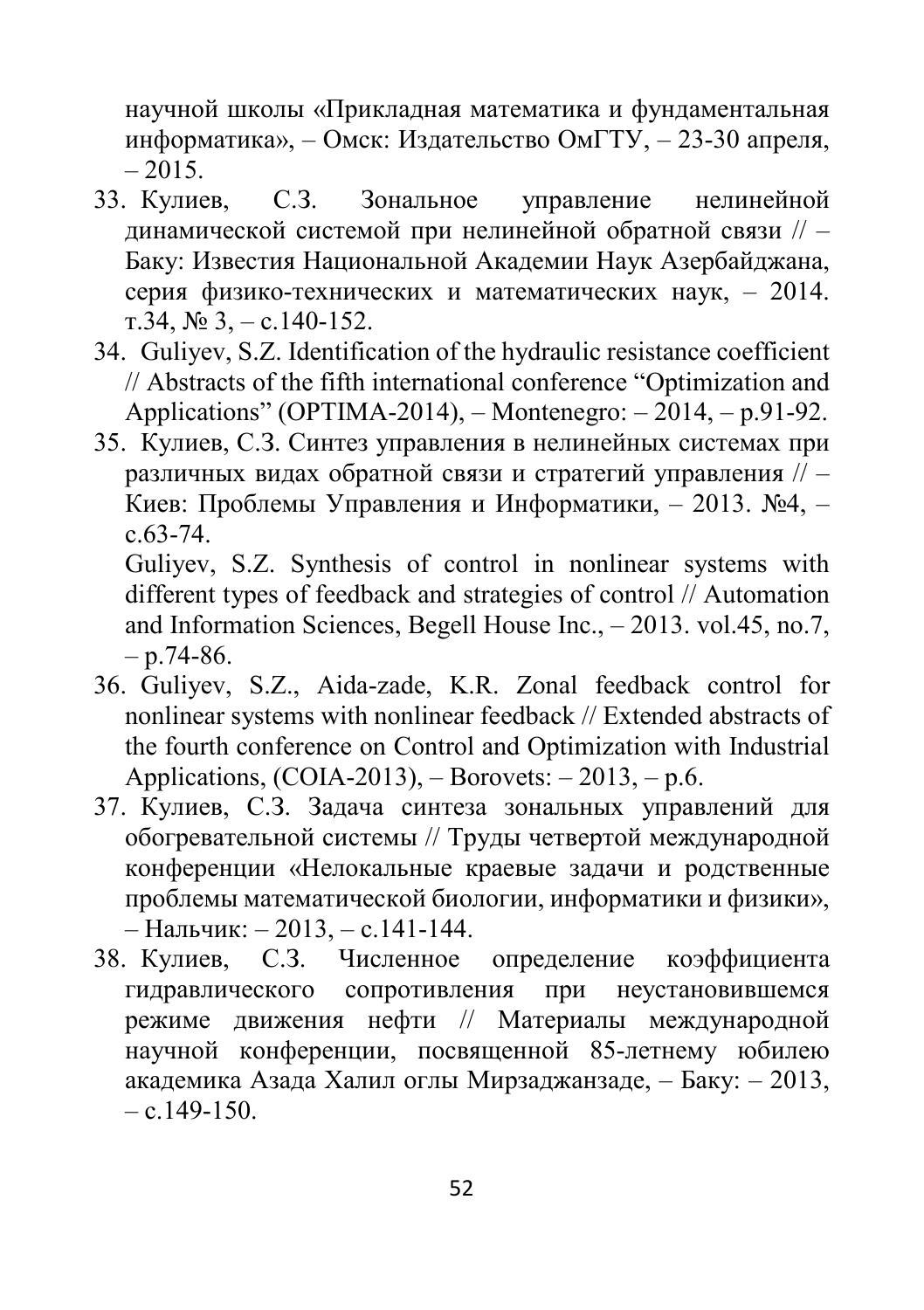- 39. Кулиев, С.З., Айда-заде, К.Р. О численном решении одного класса обратных задач для разрывных динамических систем // – Москва: Автоматика и Телемеханика, – 2012. №5, – с.25-38. Guliyev, S.Z., Aida-zade, K.R. On numerical solution of one class of inverse problems for discontinuous dynamic systems // Automation and Remote Control, Pleiades Publishing, – 2012. vol.73, no.5,  $-$  p.786-796.
- 40. Guliyev, S.Z., Aida-zade, K.R. Zonal control of lumped systems on different classes of feedback functions // Third international conference "Optimization Methods and Applications" (OPTIMA-2012), – Costa da Caparica: – September 23-30, – 2012, – p.153- 156.
- 41. Guliyev, S.Z., Aida-zade, K.R. Numerical solution to an inverse problem for quasilinear parabolic equation // Fourth international conference "Problems of Cybernetics and Informatics" (PCI'2012), – Baku: – September 12-14, – 2012, – p.29-31.
- 42. Guliyev, S.Z., Aida-zade, K.R. Some approaches to solve feedback control problems for nonlinear dynamic systems // Fourth international conference "Problems of Cybernetics and Informatics" (PCI'2012), – Baku: – September 12-14, – 2012, p.25- 28.
- 43. Кулиев, С.З., Айда-заде, К.Р. Численное решение нелинейных коэффициентно-обратных задач для обыкновенных дифференциальных уравнений // – Москва: Журнал Вычислительной Математики и Математической Физики, – 2011. т.51, №5, – с.858-871.

Guliyev, S.Z., Aida-zade, K.R. Numerical solution of nonlinear inverse coefficient problems for ordinary differential equations // Journal of Computational Mathematics and Mathematical Physics, Pleiades Publishing, – 2011. vol.51, no.5, – p.803–815.

44. Кулиев С.З. Синтез зональных управлений для нелинейных систем при дискретных наблюдениях // Автоматика и Вычислительная Техника, №6, 2011, стр.49-57. Guliyev S.Z. Synthesis of Zonal Controls of Nonlinear Systems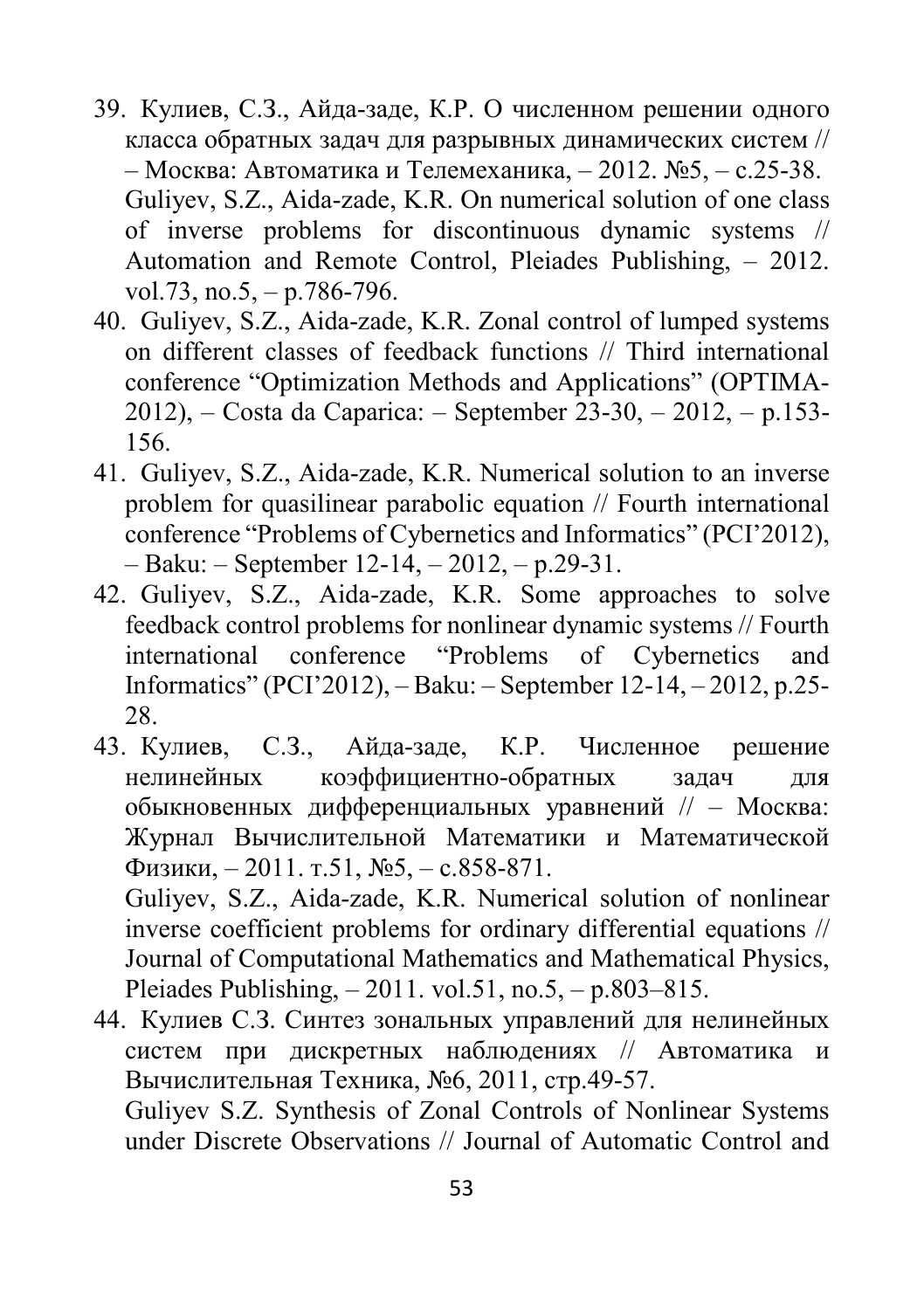Computer Sciences, Allerton Press, vol.45, No.6, 2011, pp.338- 345.

- 45. Кулиев, С.З. Синтез зональных управлений при дискретных наблюдениях // – Баку: Известия Национальной Академии Наук Азербайджана, серия физико-технических и математических наук, – 2011. т.31, №6, – с.47-55.
- 46. Кулиев, С.З. Численное решение класса обратных задач для разрывных динамических систем // – Баку: Известия высших технических учебных заведений Азербайджана, – 2011. т.74,  $N_24$ , – c.71-80.
- 47. Guliyev, S.Z., Aida-zade, K.R. On a zonal feedback control problem in distributed systems // Extended abstracts of the second international conference "Optimization and Applications" (OPTIMA-2011), – Montenegro: – 2011.
- 48. Guliyev, S.Z., Aida-zade, K.R. Zonal feedback control problems for non-linear dynamic systems // Extended abstracts of the second international conference "Optimization and Applications" (OPTIMA-2011), – Montenegro: – 2011.
- 49. Guliyev, S.Z., Aida-zade, K.R. Determination of resistance coefficient for pipeline section under non-stationary regime // Abstracts of the fourth congress of the Turkic World Mathematical Society (TWMS),  $-$  Baku:  $-$  July 5-7,  $-$  2011,  $-$  p.359.
- 50. Guliyev, S.Z. Zonal feedback control in systems with lumped parameters // Abstracts of the fourth congress of the Turkic World Mathematical Society (TWMS), – Baku: – July 5-7, – 2011, – p.371.
- 51. Guliyev, S.Z., Ismibeyli, R.E. Identification of discontinuity conditions in dynamic systems // Abstracts of the fourth congress of the Turkic World Mathematical Society (TWMS), – Baku: – July  $5-7, -2011, -p.379.$
- 52. Кулиев, С.З. Подход к идентификации коэффициентов нелинейных дифференциальных уравнений // – Баку: Известия Национальной Академии Наук Азербайджана, серия физикотехнических и математических наук, – 2010. т.30, №6, – с.15- 25.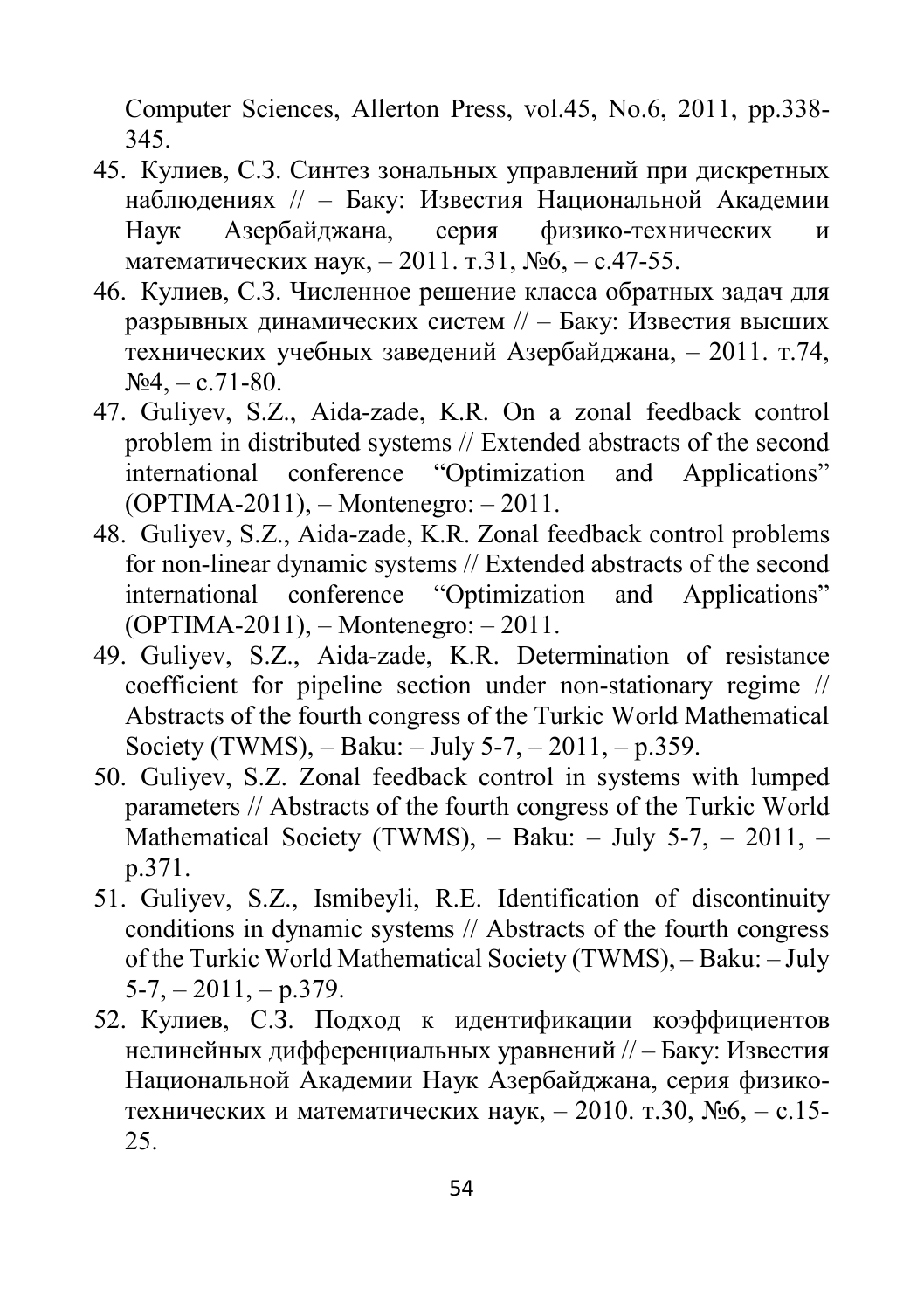- 53. Кулиев, С.З. Подход к идентификации коэффициентов нелинейных динамических объектов с сосредоточенными параметрами // – Киев: Электронное Моделирование, – 2010. т.32,  $N_2$ 6, – с.15-30.
- 54. Guliyev, S.Z., Ismibeyli, R.E. Numerical solution to a parametrical identification problem for quasi-linear equations // The 24th Mini EURO Conference on Continuous Optimization and Information-Based Technologies in The Financial Sector, – Izmir:  $-2010$ ,  $- p.124-130$ .
- 55. Guliyev, S.Z., Bagirov, A.H. Solution to a class of inverse problems with respect to discontinuous systems  $//$  The  $24<sup>th</sup>$  Mini EURO Conference on Continuous Optimization and Information-Based Technologies in The Financial Sector, – Izmir: – 2010, – p.113-120.
- 56. Guliyev, S.Z. On an inverse problem of the determination of switching conditions in discontinuous systems // The third international conference "Problems of Cybernetics and Informatics" (PCI'2010) dedicated to the World Science Day for Peace and Development,  $-$  Baku:  $-2010$ ,  $-$  p.66-69.
- 57. Guliyev, S.Z. On a parametrical identification problem for nonlinear equations // The third international conference "Problems of Cybernetics and Informatics" (PCI'2010) dedicated to the World Science Day for Peace and Development,  $-$  Baku:  $-2010$ ,  $-$  p.70-73.
- 58. Кулиев, С.З. Идентификация условий перехода в нелинейных системах // Труды международного Российско-Болгарского симпозиума «Уравнения смешанного типа и родственные проблемы анализа и информатики», – Нальчик: – 2010, – с.138- 140.
- 59. Кулиев, С.З., Хорошко, М.Н. О совмещении этапов параметрической идентификации и оптимизации динамических процессов // – Баку: Известия Национальной Академии Наук Азербайджана, серия физико-технических и математических наук, – 2009. т.29, №3, – с.10-16.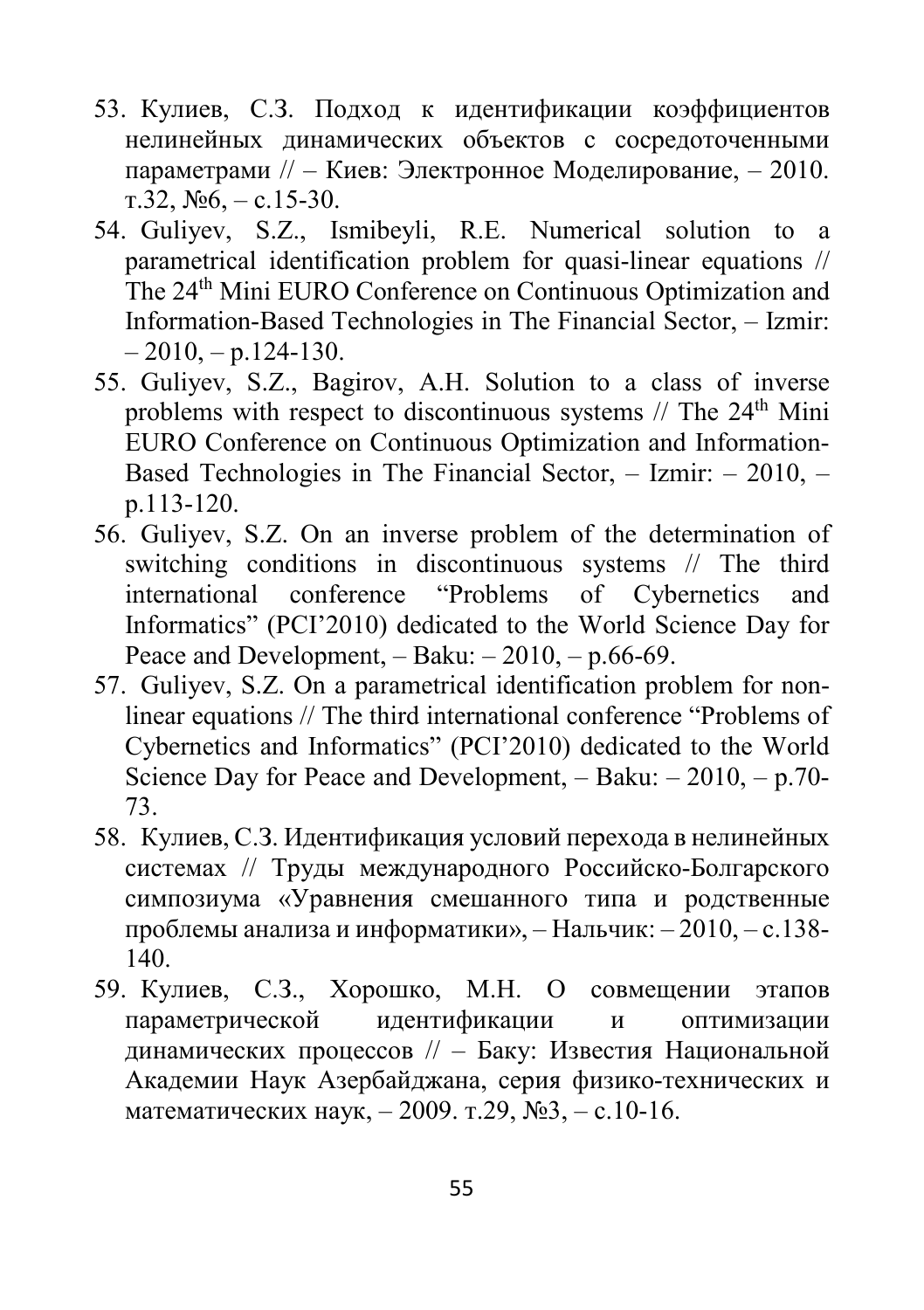- 60. Кулиев, С.З. О совмещении этапов параметрической идентификации и оптимизации динамических процессов // – Киев: Электронное Моделирование, – 2009. т.31, №4, – с.3-16.
- 61. Кулиев, С.З., Айда-заде, К.Р. Численное решение обратной задачи для квазилинейного уравнения теплопроводности // Труды международного Российско-Абхазского симпозиума «Уравнения смешанного типа и родственные проблемы анализа и информатики», – Нальчик: – 2009, – с.27-29.
- 62. Кулиев, С.З. Подход к идентификации коэффициентов квазилинейных дифференциальных уравнений // Труды международного Российско-Абхазского симпозиума «Уравнения смешанного типа и родственные проблемы анализа и информатики», – Нальчик: – 2009, – с.136-137.
- 63. Кулиев, С.З., Айда-заде, К.Р. Об одном классе обратных задач для разрывных систем // – Киев: Кибернетика и Системный Анализ, – 2008. т.44, №6, – с.142-152. Guliyev, S.Z., Aida-zade, K.R. On a class of inverse problems for discontinuous systems // Cybernetics and Systems Analysis, Springer, – 2008. vol.44, no.6, – p.915–924.
- 64. Кулиев, С.З. Об одной задаче оптимизации разрывных систем // – Баку: Известия Национальной Академии Наук Азербайджана, серия физико-технических и математических наук, – 2008. т.28, №6, – с.31-36.
- 65. Кулиев, С.З., Айда-заде, К.Р. Об одном классе задач идентификации динамических объектов // – Киев: Электронное Моделирование, – 2008. т.30, №4, – с.105-116.
- 66. Guliyev, S.Z. Optimization problem for discontinuous systems // The second international conference "Problems of Cybernetics and Informatics" (PCI'2008), – Baku: – 2008, vol.3, – p.35-38.
- 67. Guliyev, S.Z. On numerical solving a class of inverse problems described by discontinuous ordinary differential equations // The second international conference on Control and Optimization with Industrial Applications (COIA-2008), – Baku: – 2008, – p.69-70.
- 68. Guliyev, S.Z., Mamedov, R.S. On a class of inverse problems for discontinuous systems // The fourth international conference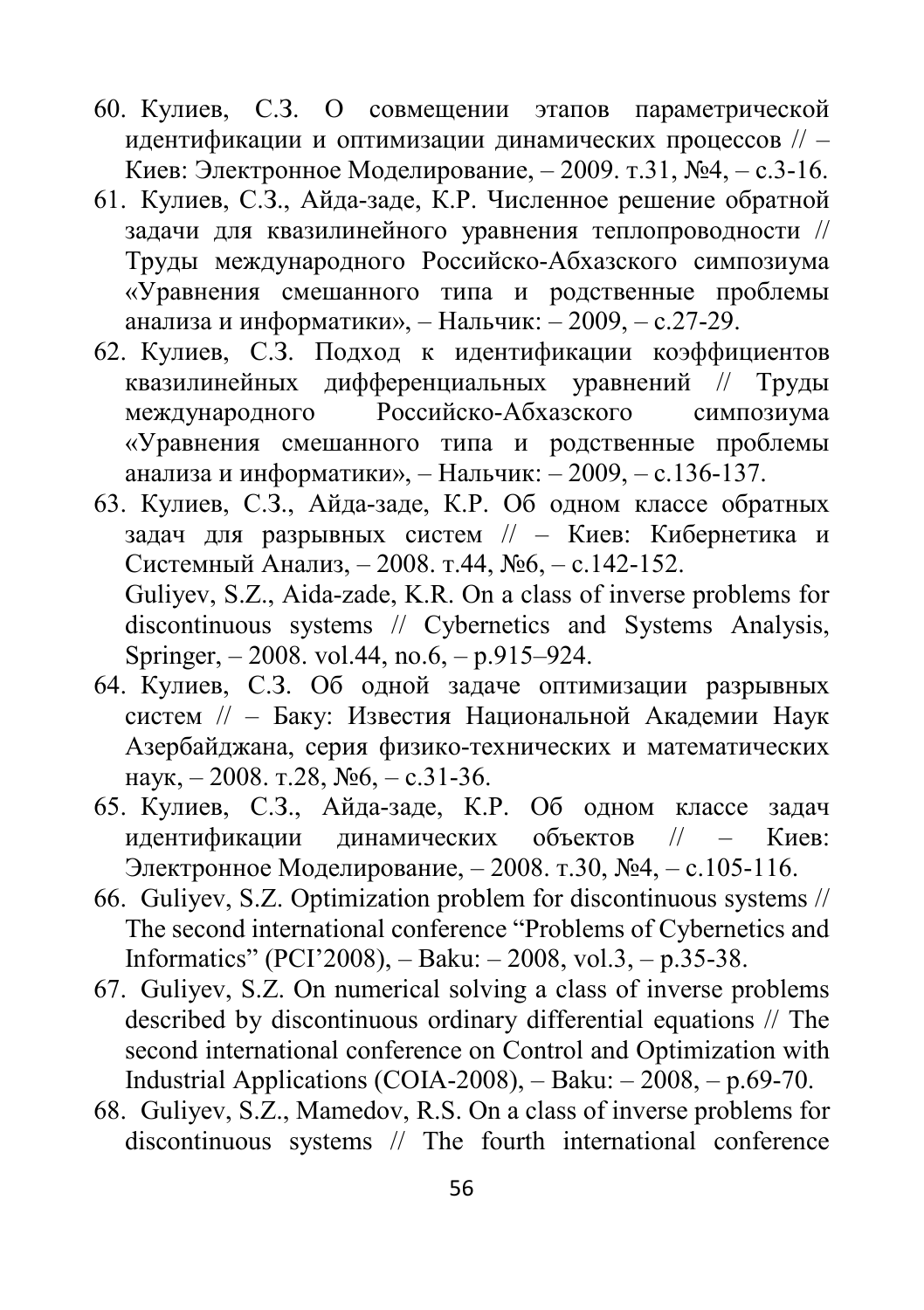"Inverse Problems: Modelling and Simulation", – Fethiye: – 2008,  $-$  p.55-56.

- 69. Guliyev, S.Z. On a problem of parametrical identification of a dynamical system // Proceedings of the sixth international ISAAC congress, – Ankara: – August 13-18, – 2007, – p.50-51.
- 70. Кулиев, С.З., Айда-заде, К.Р. Об одной задаче синтеза управления для нелинейных систем // – Рига: Автоматика и Вычислительная Техника, – 2005. №1, – с.15-23. Guliyev, S.Z., Aida-zade, K.R. A task for nonlinear system control synthesis // Automatic Control and Computer Sciences, – 2005.
	- vol.39, no.1,  $-$  p.15-23.
- 71. Guliyev, S.Z., Aida-zade, K.R. About one class of feedback control problems and approach to their solution // The first international conference on Control and Optimization with Industrial Applications (COIA-2005), – Baku: – 2005, – p.17-18.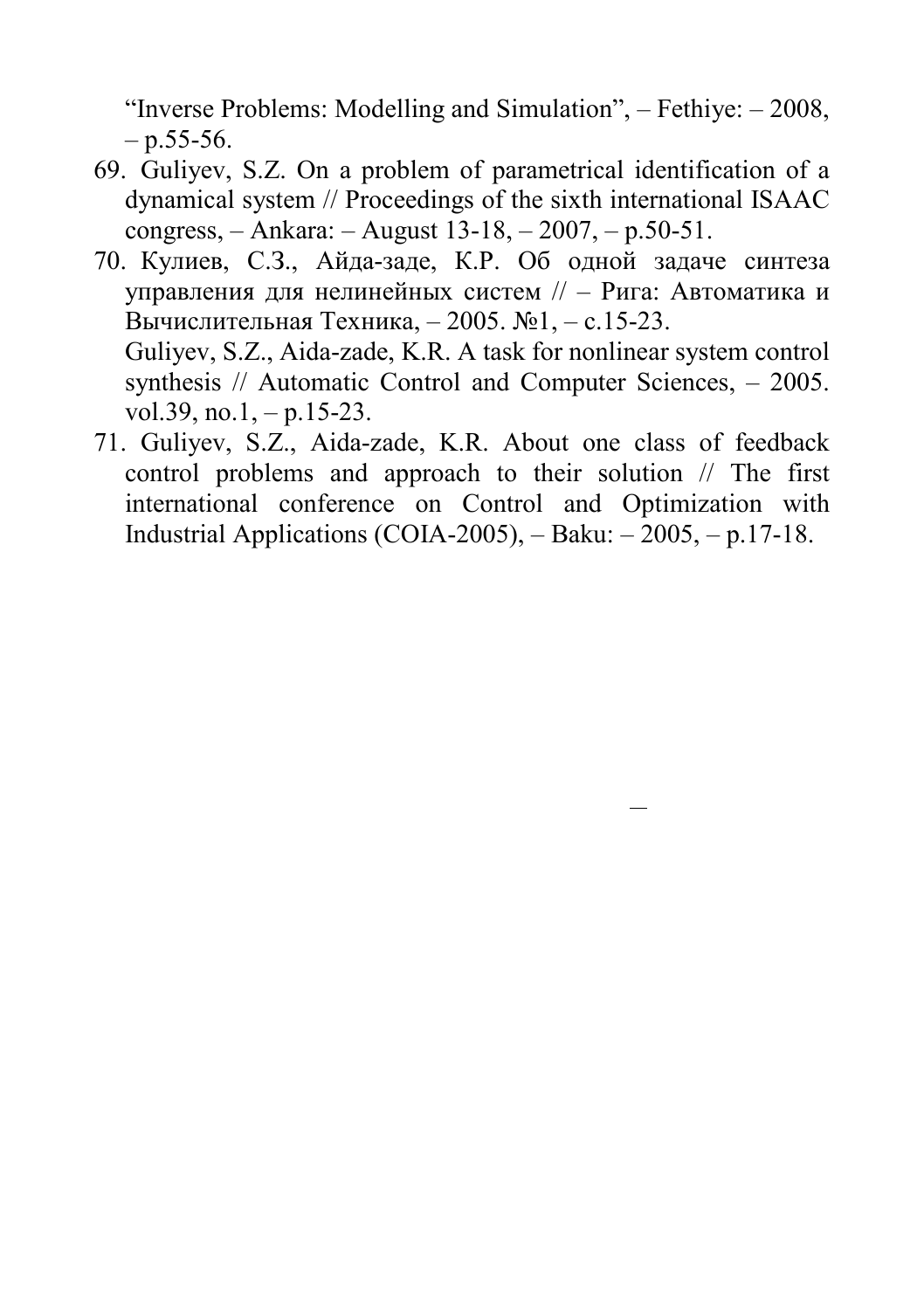The defense will be held on 15 of April, 2022 at 15<sup>20</sup> at the meeting of the Dissertation Council ED 1.19 of Supreme Attestation Commission under the President of the Republic of Azerbaiian operating at the Institute of Control Systems of the Azerbaijan National Academy of

Address: AZ 1141, Baku city, Bakhtiyar Vakhabzadeh, 68.

Dissertation is accessible at the library of the Institute of Control Systems of the Azerbaijan National Academy of Sciences.

Electronic versions of dissertation and its abstract are available on the official website of the Institute of Control Systems of the Azerbaijan National Academy of Sciences.

Abstract was sent to the required addresses on 12 March 2022